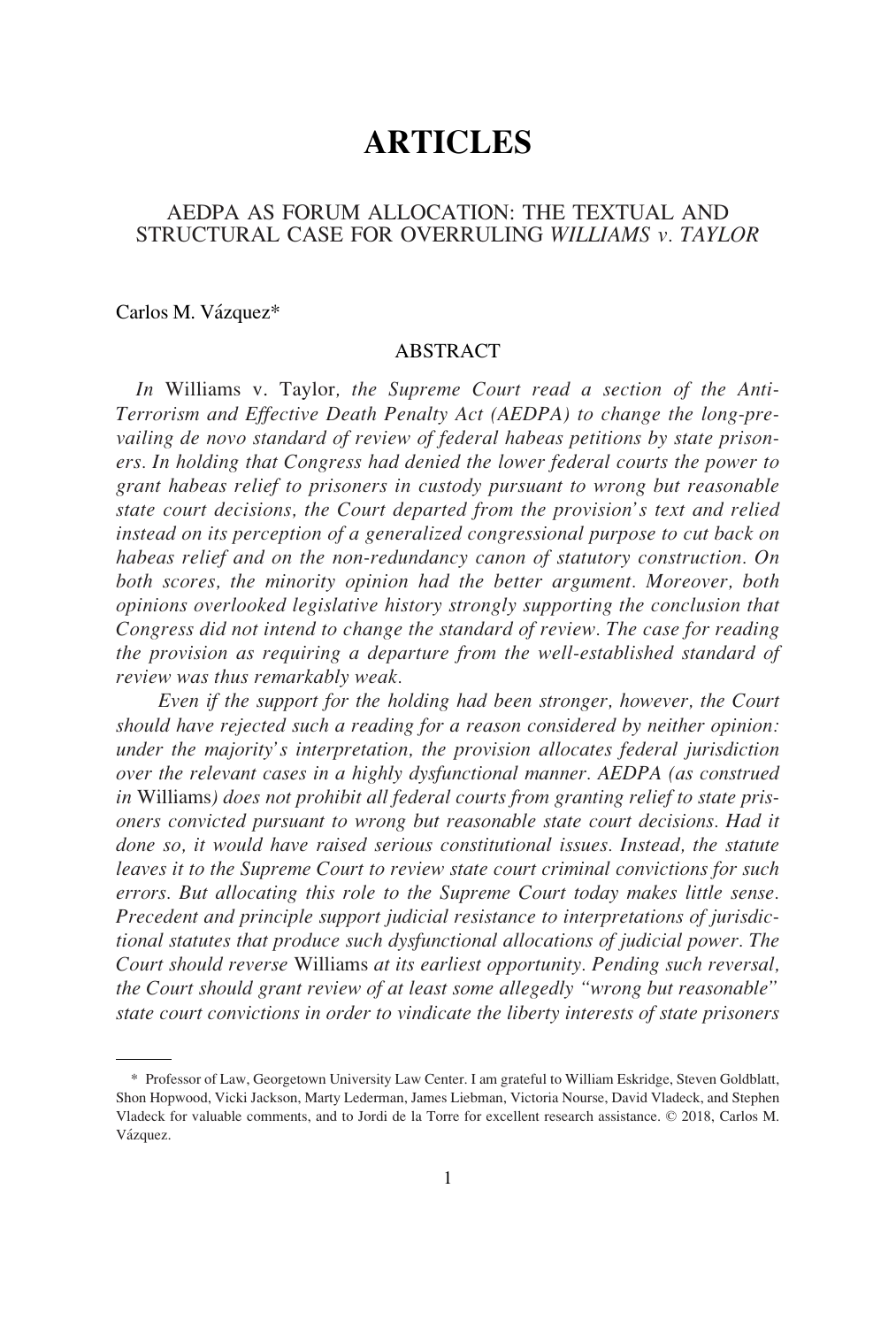*who would not be in custody had those precedents been properly applied and to protect its precedents requiring the reversal of convictions infected with nonharmless constitutional errors.* 

#### **INTRODUCTION**

The Anti-Terrorism and Effective Death Penalty Act of 1996 (AEDPA) has been aptly described as "surely one of the worst statutes ever passed by Congress and signed into law by a President."<sup>1</sup> Perhaps the most troubling aspect of this law, however—the part that keeps state prisoners incarcerated despite prejudicial errors in their trials<sup>2</sup>—is attributable not to the Congress that enacted the statute or the President who signed it, but to the slim majority of the Supreme Court that misinterpreted it in *Williams v. Taylor*. 3 The statute added § 2254(d)(1) to Title 28 of the U.S. Code, which bars the federal courts from granting habeas corpus relief to state prisoners if their claims were adjudicated on the merits in state court and the state court's decision was neither "contrary to" nor "involve[d] an unreasonable application of" clearly established federal law.4 In *Williams*, the Supreme Court interpreted this section to bar habeas relief even if the state court's decision was erroneous, as long as it was not "unreasonably" so.<sup>5</sup> In other words, the Court interpreted the provision to bar habeas relief to persons in state custody pursuant to wrong but reasonable state court decisions.

The standard of review introduced in *Williams* departed starkly from the longprevailing standard, under which federal habeas courts reviewed de novo the state courts' decisions on questions of law and mixed questions of law and fact.<sup>6</sup> The effect of AEDPA, as construed in *Williams*, is to bar the lower federal courts on habeas from granting relief to state prisoners even if the trials were infected with the sort of constitutional error that, according to the Supreme Court's own precedents, warrants reversal of the conviction.

<sup>1.</sup> Lincoln Caplan, *The Destruction of Defendants' Rights*, THE NEW YORKER (June 21, 2015), http://www. [newyorker.com/news/news-desk/the-destruction-of-defendants-rights](http://www.newyorker.com/news/news-desk/the-destruction-of-defendants-rights).

*See* Emily Bazelon, *The Law That Keeps People on Death Row Despite Flawed Trials*, N.Y. TIMES MAG. 2. (July 15, 2015), [http://www.nytimes.com/2015/07/17/magazine/the-law-that-keeps-people-on-death-row](http://www.nytimes.com/2015/07/17/magazine/the-law-that-keeps-people-on-death-row-despite-flawed-trials.html?_r=0)[despite-flawed-trials.html?\\_r=0\)](http://www.nytimes.com/2015/07/17/magazine/the-law-that-keeps-people-on-death-row-despite-flawed-trials.html?_r=0); *see also* Marcia Coyle, *Sotomayor Says Congress Should Not Tell Judges How to Review Cases*, NAT'L LAW J. (Nov. 19, 2015), [https://www.law.com/nationallawjournal/almID/1202742882](https://www.law.com/nationallawjournal/almID/1202742882533/sotomayor-says-congress-should-not-tell-judges-how-to-review-cases)  [533/sotomayor-says-congress-should-not-tell-judges-how-to-review-cases/](https://www.law.com/nationallawjournal/almID/1202742882533/sotomayor-says-congress-should-not-tell-judges-how-to-review-cases).

<sup>3. 529</sup> U.S. 362, 365 (2000).

<sup>4. 28</sup> U.S.C § 2254(d)(1) (2012).

<sup>5.</sup> *Williams*, 529 U.S. at 404–13. I describe the standard in greater detail, *infra* Section II. The characterization of the standard in the text captures the gist.

<sup>6.</sup> Brown v. Allen, 344 U.S. 443, 501–08 (1953) (Frankfurter, J., dissenting); *see also* RICHARD H. FALLON, JR. ET AL., HART AND WECHSLER'S THE FEDERAL COURTS AND THE FEDERAL SYSTEM 1280–81 (7th ed. 2015) (explaining that Justice Frankfurter's opinion reflects the way that *Brown v. Allen* has been understood by subsequent cases and best reflects the majority's position in the case on federal habeas corpus review of state court decisions).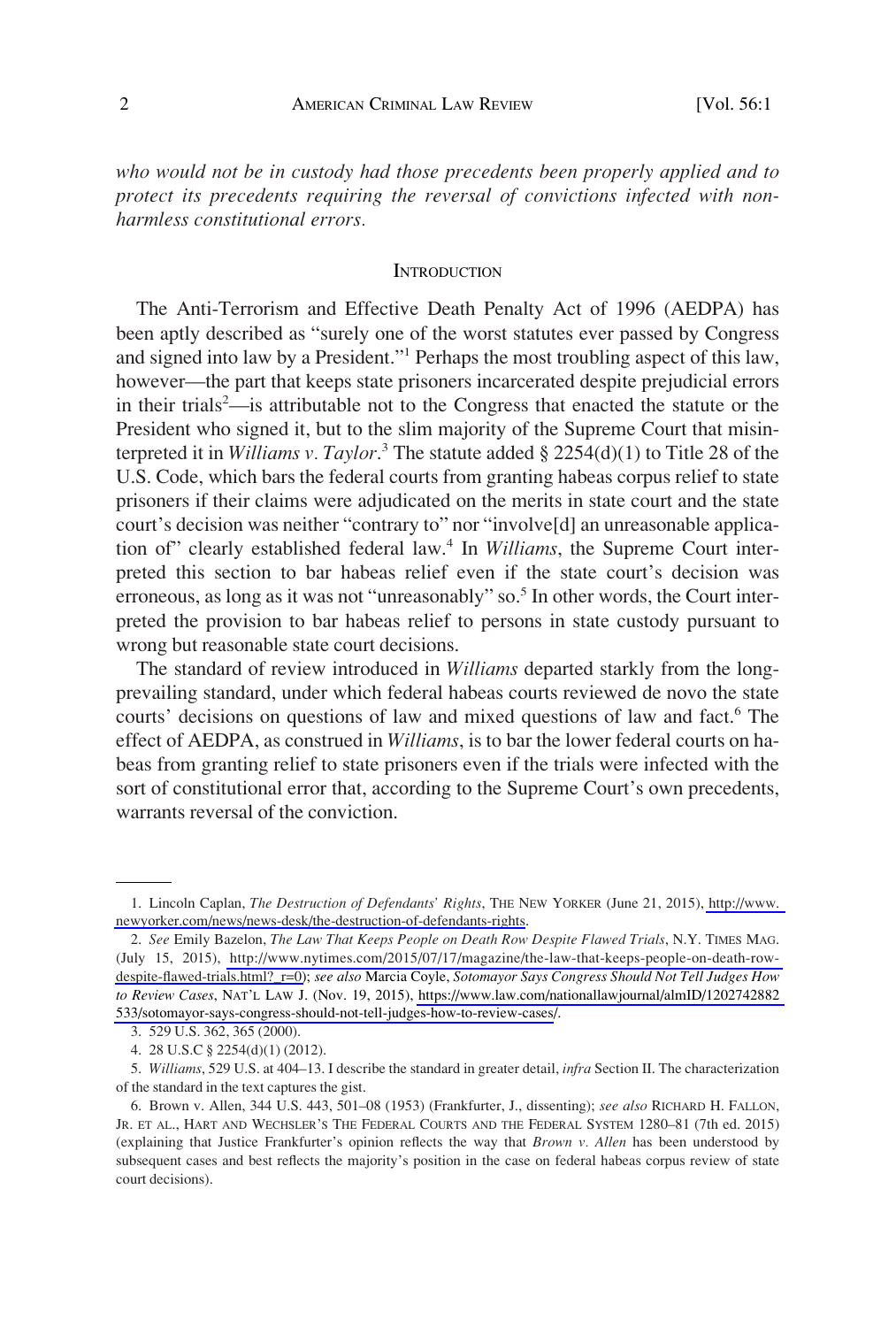The Court's construction of § 2254(d)(1) in *Williams* is difficult to square with the provision's text, which authorizes habeas relief if the state court's decision was "contrary to" clearly established federal law. As the term is generally understood, a decision is "contrary to" law if it is erroneous. Justice Stevens and three other Justices would have held that  $\S 2254(d)(1)$  did not change the standard of review.<sup>7</sup> Justice O'Connor's opinion for the majority adopted an unconventional reading of that term in order to give effect to Congress's purpose to cut back on the availability of habeas relief and because interpreting "contrary to" to permit de novo review would read the "unreasonable application" clause out of the statute.<sup>8</sup>

Judged by traditional indicia of statutory meaning, Justice Stevens' interpretation of § 2254(d)(1) was the more well-founded. The case for Justice Stevens's interpretation of the statute is even more compelling when one considers a point not raised in either opinion: The majority's interpretation of § 2254(d) transforms the statute into a highly dysfunctional forum-allocation rule. AEDPA does not limit the power of *all* federal courts to grant relief for wrong but reasonable applications of federal law resulting in custody; if it had, the majority's interpretation in *Williams* would have raised significant constitutional questions. The *Williams* construction skirts constitutional problems because it leaves intact the jurisdiction of the Supreme Court to review and reverse wrong but reasonable applications of federal law on direct appeal.

But allocating to the Supreme Court the responsibility for monitoring state court compliance with clearly established federal law is, to put it mildly, not a sensible allocation of the resources of the federal courts. Such an interpretation rolls us back to the period, stretching from the beginning of the Republic to the early-tomid-twentieth century, when the Supreme Court, through its mandatory writ of error jurisdiction, was tasked with correcting errors in the state courts' interpretation and application of federal law. The replacement of mandatory writ of error review with discretionary writ of certiorari review made it possible for the Court to focus its limited resources on the resolution of conflicts among the lower courts and the resolution of broadly applicable interpretive questions. The growth of the nation, and the concomitant increase in state court judgments potentially reviewable by the Court, made such a shift all but unavoidable. At the same time, the availability of de novo review of state court convictions resulting in custody meant that such a shift would not be accomplished on the backs of erroneously convicted state prisoners.

After *Williams*, the Supreme Court can no longer assume that erroneous state court convictions will be corrected on habeas review. The Court must now either allow erroneously convicted state prisoners to languish in prison (or be executed) or shift some of the resources it now devotes to resolving conflicts among lower

<sup>7.</sup> *Williams*, 529 U.S. at 375–78 (opinion of Stevens, J.).

<sup>8.</sup> *Id*. at 404–13 (2000) (O'Connor, J.).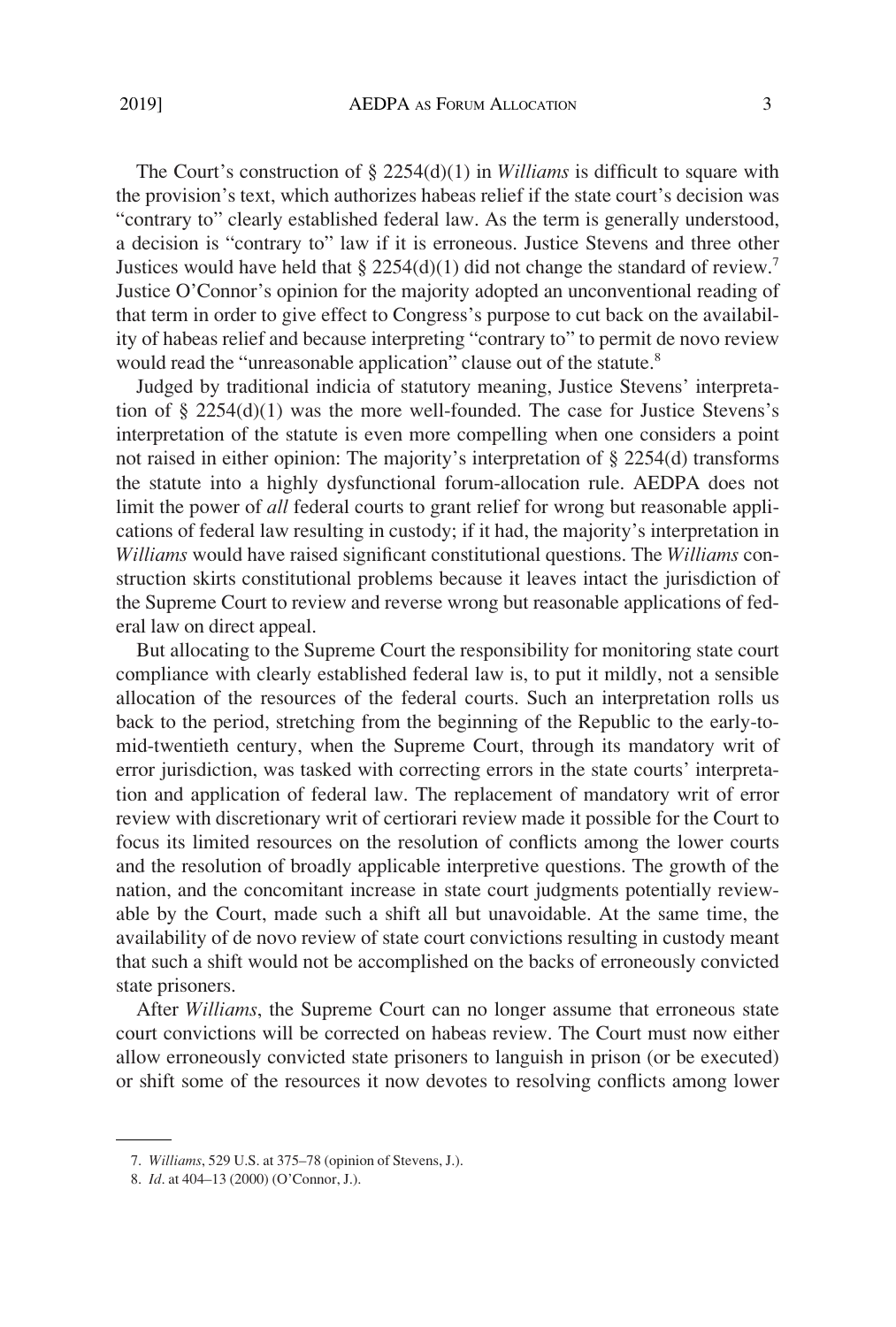courts and deciding novel legal questions to correcting case-specific errors by the state courts.

This Article argues that the Court should either reverse *Williams* or begin granting certiorari petitions of state prisoners seeking review of state court convictions alleged to rest on wrong but reasonable applications of federal law. Reversing *Williams* would be the preferable course. As noted, Justice Stevens's interpretation of the statute was far more convincing than Justice O'Connor's. Reversal of *Williams* is also supported by evidence not presented to the Court or considered in either opinion, indicating that Congress did not intend to bar relief for wrong but reasonable state court decisions. The majority's holding in *Williams* also saddles the Supreme Court with a burden that it is ill-equipped to carry. Avoidance of this highly dysfunctional allocation of federal jurisdiction is a strong reason to reject the *Williams* interpretation. If this last consideration had been taken into account in *Williams*, it should have swayed the Justices who joined Justice O'Connor to adopt Justice Stevens's interpretation.

In the absence of five votes for overruling *Williams*, the Court should alter its certiorari policy and begin to grant some petitions for certiorari by state prisoners seeking review of wrong but reasonable applications of clearly established federal law. The Justices will have to be very selective in doing so, given the Court's limited resources and other responsibilities, but some attention to such cases is necessary to avoid the continued incarceration of the erroneously convicted and to protect the integrity of the Court's precedents in the field of constitutional criminal procedure. Such a shift would require the votes of only four Justices.

Treating AEDPA (as interpreted in *Williams*) as a forum-allocation rule would be consistent with the Court's approach to the statutes addressing the scope of federal habeas jurisdiction for state prisoners since such review was first authorized by Congress. From the beginning, the Court has contracted or expanded the scope of habeas review available to state prisoners in response to developments in the availability of direct review in the Supreme Court. I have examined this history in detail in other work.<sup>9</sup> To place the current thesis in context, Section I provides a brief sketch of the pre-AEDPA availability of habeas relief for state prisoners. The discussion shows that the availability of de novo review of state criminal convictions in the federal courts has been a constant throughout our history; only the federal forum affording such review has changed.

Section II examines the reasons given by the Court in *Williams* for denying the habeas courts the power to grant relief for wrong but reasonable state court convictions. The majority claimed to be acting as Congress's faithful agent, but the textualist and purposivist support it provided for its holding were remarkably weak. Moreover, legislative history not considered in either opinion provides strong support for the conclusion that Congress did not intend to bar habeas relief for wrong

<sup>9.</sup> *See* Carlos M. Va´zquez, *Habeas as Forum Allocation: A New Synthesis*, 71 U. MIAMI L. REV. 645 (2017).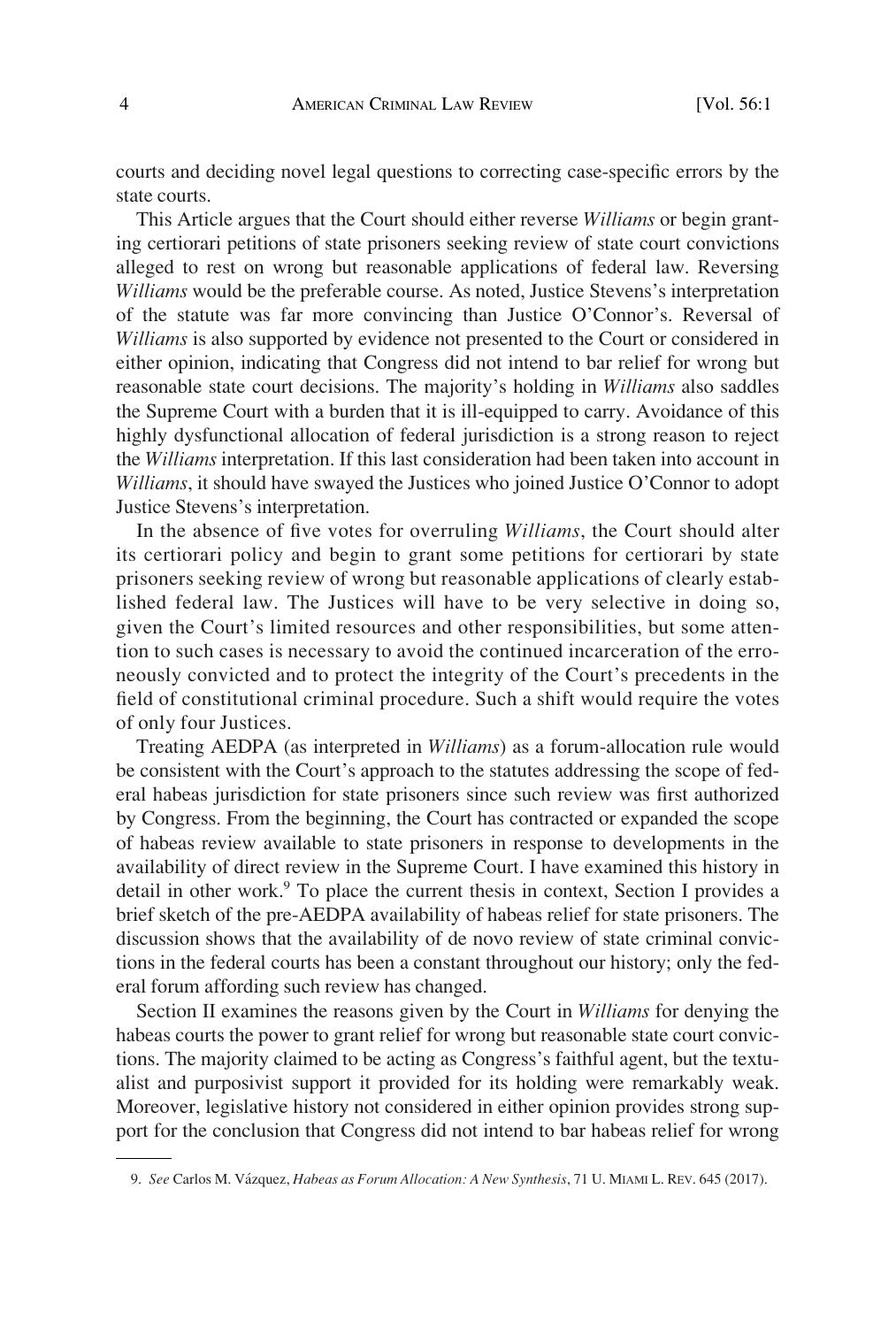but reasonable applications of clearly established constitutional law. Indeed, the sponsors of the bill that became AEDPA assured their wavering colleagues that the provision that became § 2254(d)(1) would *not* change the standard of review.<sup>10</sup> Thus, the *Williams* majority's interpretation of AEDPA was unconvincing on its own terms.

The case for the minority's interpretation is further strengthened by a consideration addressed in neither opinion: as interpreted in *Williams*, AEDPA functions as a dysfunctional forum-allocation rule. Section III elaborates the forum-allocation interpretation of AEDPA and explains its dysfunctionality. It considers and rejects an alternative reading of AEDPA as reflecting Congress's view that persons in state custody pursuant to wrong but reasonable applications of federal law should just stay in prison. Congress did not withdraw the Supreme Court's jurisdiction to grant relief for wrong but reasonable state court applications of constitutional law. In exercising that authority, the Court will have to make its own assessment of the need for federal review in such cases. The Court has on numerous occasions expressed the view that lower federal court review of state convictions is necessary for effective enforcement of federal rights in criminal cases.<sup>11</sup> If the Court remains convinced that federal review is necessary to ensure that state courts "toe the constitutional mark," $12$  it should be willing to grant review in some cases alleging wrong but reasonable errors by the state courts. Section III concludes by considering how the Court might feasibly implement  $\S 2254(d)(1)$ , understood as a forumallocation rule.<sup>13</sup>

Finally, Section IV argues that avoiding the dysfunctional allocation of judicial resources thrust upon the Court by the *Williams* majority's interpretation of AEDPA is a proper reason to reject that interpretation. In construing jurisdictional statutes, the Court has never rigidly adhered to the faithful agent model of statutory interpretation. Section IV shows that the Court has interpreted the habeas statute without adhering closely to the statutory language. Instead, it has narrowed and broadened the availability of habeas relief for state prisoners to accord with its

<sup>10.</sup> *See infra* Section II(B).

<sup>11.</sup> *See infra* text accompanying notes 247–49.

<sup>12.</sup> Teague v. Lane, 489 U.S. 288, 307 (1989) (quoting Solem v. Stumes, 465 U.S. 638, 653 (1984) (Powell, J., concurring)).

<sup>13.</sup> My argument here is distinct from the argument in Giovanna Shay & Christopher Lasch, *Initiating a New Constitutional Dialogue: The Increased Importance Under AEDPA of Seeking Certiorari from Judgments of State Courts*, 50 WM. & MARY L. REV. 211 (2008). Professors Shay and Lasch argue that because the federal courts may not grant habeas relief under § 2254(d)(1) if the relevant federal legal principles have not been clearly established by the Supreme Court, the Supreme Court should review more cases from the state courts in order to clearly establish the law. I focus instead on the fact that even if the relevant federal law has been clearly established by the Supreme Court, habeas relief is unavailable under § 2254(d)(1), as interpreted in *Williams*, if the state court's decision was reasonable. My argument is that if *Williams* is not overruled and the Supreme Court remains the only federal court with jurisdiction to grant relief from wrong but reasonable state court decisions resulting in custody, the Court should grant certiorari in some such cases even if the relevant constitutional law was already clearly established. Implementing the proposal by Professors Shay and Lasch would not require as significant a revision of the Court's current approach to granting certiorari as my proposal would.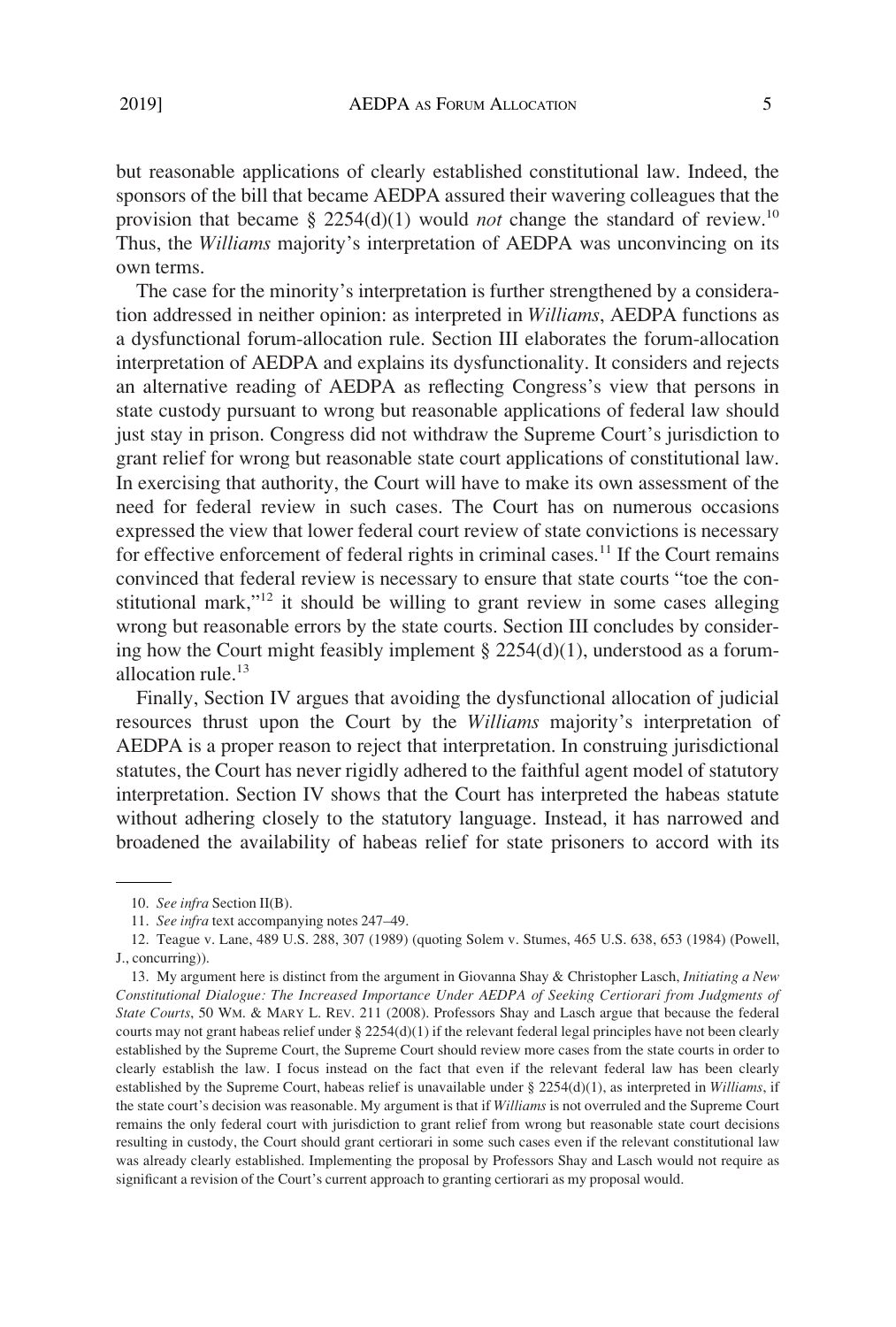own views of the need for federal habeas review in light of the efficacy of other avenues for federal review. Even when faced with enactments making highly specific amendments to jurisdictional statutes, the Court has resisted interpretations that would result in anomalous or highly problematic allocations of jurisdiction. Section IV argues that such resistance is proper, both because the complexity of the law of federal jurisdiction makes it unlikely that Congress anticipated or intended the dysfunction and because it is in any event proper for the Court to resist interpretations that would undermine the judiciary's ability to perform its proper constitutional functions.

# I. THE HISTORICAL FORUM-ALLOCATION FUNCTION OF HABEAS

With respect to state prisoners, habeas jurisdiction has always functioned as a forum-allocation device—that is, the availability of habeas relief has always served to allocate among federal courts the responsibility for protecting the federal constitutional rights of state prisoners.<sup>14</sup> Until the enactment of AEDPA in 1996, protection of these rights had never been relegated to the state courts. De novo review of questions of federal law and of mixed questions of law and fact was always available; only the federal forum providing such review changed over time. Interpreting AEDPA as a forum allocation rule would thus accord with the Court's longstanding approach to interpreting habeas statutes. The *Williams* interpretation of AEDPA breaks new ground only insofar as it produces a highly dysfunctional allocation of federal jurisdiction.

This Section provides a brief summary of the pre-AEDPA history of federal review of state criminal convictions.15 As relevant to this Article's thesis, this history establishes that, until the enactment of AEDPA, de novo review of issues of federal constitutional law and of application of such law to fact was always available to persons convicted of crimes in state court. At first, the Supreme Court provided review through its mandatory writ of error review of state court decisions. During this period, the Court interpreted the lower courts' habeas jurisdiction narrowly, viewing direct review as the proper mechanism for protecting the federal rights of state prisoners. As the Court's writ of error jurisdiction was replaced by discretionary review via writ of certiorari, and as the Court came to realize that it could no longer feasibly serve an error-correction function, the Court loosened the restrictions it had read into the habeas statute, thus ensuring that state prisoners had an alternative federal forum for enforcing their federal constitutional rights. The

<sup>14.</sup> All rules of federal jurisdiction are forum allocating in the sense that they distribute judicial power between federal and state courts. I use the term "forum allocation" to describe the distribution of judicial power *among federal courts*. This sense of the term can be traced to Vicki C. Jackson's contention that the Eleventh Amendment serves a forum-allocation function by allocating the power to enforce the federal obligations of the states between the Supreme Court and the lower federal courts. *See* Vicki C. Jackson, *The Supreme Court, the Eleventh Amendment, and State Sovereign Immunity*, 98 YALE L.J. 1 (1988). The Court subsequently rejected this understanding of the Eleventh Amendment. *See* Alden v. Maine, 527 U.S. 706, 706 (1999).

<sup>15.</sup> The arguments in this Section are defended at greater length in Va´zquez, *supra* note 9.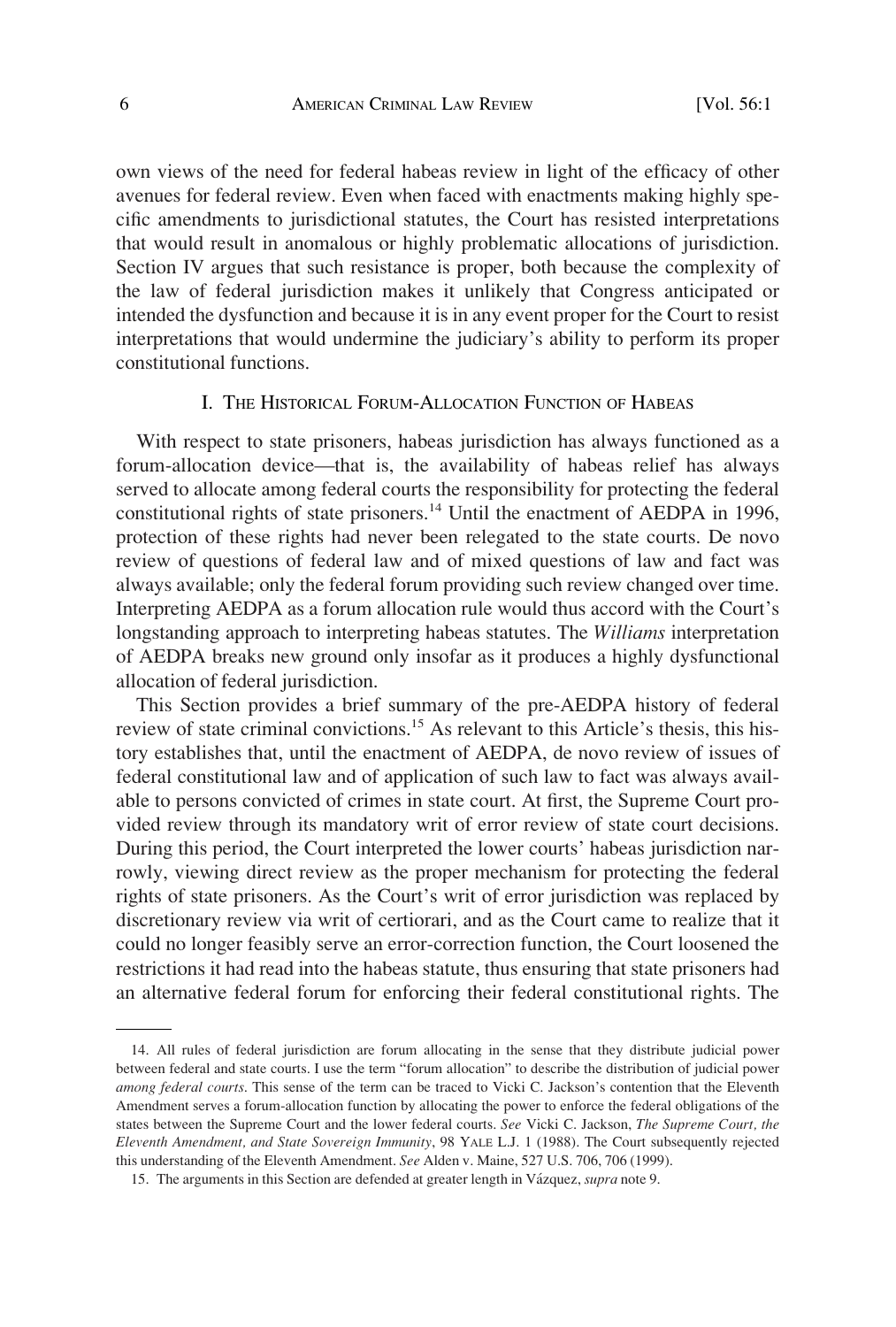story of federal habeas jurisdiction for state prisoners has long been one of allocating the responsibility for monitoring state court compliance with the federal constitutional rights of state prisoners as between the Supreme Court and the lower federal courts.

# *A. The 1789–1916 Period*

From 1789 until 1916, persons convicted of crimes in state courts were guaranteed a federal forum to obtain de novo review of issues of federal law decided against them by the state courts, including issues of application of federal law to the facts of the case.16 Such review was available in the Supreme Court via writ of error on direct review of the state's highest court decision upholding the conviction.17 The Court had no discretion with respect to its writ of error jurisdiction; it was required to review the federal questions decided against the appellant.<sup>18</sup>

Congress did not grant the lower federal courts habeas corpus jurisdiction over persons in state custody until  $1867<sup>19</sup>$  In the late nineteenth and early twentieth centuries, the Court interpreted this jurisdiction narrowly.20 Most relevantly, the Court articulated what became a strict rule that habeas should not be used as a substitute for writ of error review.<sup>21</sup> As the Court put it in  $Ex$  parte Frederich:

[T]he general rule, and better practice, in the absence of special facts and circumstances, is to require a prisoner who claims that the judgment of a state court violates his rights under the constitution or laws of the United States to seek a review thereof by writ of error, instead of resorting to the writ of habeas corpus.<sup>22</sup>

Thus, the Court significantly curtailed the availability of habeas relief for state prisoners during this period, but the limits the Court read into the statute were justified on forum-allocation grounds: the Supreme Court was the more appropriate federal forum for the adjudication of such cases because of the sensitivity of reversing a state criminal conviction that had been upheld by the state's highest court. It would be unseemly for a single lower federal judge to set a state prisoner free. Only review in the Supreme Court was regarded as consistent with the dignity of the

<sup>16.</sup> *See* Va´zquez, *supra* note 9, at 649.

<sup>17.</sup> Judiciary Act of 1789, ch. 20, § 25, 1 Stat. 73 (1789).

<sup>18.</sup> *See* FALLON ET AL., *supra* note 6, at 461 (describing writ of error review as mandatory).

<sup>19.</sup> Habeas Corpus Act of 1867, ch. 28, § 1, 14 Stat. 385 (1867).

<sup>20.</sup> *See* Va´zquez, *supra* note 9, at 657-62.

<sup>21.</sup> *See generally* James Liebman, *Apocalypse Next Time?: The Anachronistic Attack on Habeas Corpus/ Direct Review Parity*, 92 COLUM. L. REV. 1997, 2055 (1992) ("Federal habeas corpus is not a substitute for a general writ of error or other direct appeal as of right.").

<sup>22.</sup> *Ex parte* Frederich, 149 U.S. 70, 78 (1893); *see also* Baker v. Grice, 169 U.S. 284, 290–91 (1898); Whitten v. Tomlinson, 160 U.S. 231, 242 (1896); Bergemann v. Backer, 157 U.S. 655, 659 (1895); New York v. Eno, 155 U.S. 89, 96 (1894); Pepke v. Cronan, 155 U.S. 100, 101 (1894); Cook v. Hart, 146 U.S. 183, 195 (1892); Duncan v. McCall, 139 U.S. 449, 454 (1891); Wood v. Brush, 140 U.S. 278, 287 (1891); Jugiro v. Brush, 140 U. S. 291, 296 (1891); *Ex parte* Fonda, 117 U.S. 516 , 518 (1886).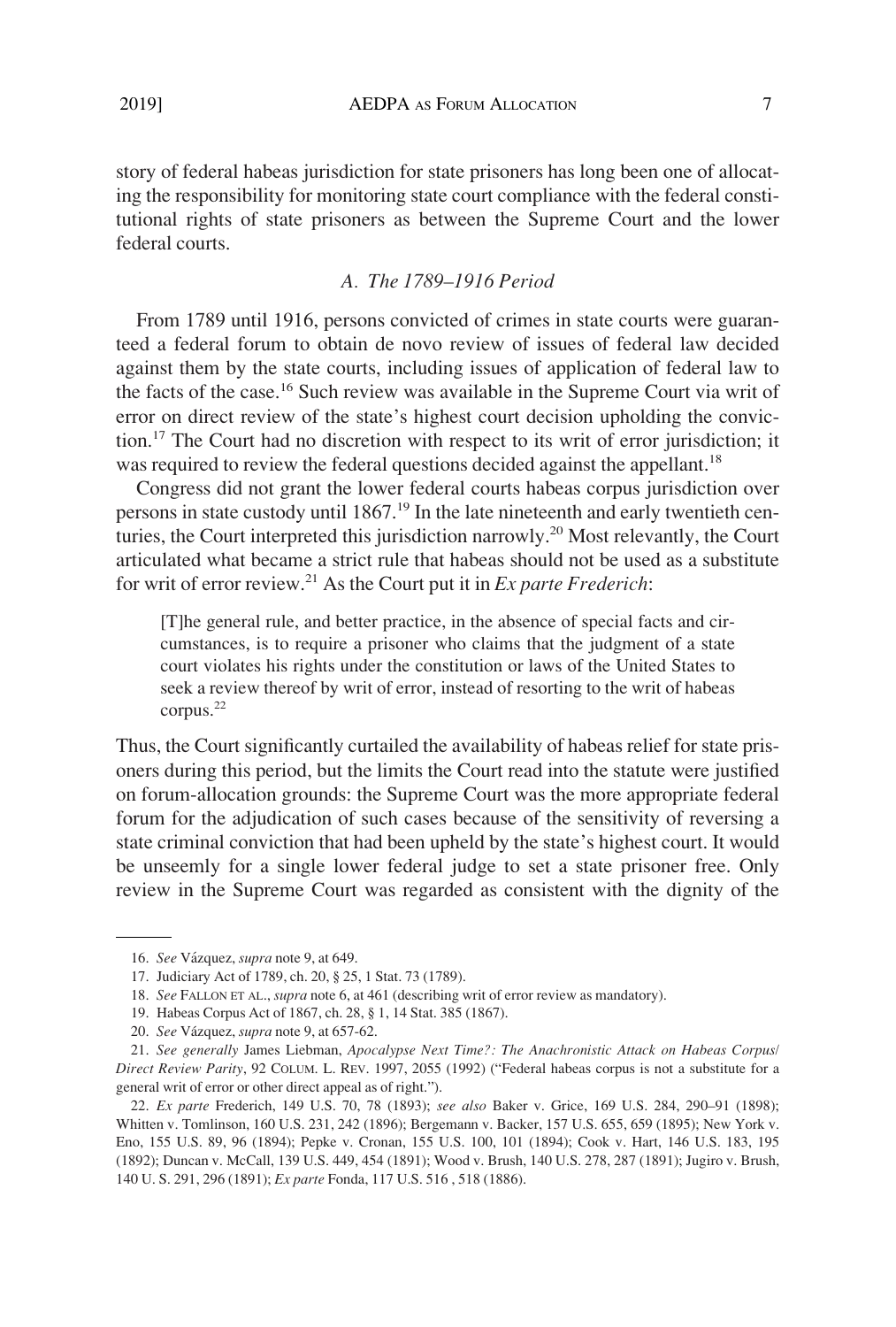state courts and respect for their constitutional obligation to enforce federal rights.23

#### *B. The 1916–1953 Period*

Beginning in 1916, Congress amended the statute governing the Supreme Court's jurisdiction to review state court decisions.<sup>24</sup> The Court's mandatory writ of error jurisdiction was gradually replaced by its discretionary writ of certiorari jurisdiction.25 As a result of these amendments, most state prisoners no longer had a statutory right to review of their convictions by the Supreme Court.

The scope of habeas review during this period is famously contested, but the most persuasive analyses of habeas jurisdiction between 1916 and 1953 show that the Court expanded the scope of federal habeas jurisdiction during this period in direct response to the "certiorarification" of the Supreme Court's appellate jurisdiction. One side of this debate, endorsed by Justice Thomas in *Wright v. West*, 26 relies heavily on the analysis of Professor Paul Bator.<sup>27</sup> This side contends that before *Brown v. Allen*, habeas review was available only for claims that the state court lacked jurisdiction or had denied a full and fair hearing for the constitutional claim.28 The other side of the debate, endorsed by Justice O'Connor in *Wright v.*  West,<sup>29</sup> was developed by Justice Brennan in *Fay v. Noia*,<sup>30</sup> and later defended by Professor Gary Peller.<sup>31</sup> This side contends that de novo review of constitutional claims was always available on habeas and that only the substantive protections provided by the Constitution in criminal trials expanded over the years.<sup>32</sup>

More recently, Professor James Liebman has argued that both sides of this debate get certain aspects of the history wrong and has defended an intermediate position.33 Liebman maintains that the availability of habeas review of constitutional questions was narrow during the period in which the Supreme Court's jurisdiction to review state criminal convictions on direct review was mandatory, but became plenary when Supreme Court review became discretionary.<sup>34</sup> Under Professor Liebman's version of the history, the Supreme Court treated habeas jurisdiction as a forum-allocation rule (although Liebman does not use that term). De

29. 505 U.S. at 299, 303–04 (O'Connor, J., concurring in the judgment).

30. 372 U.S. 391, 402–03, 409–10 (1963).

33. Liebman, *supra* note 21, at 2048.

34. *Id*. at 2091–92.

<sup>23.</sup> For cases so explaining the preference for review in the Supreme Court, *see* Liebman, *supra* note 21, at 2091–92.

<sup>24.</sup> FALLON ET AL., *supra* note 6, at 462–63.

<sup>25.</sup> *Id*.

<sup>26. 505</sup> U.S. 277, 285 (1992).

<sup>27.</sup> *See* Paul M. Bator, *Finality in Criminal Law and Federal Habeas Corpus for State Prisoners*, 76 HARV. L. REV. 441 (1963).

<sup>28.</sup> *Id*. at 499.

<sup>31.</sup> *See* Gary Peller, *In Defense of Federal Habeas Corpus Relitigation*, 16 HARV. C.R.C.L. L. REV. 579 (1982).

<sup>32.</sup> *Fay*, 372 U.S. at 409, 414; Peller, *supra* note 31, at 663.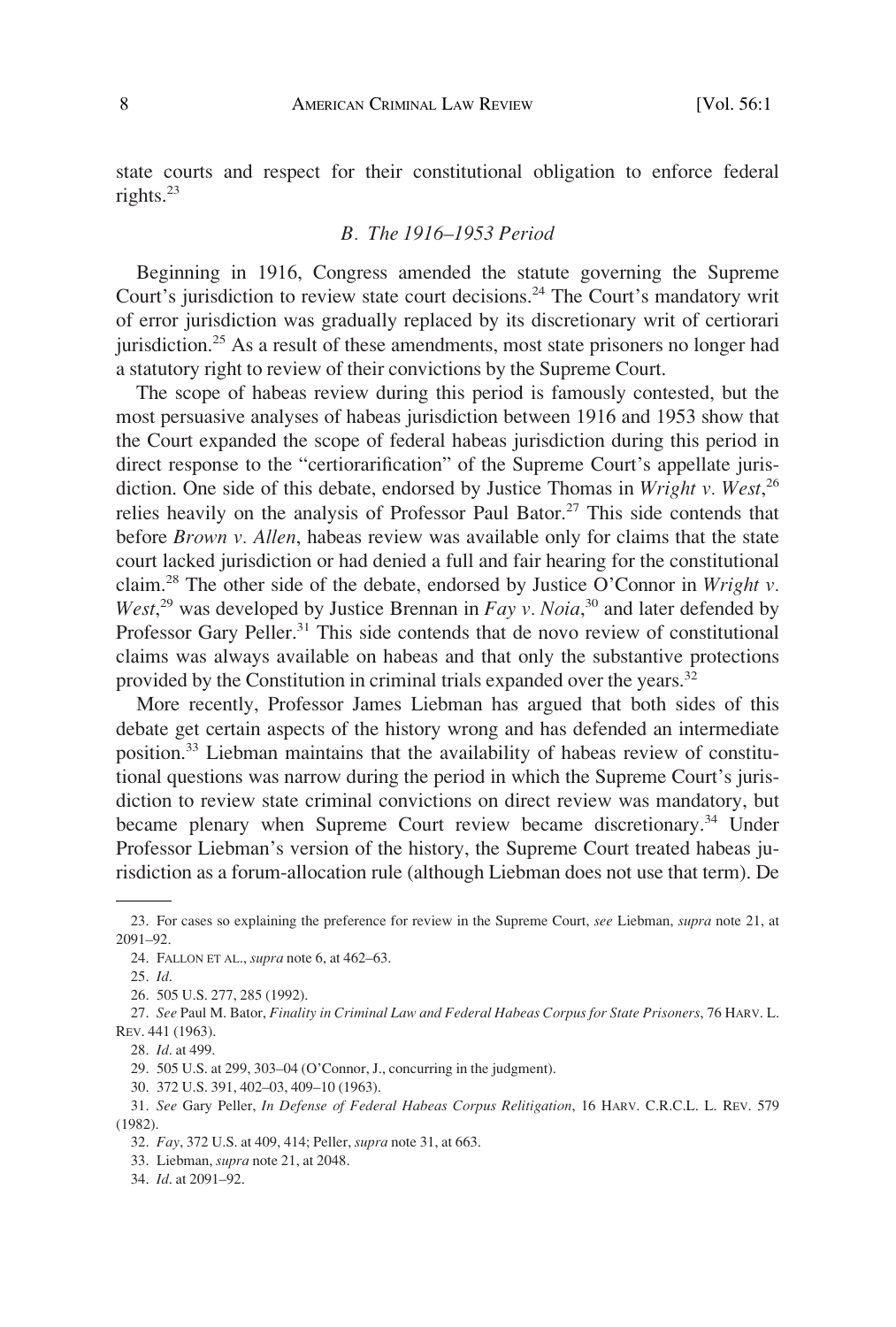novo review of state criminal convictions in the federal courts was thought to be necessary, and when a right to such review in the Supreme Court no longer existed, habeas jurisdiction was expanded to fill the gap.

In other work, I have defended a fourth version of the availability of habeas relief for state prisoners during this period, one that bridges the Liebman and Bator versions.35 I argued that Professor Liebman is right in maintaining that habeas jurisdiction expanded during this period in response to changes in the Supreme Court's approach to direct review of state criminal convictions, but that the relevant cases do not support his claim the shift occurred concurrently with the enactment of the statutes that amended the Supreme Court's appellate jurisdiction.<sup>36</sup> The transition was more gradual than Liebman suggests, and, as Bator argued, it was not completed until the Supreme Court's decision in *Brown v. Allen*. 37 However, while Bator was right with respect to the timing of the change, Professor Liebman is right with respect to the reason for the change. The expansion of habeas relief for state prisoners was the direct result of the narrowing of the availability of direct review for such prisoners in the Supreme Court.<sup>38</sup>

In brief, my argument is that the period between 1916 and 1953 was a transitional period characterized by disagreement among the Justices about the appropriate scope of habeas review. The Justices agreed that meaningful federal review of state criminal convictions was necessary, but, even after Congress made the Court's jurisdiction over such cases discretionary, the Justices disagreed about whether such review should take place in the Supreme Court on direct review or in the lower federal courts via habeas corpus. Some Justices believed strongly that, in the absence of exceptional circumstances, only the Supreme Court should undertake the sensitive task of reviewing state court convictions and potentially setting free a person whose conviction had been upheld by the highest state court.<sup>39</sup> In the view of these Justices, the Court should continue to perform an error-correction function in exercising its discretionary certiorari jurisdiction over state criminal convictions. Other Justices believed that the lower federal courts were better situated to perform such review via habeas corpus.<sup>40</sup> The latter view gradually prevailed, as the Justices realized that they could no longer feasibly fulfill an errorcorrection function. The debate during this period was thus about forum allocation. The need for meaningful review in *some* federal court was recognized on all sides; the disagreement was about the appropriate tribunal.

If either the Peller/Brennan story or the Liebman story is correct, the 1916–1953 period was one in which state prisoners had broad access to the lower federal courts to obtain habeas relief for constitutional errors in state court criminal

<sup>35.</sup> *See* Va´zquez, *supra* note 9, at 649–53.

<sup>36.</sup> *Id*. at 651.

<sup>37.</sup> *Id*.

<sup>38.</sup> *Id*. at 668 (citing Liebman, *supra* note 21, at 2083, 2092).

<sup>39.</sup> *See id*. at 650.

<sup>40.</sup> *See id*.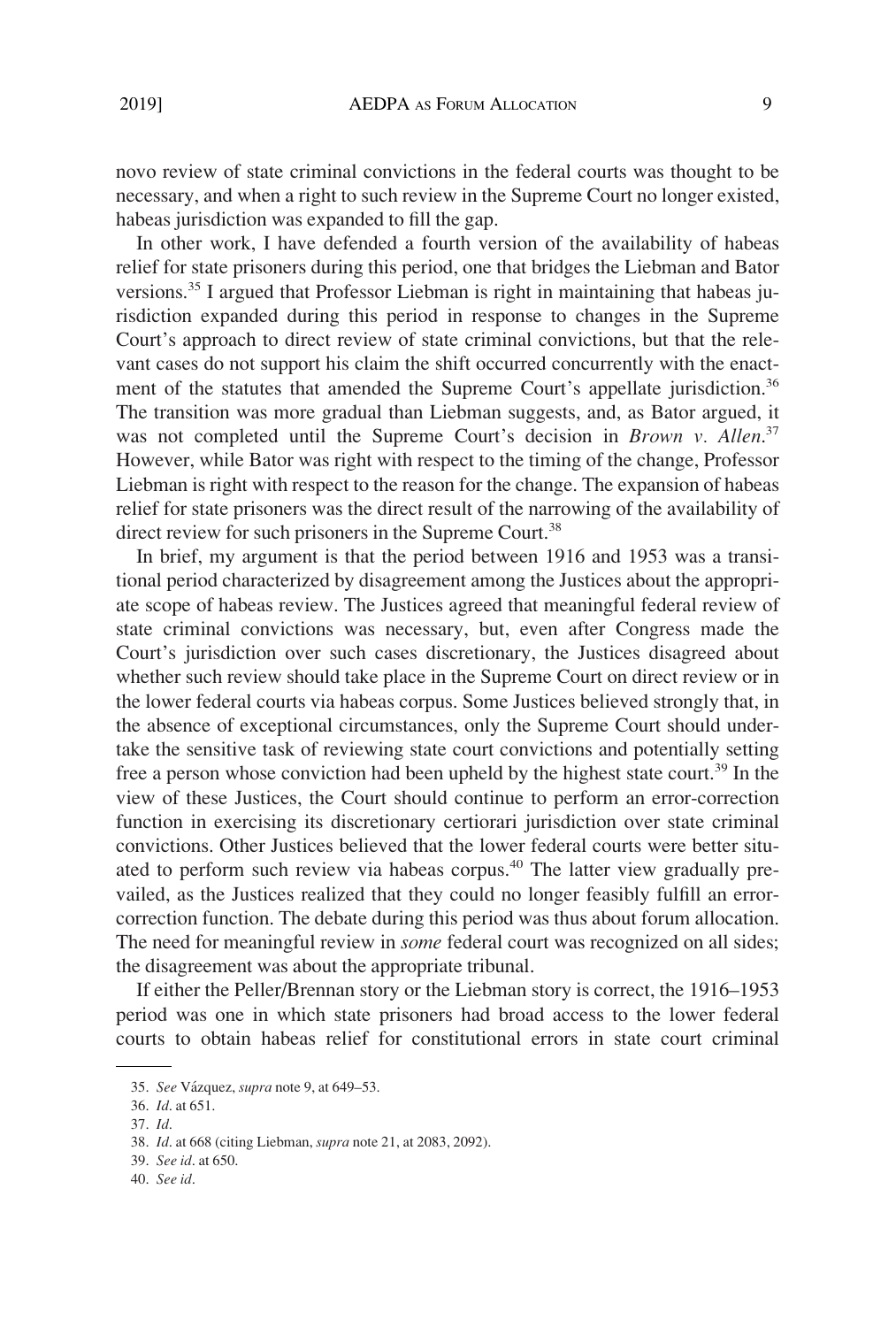convictions. If Liebman is right, then the broad availability of habeas relief is explicable in forum-allocation terms. Even if Professor Bator is correct as to the *timing* of the expansion of the availability of habeas relief for state prisoners, my analysis shows that Professor Liebman's explanation of the *reason* for such expansion was basically correct: the expansion was the direct result of the lack of availability of meaningful direct review of such cases in the Supreme Court. Thus, regardless of when the shift occurred, the story of the expansion of habeas review is very much a forum-allocation story.

#### *C. The 1953–1996 Period*

Between its decision in *Brown v. Allen* and the enactment of AEDPA in 1996, the Supreme Court adhered to the view that de novo review was available on habeas for cognizable constitutional claims.41 The Burger and Rehnquist Courts tightened the procedural requirements for obtaining habeas relief and placed some limits on the types of claims that could be the basis for habeas relief.<sup>42</sup> The new limits had a significant impact on the practical availability of habeas relief and were subjected to (mostly well deserved) criticism.<sup>43</sup> But these limits paled in comparison to the limits imposed by AEDPA in 1996. Unlike the limits the Court held were imposed by AEDPA, the pre-AEDPA limits articulated by the Burger and Rehnquist Courts were largely consistent with the idea that state prisoners are entitled to a federal forum for the vindication of their constitutional rights.<sup>44</sup>

For present purposes, the most relevant pre-AEDPA limit the Court imposed on habeas jurisdiction was the one articulated in *Teague v. Lane*. 45 The Court in *Teague* held that, subject to two narrow exceptions,<sup>46</sup> the lower federal courts on habeas were not to grant relief on the basis of "new" rules—that is, rules that had not yet been recognized at the time the petitioner's conviction became final.<sup>47</sup> *Teague* was framed as a holding regarding the retroactive applicability of Supreme Court decisions on questions of constitutional law. In reaching its decision, the Court endorsed the view that "the threat of habeas serves as a necessary additional incentive for trial and appellate courts throughout the land to conduct their proceedings in a manner consistent with established constitutional standards."48 But, the Court wrote, "[i]n order to perform this deterrence function, . . . the habeas court need only apply the constitutional standards that prevailed at the time the

<sup>41.</sup> *See id*. at 646-47.

<sup>42.</sup> *See id*. at 690.

<sup>43.</sup> *See id*. at 691-700.

<sup>44.</sup> For an explanation of how the decision in *Stone v. Powell*, 428 U.S. 465 (1976), is consistent with this statement, see Vázquez, supra note 9, at 654.

<sup>45. 489</sup> U.S. 288, 306–07 (1989).

<sup>46.</sup> For a discussion of these exceptions, *see* Carlos M. Va´zquez & Stephen I. Vladeck, *The Constitutional Right to Post-Conviction Collateral Review*, 103 VA. L. REV. 905 (2017).

<sup>47.</sup> *See Teague*, 489 U.S. at 306–07.

<sup>48.</sup> *Id*. at 306 (quoting Desist v. United States, 394 U.S. 244, 262–63 (1969) (Harlan, J., dissenting)).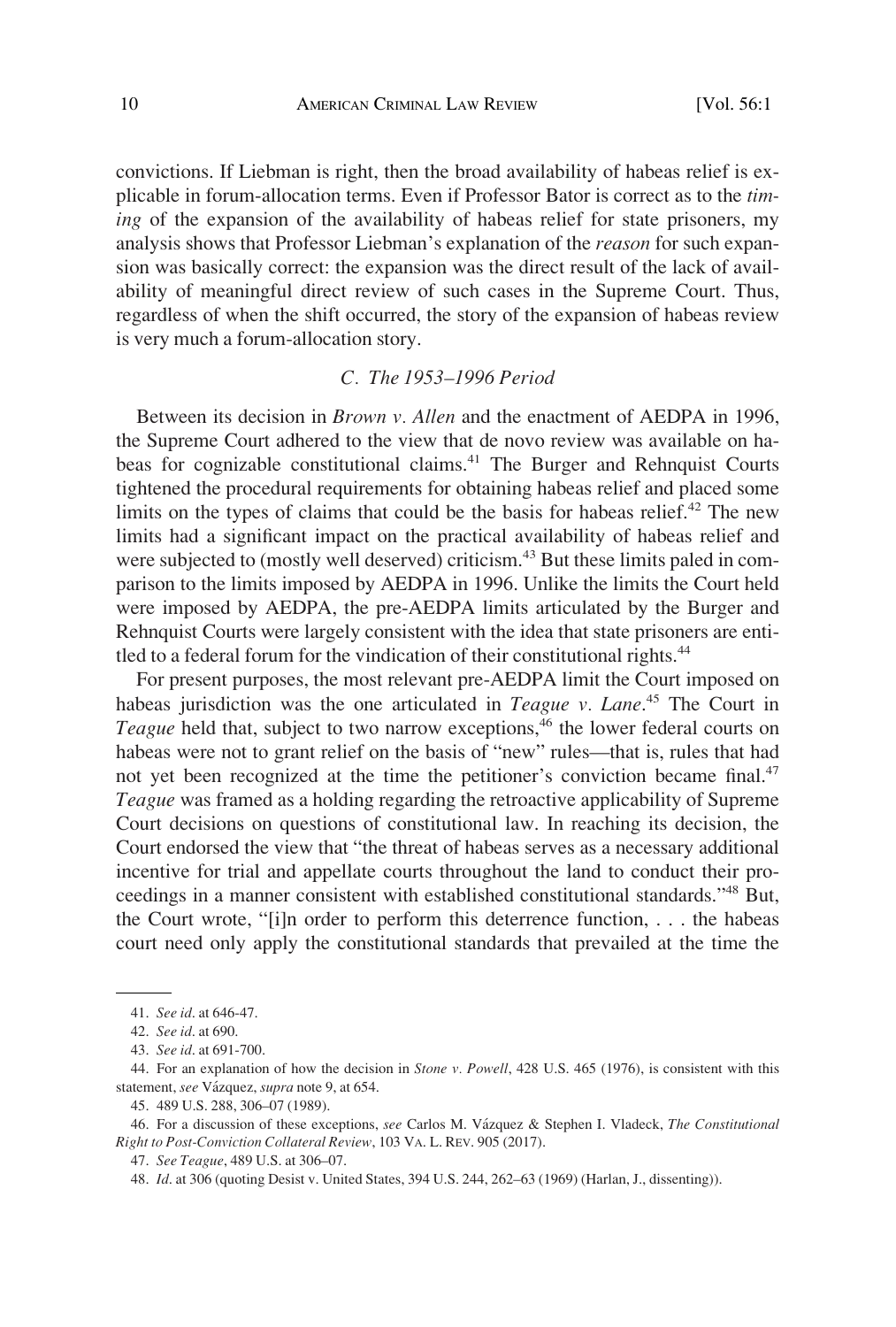original proceedings took place."49 For this reason, the Court held that "new" constitutional rules should ordinarily not be applicable on federal habeas review.<sup>50</sup>

At least in principle, the *Teague* doctrine is consistent with the proposition that state prisoners are entitled to de novo review of their constitutional claims. *Teague*  merely tells the habeas court what law they should apply in performing this de novo review. The state court proceeding is to be tested against the law in effect at the time of the state proceeding. If the purpose of habeas review is to provide state courts with an incentive to apply federal law faithfully, this rule makes some sense. After all, state trial and appellate judges cannot reasonably be expected to comply with constitutional principles not yet articulated. The *Teague* rule also produces (again, in principle) a sensible division of authority as between the Supreme Court and the lower federal courts.<sup>51</sup> Unless the claim falls within one of the two narrow exceptions the Court recognized, the role of the lower federal courts on habeas is to carry out the comparatively mundane role of ensuring state-court compliance with well-established constitutional rules. The Supreme Court, in directly reviewing state court judgments of conviction, would retain the task of resolving unsettled questions of federal constitutional law arising in state criminal cases.

As applied, however, the *Teague* doctrine has been rightly criticied as giving state courts an insufficient incentive to apply federal precedents faithfully.<sup>52</sup> The problem has primarily been the Court's very broad interpretation of the concept of "new" law.<sup>53</sup> Additionally, the Court's test for distinguishing old rules from new rules blurs the line between de novo and deferential review of state decisions. The Court determines whether a claimed rule would be new and hence inapplicable on habeas by asking whether a reasonable jurist examining the extant precedents would conclude that the claimed rule was already established.<sup>54</sup> In *Wright v. West*, Justice Thomas (joined by Chief Justice Rehnquist and Justice Scalia) argued that this test effectively requires the habeas court to defer to the state court's interpretation of the then-existing precedents.55 Justice O'Connor (*Teague*'s author) disagreed:

*Teague* did not establish a "deferential" standard of review of state court determinations of federal law. It did not establish a standard of review at all. Instead, *Teague* simply requires that a state conviction on federal habeas be judged according to the law in existence when the conviction became final. In *Teague*,

<sup>49.</sup> *Id*. (internal citation omitted). The Court also quoted and endorsed Justice Powell's statement from *Solem v. Stumes* that habeas review is required to force the trial and appellate courts to "toe the constitutional mark." *Id*. at 307 (quoting Solem v. Stumes, 465 U.S. 638, 653 (1984)).

<sup>50.</sup> *Id*. at 306.

<sup>51.</sup> That is, compared to AEDPA as interpreted in *Williams*.

<sup>52.</sup> *See, e.g*., Richard H. Fallon, Jr. & Daniel J. Meltzer, *New Law, Non-Retroactivity, and Constitutional Remedies*, 104 HARV. L. REV. 1731, 1816–17 (1991) ("*Teague* reduces the incentives for state courts, and state law enforcement officials, to take account of the evolving direction of the law.").

<sup>53.</sup> *Id*. at 1817.

<sup>54.</sup> Wright v. West, 505 U.S. 277, 291 (1992).

<sup>55.</sup> *Id*.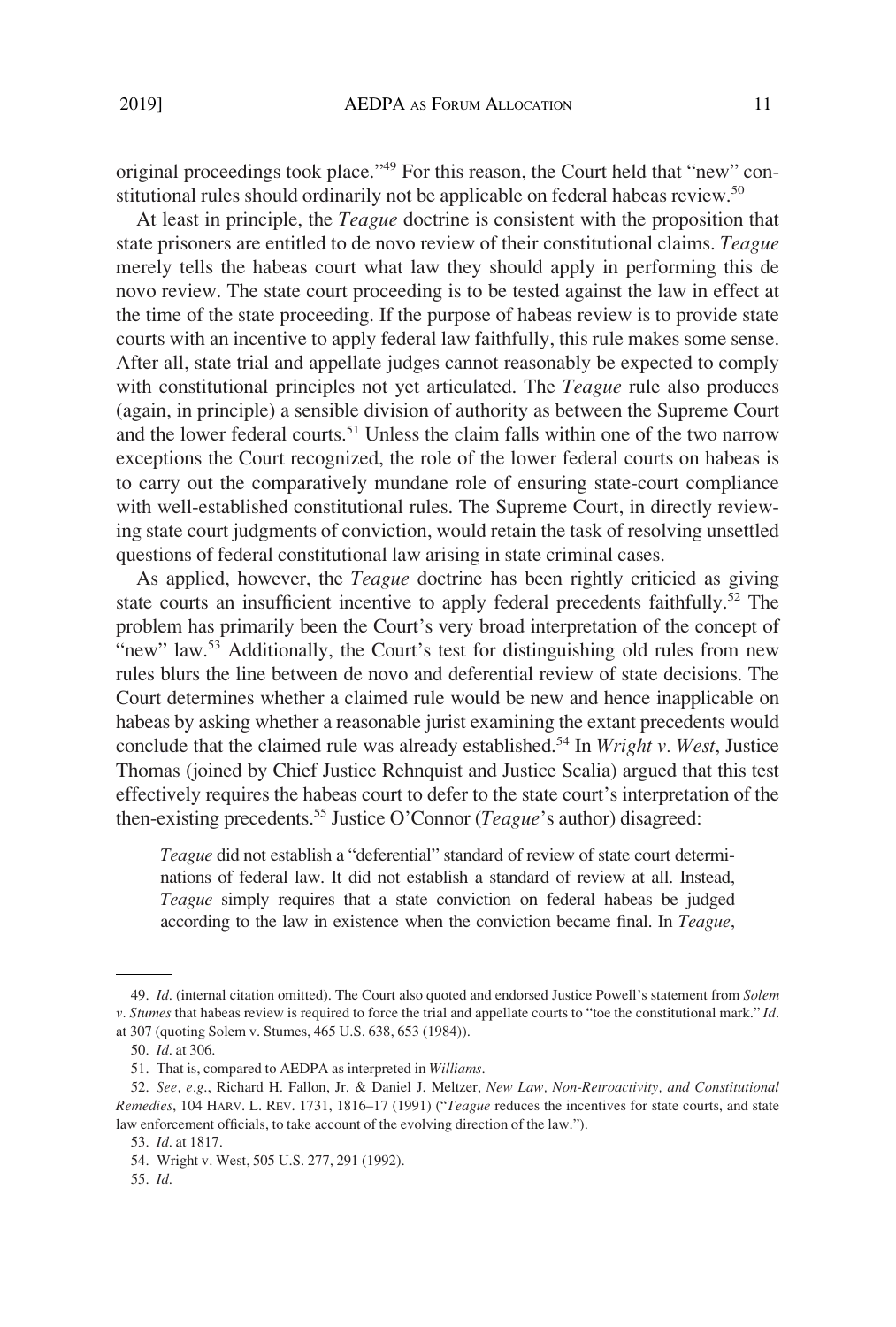we refused to give state prisoners the retroactive benefit of new rules of law, but we did not create any deferential standard of review with regard to old rules.<sup>56</sup>

Justice Kennedy agreed that "*Teague* did not establish a deferential standard of review of state-court decisions of federal law. It established instead a principle of retroactivity."57

In sum, *Teague* retained de novo habeas corpus review for "old" rules.<sup>58</sup> As we shall see, AEDPA (as interpreted in *Williams*) not only codified *Teague*'s limitation of habeas review to "old" rules, but also required an additional layer of deference; if the petitioner's claim was adjudicated on the merits in state court, the federal court cannot grant habeas relief unless the state court's decision was unreasonable.

# II*. WILLIAMS* AND THE STANDARD OF REVIEW

Justices O'Connor and Kennedy made clear in *Wright* that *Teague* had not mandated deferential review of "old" constitutional claims on habeas.59 In *Williams*, however, Justices O'Connor and Kennedy joined Justice Thomas, as well as Chief Justice Rehnquist and Justice Scalia (both of whom had joined Thomas's opinion in *Wright v. West*) in concluding that Congress, in enacting AEDPA, had displaced de novo review of old claims that had been adjudicated on the merits in state court.<sup>60</sup> In other words, they concluded that Congress, in enacting AEDPA, had imposed the deferential standard of review that Justice Thomas had mistakenly believed had been adopted earlier in *Teague*.

This Section of the Article examines the plausibility of the Court's interpretation of AEDPA in *Williams*. Part A considers the reasons given by the majority for its holding and finds them wanting. Justice Stevens had much the better of the argument. Part B considers the evidence of Congress's actual intent, which had been presented to the Court in *Williams* only passingly and was not discussed by either Justice O'Connor or Justice Stevens. This evidence reveals that Congress did not intend to bar relief for wrong but reasonable state court errors.

## *A. The Williams Majority's Basis for Its Interpretation*

In *Williams*, Justice O'Connor relied on two types of arguments to conclude that Congress had mandated an extra level of deference to state court decisions—a conclusion that a majority of the Justices (including O'Connor herself) had rejected in Wright v. West.<sup>61</sup> First, she relied on a purposive argument, reasoning that a contrary interpretation of the statute would have been inconsistent with Congress's

<sup>56.</sup> *Id*. at 303–04 (O'Connor, J., concurring in the judgment).

<sup>57.</sup> *Id*. at 307 (Kennedy, J., concurring in the judgment).

<sup>58.</sup> *Teague v. Lane*, 489 U.S. at 306.

<sup>59.</sup> *Wright*, 505 U.S at 303–04 (O'Connor, J., concurring in the judgment); *id*. at 307 (Kennedy, J., concurring in the judgment).

<sup>60.</sup> Williams v. Taylor, 529 U.S. 362, 404 (2000).

<sup>61.</sup> *See supra* text accompanying notes 55–57.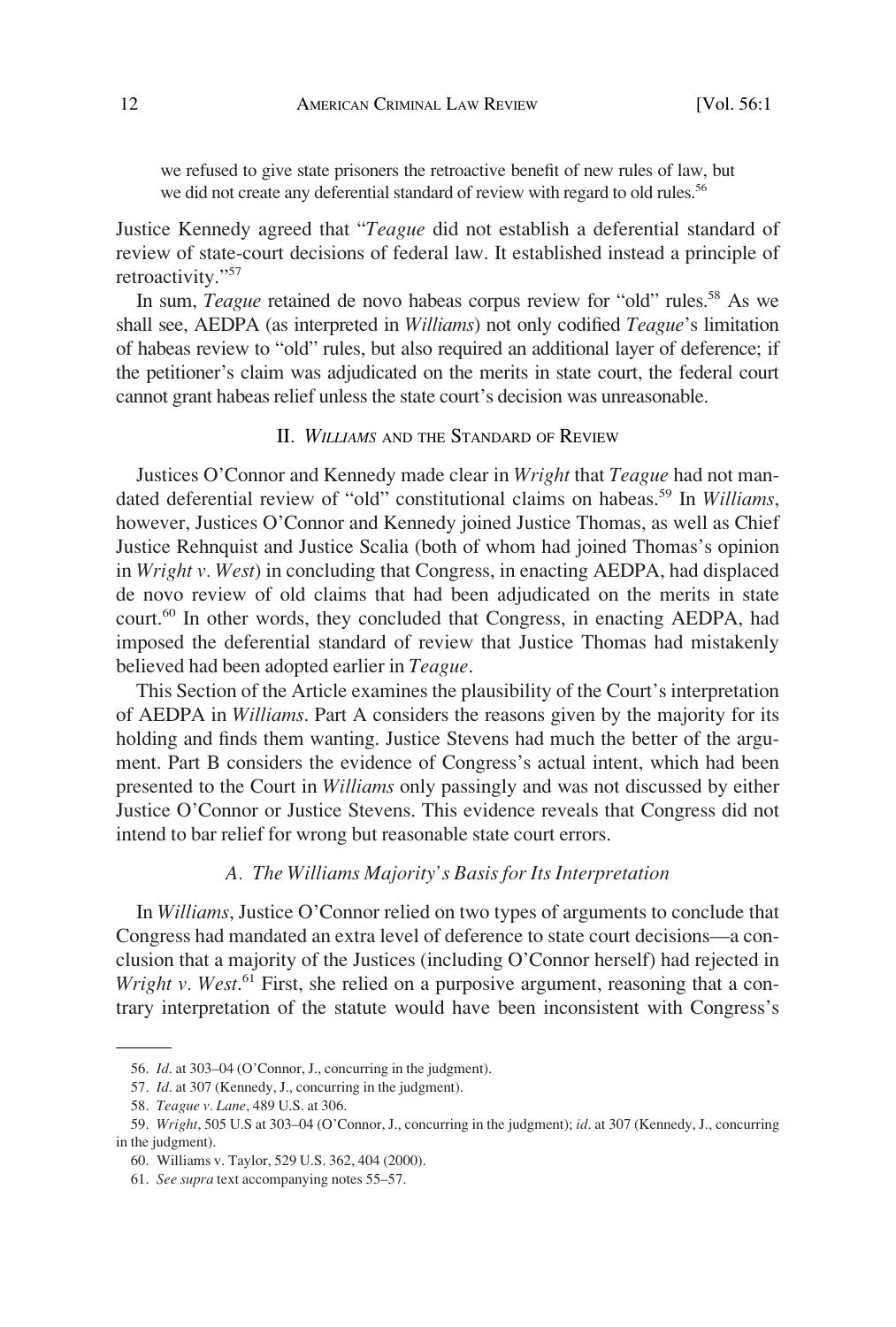well-known intent in enacting AEDPA to cut back on habeas review.<sup>62</sup> Second, she presented a textual argument largely based on the non-redundancy canon.<sup>63</sup> Both arguments are deeply flawed.

#### *1. AEDPA's Text*

A literal reading of  $\S$  2254(d)(1) supports the conclusion that federal habeas relief may be granted if the federal habeas court concludes, using its independent judgment, that the state court's application of law to fact was erroneous.<sup>64</sup> After all, the statute authorizes habeas relief if the state court's decision was "contrary to" "clearly established federal law."65 As Justice Stevens noted, "[t]he simplest and first definition of 'contrary to' as a phrase is 'in conflict with."<sup>66</sup> A "decision" is "in conflict with" the law if it is erroneous under that law.<sup>67</sup> The "contrary to law" standard of review is well established in administrative law and is understood in just this way.68

In reaching a contrary conclusion, Justice O'Connor also made a textual argument, but one that departed from a literal reading of the text. To be sure, textualism is not literalism. Textualists countenance departures from the literal or plain meaning of a statutory text under certain circumstances.<sup>69</sup> One such circumstance is when a literal reading of the statutory language would contravene one of a number of established canons of statutory interpretation.70 The majority in *Williams* relied on the frequently-invoked "non-redundancy" canon, also known as the rule against superfluities: "[A] cardinal principle of statutory construction is that courts must give effect, if possible, to every clause and word of a statute."71 If a literal reading of a statute would render one of its clauses superfluous, that reading is disfavored.

64. With the caveat that the decision is now to be measured against clearly established federal law *as determined by the Supreme Court*.

65. 18 U.S.C. § 2254(d)(1) (2012).

66. *Williams*, 529 U.S. at 388 (citing *Contrary to*, WEBSTER'S NINTH NEW COLLEGIATE DICTIONARY 285 (1983)).

67. *See Williams*, 529 U.S. at 388-89.

68. The Administrative Procedure Act (APA) provides that a reviewing court shall "hold unlawful" or "set aside" agency action that is "contrary to constitutional right, power, privilege or immunity." 5 U.S.C. § 706(2) (B). The courts have uniformly understood this language to establish a de novo standard of review. *See* R.J. Reynolds Tobacco Co. v. Food and Drug Administration, 696 F.3d 1205, 1217–18 (D.C. Cir. 2012); Copar Pumice Co. v. Tidwell, 603 F.3d 780, 802 (10th Cir. 2010); Darden v. Peters, 488 F.3d 277, 283-284 (4th Cir. 2007); Save Our Valley v. Sound Transit, 335 F.3d 932, 955 (9th Cir. 2003); Gulf Power Co. v. FCC, 208 F.3d 1263, 1271 (11th Cir. 2000); Tex. Office of Pub. Util. Counsel v. FCC, 183 F.3d 393, 410 (5th Cir. 1999); Beauchemin v. Nat'l Transp. Safety Bd., 91 F.3d 159, 159 (10th Cir. 1996); Lead Indus. Ass'n, Inc. v. EPA, 647 F.2d 1130, 1173–74 (D.C. Cir. 1980).

69. *See* ANTONIN SCALIA & BRYAN A. GARNER, READING LAW: THE INTERPRETATION OF LEGAL TEXTS 40 (2012).

70. *See id*.

71. *Williams*, 529 U.S. at 404 (O'Connor, J.) (quoting United States v. Menasche, 348 U.S. 528, 538–39 (1955)) (internal quotation marks omitted).

<sup>62.</sup> *Williams*, 529 U.S. at 404.

<sup>63.</sup> *Id*.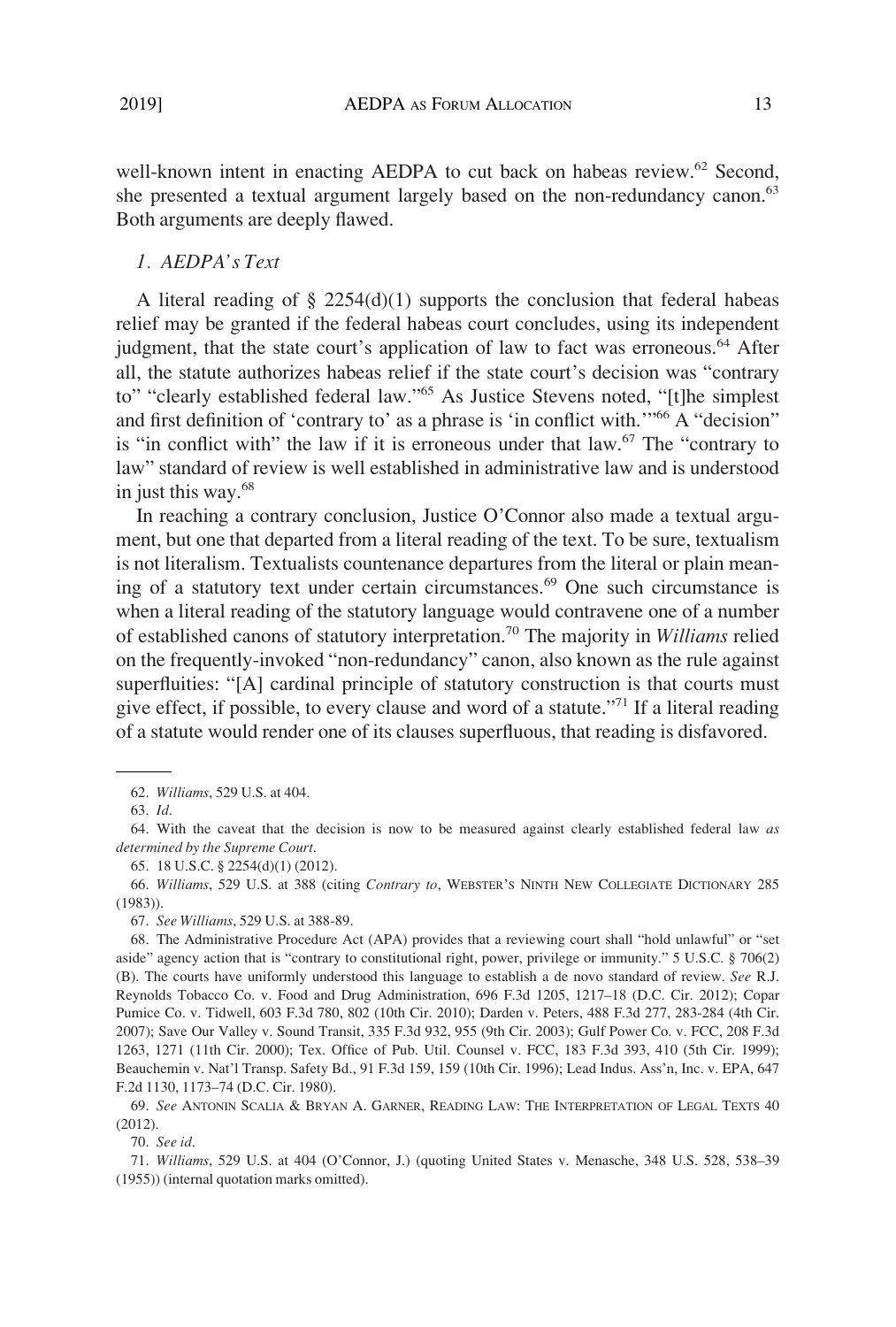Whether textual interpretation based on the non-redundancy canon reflects the actual intent of legislators is highly questionable. In their empirical study of Congress's awareness and use of the various canons of interpretation, Professors Bressman and Gluck conclude that legislators and their staff "do not generally draft in accordance with the rule against superfluities."<sup>72</sup> Thus, to the extent Justices O'Connor and Kennedy believed that adoption of the standard they had previously rejected was compelled by their role as Congress's faithful agents, their reliance on the non-redundancy canon was ill-advised. The canon may be justified as a means of disciplining Congress, but it is highly questionable as a means of ascertaining Congress's intent.

Even on its own terms, the majority's textual analysis was unpersuasive. According to the majority, a literal interpretation of the "contrary to" language would "sap[] the 'unreasonable application' clause of any meaning."<sup>73</sup> The majority understood "unreasonable application" to mean something more than just erroneous application.74 If the "contrary to" clause authorizes relief when the state court's decision is erroneous, the Court reasoned, there would never be occasion to apply the "unreasonable application" clause:

If a federal habeas court can, under the "contrary to" clause, issue the writ whenever it concludes that the state court's application of clearly established federal law was incorrect, the "unreasonable application" clause becomes a nullity. We must, however, if possible, give meaning to every clause of the statute.<sup>75</sup>

But the Court overlooked the fact that, in its attempt to give meaning to the "unreasonable application" clause, it effectively read the "contrary to" language out of the statute.76

The majority sought to avoid this problem by advancing an alternative definition of "contrary to." That phrase does not necessarily mean "in conflict with," according to the majority, because the dictionary also defines "contrary" as "diametrically

<sup>72.</sup> Abbe R. Gluck & Lisa Schultz Bressman, *Statutory Interpretation from the Inside – An Empirical Study of Congressional Drafting, Delegation and the Canons, Part I*, 65 STAN. L. REV. 1, 6 (2013)*; see also* Victoria F. Nourse & Jane S. Schacter, *The Politics of Legislative Drafting: A Congressional Case Study*, 77 N.Y.U. L. REV. 575 (2002).

<sup>73.</sup> *Williams*, 529 U.S. at 407.

<sup>74.</sup> *Id*. at 410.

<sup>75.</sup> *Id*. at 407.

<sup>76.</sup> It is revealing in this regard that, in post-*Williams* cases, the Court often describes *Williams* as permitting habeas relief only if the state court decision was unreasonable. For example, in *Dunn v. Madison*, the Court, after quoting § 2254(d), including the "contrary to" language, explained that "[a] habeas petitioner meets this demanding standard only when he shows that the state court's decision was 'so lacking in justification that there was an error well understood and comprehended in existing law beyond any possibility for fairminded disagreement.'" Dunn v. Madison, 138 S. Ct. 9, 11 (2017) (quoting Harrington v. Richter, 562 U. S. 86, 103 (2011)).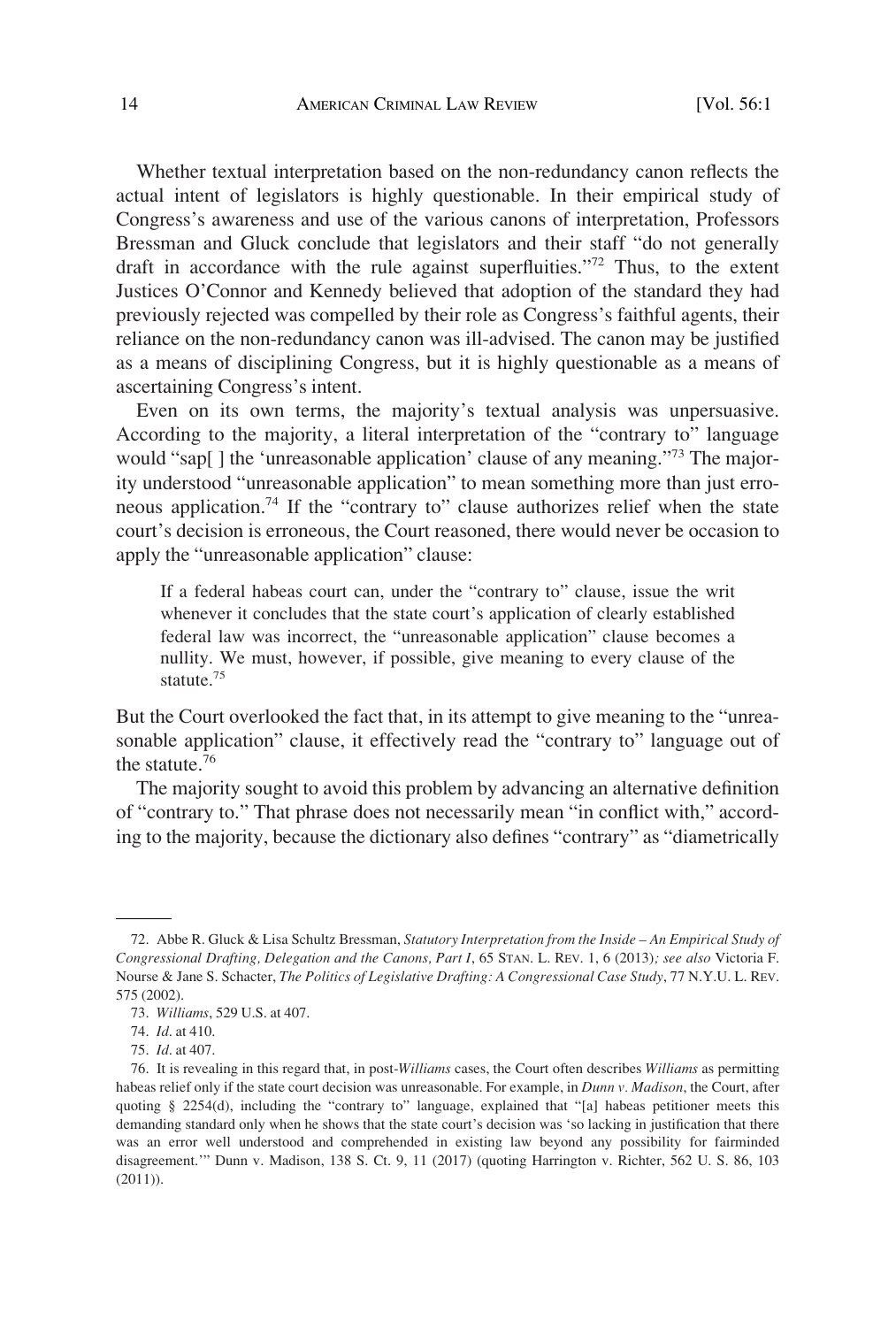different," "opposite in character or nature," or "mutually opposed."<sup>77</sup> Thus, the

majority concluded, "contrary to" can be read to require a stronger degree of contradiction than contemplated by Justice Stevens's opinion. Rather than merely being in conflict with Supreme Court precedent, the state court's decision "must be *substantially* different from the relevant precedent of this Court."78

This attempt to avoid the superfluity problem was unpersuasive for several reasons. First, the Court cited a dictionary definition of the word "contrary,"<sup>79</sup> but the statute uses the word as part of a phrase—"contrary to"—that has its own, distinct meaning. The dictionary's illustrations of the Court's definition of "contrary" clarify the difference between the word "contrary" standing alone and as part of the phrase "contrary to." As an illustration of "contrary" used as an adjective to mean "opposite to," the dictionary gives the sentence: "He ignored contrary advice and agreed on the deal."80 As an illustration of the definition of "contrary" used as a noun to mean "the opposite," the dictionary gives the sentence: "The magazine has proved that the contrary is true."<sup>81</sup> These uses of the term stray far from the meaning of the phrase "contrary to"; the dictionary definition of "contrary to" is exactly the one provided by Justice Stevens: "in conflict with; counter to."82 Indeed, as used in the law, "contrary to" is understood to mean "against; opposed or in opposition to; in conflict with" and "contrary to law" is understood as "illegal; in violation of statute or legal regulations at a given time."83

Second, interpreting the words "contrary to" to require more than a mere error of law does not eliminate redundancy. The definition aligns the meaning of the first clause with that of the second clause and thus *produces* redundancy.

Third, even if the phrase "contrary to" might, in the alternative, mean "opposite to," that meaning is, at best, a secondary one. It is a particularly unfamiliar definition of the term as used in legal parlance. If reliance on an uncommon usage of the term "contrary to" were a permissible strategy for aligning the two clauses, then it would be equally permissible to do so by seeking an alternative definition of "unreasonable application." Although the majority is probably correct in noting that the more common understanding of "unreasonable" is as something more than "erroneous," the term, as used in  $\S 2254(d)(1)$ , might also be understood to mean erroneous. That section, after all, permits relief only where the law was *clearly established by the Supreme Court*. 84 One might reasonably say that an erroneous application of *clearly established* Supreme Court precedent is ipso facto

<sup>77.</sup> *Williams*, 529 U.S. at 405 (quoting *Contrary*, WEBSTER'S THIRD NEW INTERNATIONAL DICTIONARY 495 (1976)).

<sup>78.</sup> *Id*. (emphasis added).

<sup>79.</sup> *Id*. at 405 (citing *Contrary*, WEBSTER'S THIRD NEW INTERNATIONAL DICTIONARY 495 (1976)).

<sup>80.</sup> *Contrary*, The OXFORD DICTIONARY OF ENGLISH (3d ed. 2010).

<sup>81.</sup> *Contrary*, The OXFORD DICTIONARY OF CURRENT ENGLISH (4th ed. 2006).

<sup>82.</sup> *Contrary to*, THE OXFORD DICTIONARY OF ENGLISH (3d ed. 2010).

<sup>83.</sup> *Contrary to*, BLACK'S LAW DICTIONARY 296–97 (5th ed. 1979).

<sup>84. 28</sup> U.S.C. § 2254(d)(1) (2012).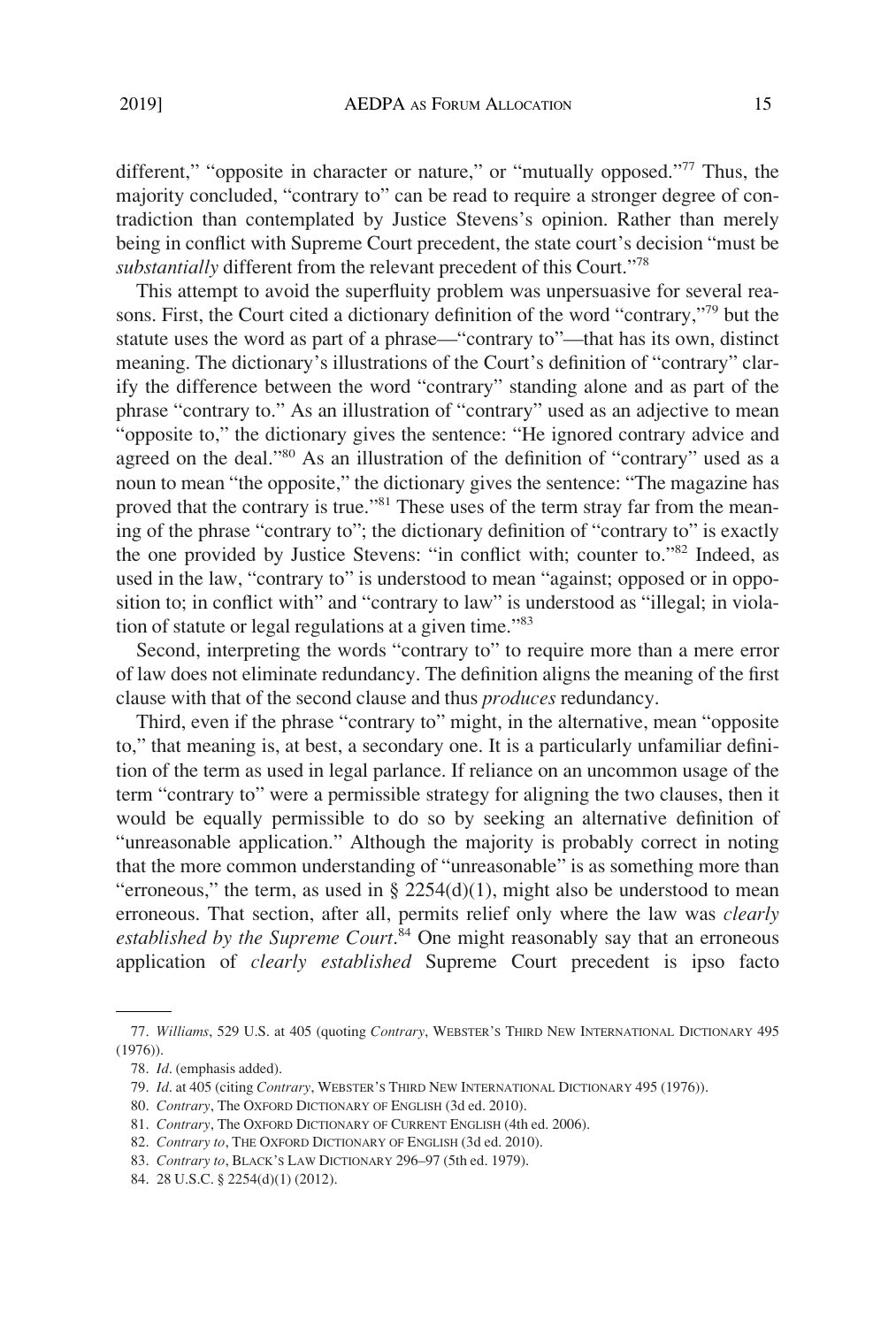unreasonable. Such an interpretation is supported by the equivalency drawn by Senator Hatch, one of the bill's sponsors, between  $\S 2254(d)(1)$ 's "unreasonable application" standard and the standard adopted in *Harlow v. Fitzgerald*<sup>85</sup> for obtaining damages against government officials.<sup>86</sup> Senator Hatch stated that "the Supreme Court [in *Harlow*] has held that if the police officer's conduct was reasonable, no claim for damages under [*Bivens*] can be maintained."87 Under *Harlow*, however, a government official's violation of clearly established federal law is *sufficient* to vitiate qualified immunity; the courts do not apply an additional level of deference.<sup>88</sup> Therefore, as Hatch applied the term, a decision erroneously applying clearly established federal law is unreasonable. As discussed below, legislators who addressed the issue advanced the interpretation that a violation of clearly established federal law is ipso facto unreasonable, in light of the sponsors' denial that the bill would alter the existing de novo standard.<sup>89</sup>

Perhaps in recognition of the tenuousness of its definition of "contrary to," the majority's opinion also sought to avoid superfluity by establishing distinct domains of application for the two clauses. The Court suggested that the "contrary to" clause does not apply to applications of law to fact:

Reading  $\S 2254(d)(1)$ 's "contrary to" clause to permit a federal court to grant relief in cases where a state court's error is limited to the manner in which it applies Supreme Court precedent is suspect given the logical and natural fit of the neighboring "unreasonable application" clause to such cases.<sup>90</sup>

The Court seemed to be saying that the "contrary to" clause applies to review of the state courts' decisions on purely legal questions and the "unreasonable application" clause applies to review of the state courts' applications of law to fact. This separation of the clauses' domains of application would thus mean that the habeas court may grant relief if the state courts' purely legal decisions are erroneous, but may only grant relief for erroneous state court decisions of mixed questions of law and fact if such decisions were unreasonable. Such an understanding of *Williams* is supported by the Court's indication that a state court decision is "contrary to" clearly established law if the court misidentified the applicable legal rule.<sup>91</sup>

But such an interpretation is difficult to square with the text of the statute, which states that habeas relief may be granted when the *decision* of the state court is contrary to clearly established federal law.<sup>92</sup> The state court's "decision" is its ultimate resolution of the case. If the Court is reading the statute to permit relief under the

87. *Id*.

<sup>85. 457</sup> U.S. 800 (1982).

<sup>86.</sup> See 141 CONG. REC. 15,064 (1995) (statement of Sen. Hatch).

<sup>88.</sup> *Harlow*, 457 U. S. at 815–19 (1982).

<sup>89.</sup> *See infra* text accompanying notes 159–62.

<sup>90.</sup> Williams v.Taylor, 529 U.S. 362, 407 (2000).

<sup>91.</sup> *Id*.

<sup>92. 28</sup> U.S.C. § 2254(d)(1) (2012).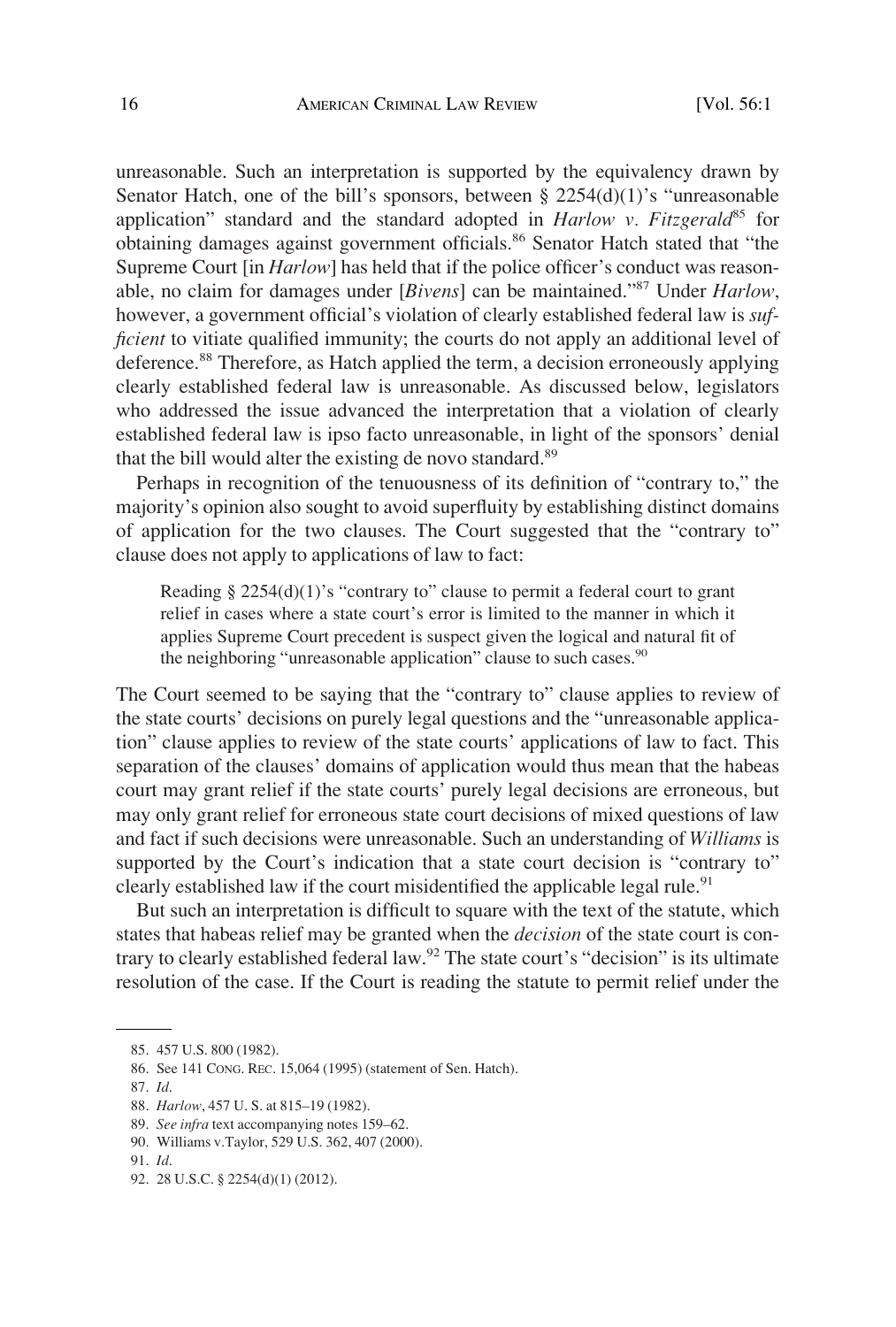"contrary to" clause only when the state court misidentifies the relevant legal standard, then it is reading the statute to permit relief only when the state court's *opinion* conflicts with Supreme Court precedent. This construction raises significant problems in the many cases in which the state courts have not written an opinion at all. The court in such cases has not written an opinion, and thus has not misidentified the applicable legal standard. Yet, it surely has rendered a "decision" which might be "contrary to" clearly established federal law, as those terms are generally understood.<sup>93</sup>

Moreover, a reading of  $\S 2254(d)(1)$  that applies the "contrary to" clause only to issues of law and reserves the "unreasonable application" clause to applications of law to fact is inconsistent with other parts of the *Williams* opinion. As the Court correctly noted, it will often be difficult to draw the line between issues of law and mixed questions of law and fact.<sup>94</sup> Thus, the Court accepted that the "unreasonable application" clause applies to review of state courts' "exten[sion of] a legal principle . . . to a new context where it should not apply.<sup>"95</sup> Yet an extension of a legal principle could be understood as a legal question. As the Court acknowledged, it is difficult "to distinguish a decision involving an unreasonable extension of a legal principle from a decision that arrives at a conclusion opposite to that reached by this court on a question of law."96

The Court also held that a state court decision is "contrary to" clearly established federal law when the court "confronts facts that are materially indistinguishable from a relevant Supreme Court precedent and arrives at a result opposite to ours."<sup>97</sup> The latter situation seems to be an example of a state court applying law to fact. A set of facts can be "materially indistinguishable"<sup>98</sup> from another set of facts only by reference to some legal principle. A court granting relief on the ground that the facts of the case are materially indistinguishable from a prior Supreme Court decision seems to be engaging in application of law to fact. Yet the Court recognized that the "contrary to" clause applies in this situation.<sup>99</sup>

Thus, in the end, the Court did not reserve one clause for issues of law and the other for applications of law to fact. An application of law to fact can be covered by the "contrary to" clause, but only if the facts are "materially indistinguishable" from those of a prior Supreme Court decision. The latter limitation, which might also be thought to render the decision "unreasonable," is attributable to the Court's hyper-restrictive interpretation of "contrary to." In this way, the Court effectively read "contrary to" as

<sup>93.</sup> *But cf*. Harrington v. Richter, 562 U.S. 86, 98–100 (2011) (holding that the "unreasonable application" standard applies to state court decisions rendered without opinion).

<sup>94.</sup> *Williams*, 529 U.S. at 408.

<sup>95.</sup> *Id*. at 407 (describing Fourth Circuit's holding to this effect and stating that the approach was "generally correct"); *see also id*. at 408 (stating that this holding was "perhaps . . . correct").

<sup>96.</sup> *Id*. at 408 (internal quotation marks omitted).

<sup>97.</sup> *Id*. at 405.

<sup>98.</sup> *Id*.

<sup>99.</sup> *Id*.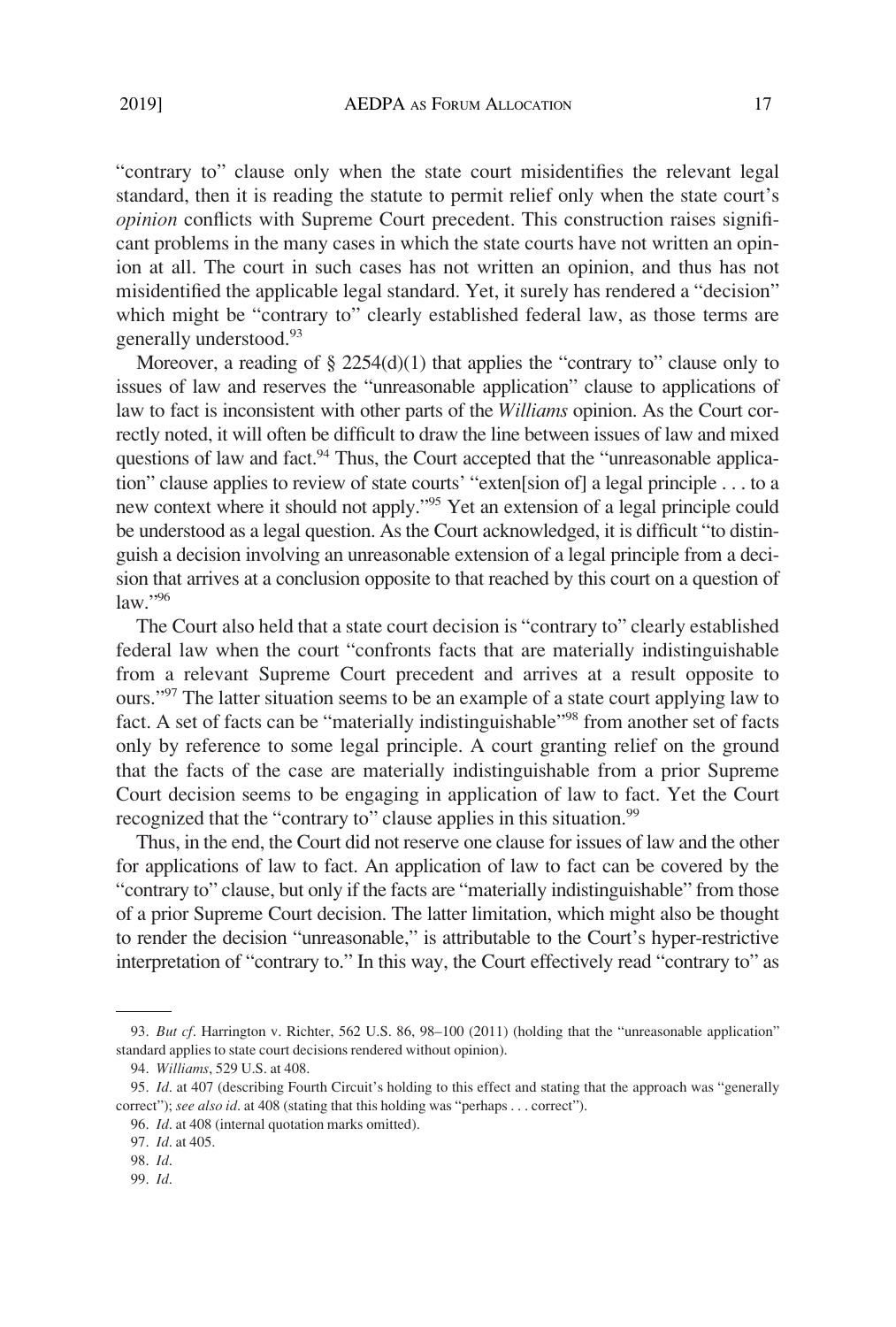"unreasonable," thus creating rather than eliminating redundancy, and reading "contrary to" (as that term is usually understood in the law) out of the statute.

In sum, the Court's attempt to avoid redundancy by reading "contrary to" to mean "unreasonable" equally contravenes the non-redundancy canon by reading the "contrary to" language out of the statute. The Court's attempt to save the provision from redundancy by carving out separate domains of application for the two clauses strains the statutory language to the breaking point and is in any event not consistent with its ultimate holding regarding the types of rulings to which the two clauses apply. The Court read "contrary to" to mean "unreasonable," but it could just as plausibly have read "unreasonable" to mean "contrary to." Section II (B) shows that the legislators pivotal to the enactment of this provision understood the terms in the latter sense.

## *2. AEDPA's Purpose*

In rejecting Justice Stevens's interpretation of  $\S 2254(d)(1)$  as retaining a de novo standard of review, the *Williams* majority emphasized that Justice Stevens's interpretation would be inconsistent with the well-known fact that "Congress wished to bring change to the field."<sup>100</sup> In the majority's view, this purpose of Congress "is significant to this case."<sup>101</sup>

As Justice Stevens noted, however, "there is an obvious fallacy in the assumption that because the statute changed preexisting law in some respects, it must have rendered this specific change here."<sup>102</sup> Congress indisputably narrowed the availability of habeas relief in numerous *other* sections of AEDPA. For example, it imposed a statute of limitations<sup>103</sup> and narrowed the grounds for filing second or successive petitions.<sup>104</sup> Even in § 2254(d)(1), Congress limited the availability of habeas relief by narrowing the source of "clearly established" law that may ground a grant of habeas relief.<sup>105</sup> The section provides that habeas relief may be granted only if the state court decision was contrary to constitutional law that was clearly established "*as determined by the Supreme Court*."106 Congress's general purpose of narrowing the availability of habeas relief can thus be given significant effect without giving the "contrary to" language other than its usual meaning.

The majority's purposive approach to interpreting § 2254(d) was all the more remarkable because Justice O'Connor's opinion was joined by Justices who have been critical of departing from text to give effect to perceived congressional

<sup>100.</sup> *Id*. at 404 (noting that "Congress wished to curb delays, to prevent 'retrials' on federal habeas, and to give effect to state convictions to the extent possible under law" and that "Congress viewed § 2254(d)(1) as an important means by which its goals for habeas reform would be achieved").

<sup>101.</sup> *Id*.

<sup>102.</sup> *Id*. at 387 n.14 (opinion of Stevens, J.).

<sup>103. 28</sup> U.S.C. § 2244(d)(1) (2012).

<sup>104. § 2244(</sup>b)(3)(B).

<sup>105. 28</sup> U.S.C. § 2254(d)(1) (2012).

<sup>106.</sup> *Id*. (emphasis added).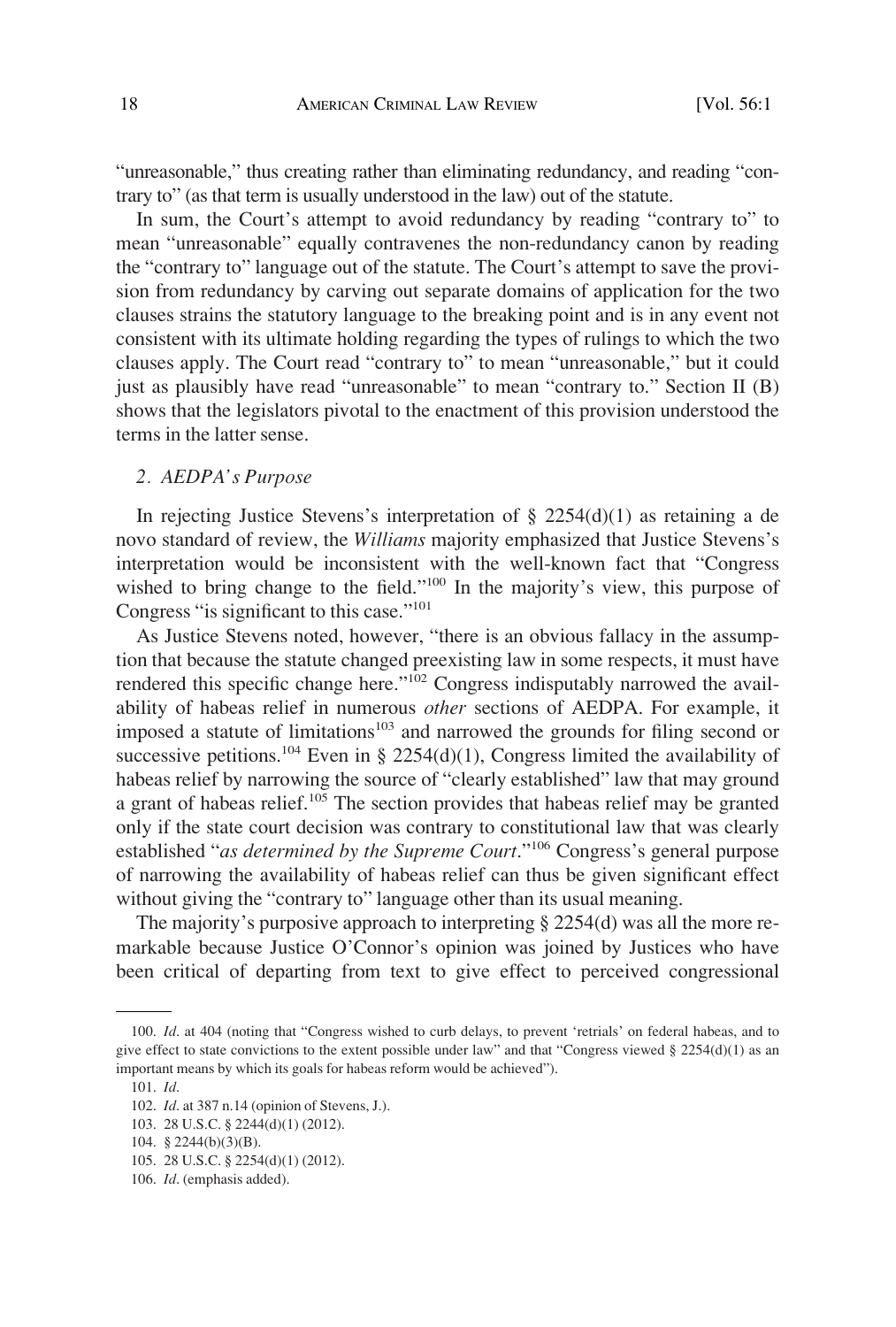purposes.107 Justice Scalia, in particular, has criticized purpose-driven approaches to statutory interpretation on the ground that legislation rarely, if ever, reflects a unitary purpose.<sup>108</sup> Legislation is typically the product of compromise. Some legislators undoubtedly preferred a more restrictive statute and others a less restrictive one. The statute that emerged from the legislative process accomplished something in between. According to the critics of purposive interpretation, the best evidence of the resulting compromise is the statutory text.<sup>109</sup> In the case of  $\S 2254(d)(1)$ , the statutory text authorized habeas relief if the state court's decision was "contrary to" clearly established federal law. As discussed in Section II(B), its authorization of relief in such cases was clearly important for some of the legislators who voted for it. $110$ 

The textualist critique of purpose-driven interpretation has particular resonance with respect to  $\S 2254(d)(1)$ . This provision was part of a broader statute, the main purposes of which did not relate to habeas relief for state prisoners convicted of non-capital offenses; as the statute's name suggests, the habeas portions of the statute were mainly driven by a perceived need to cut back on delays in the imposition of the death penalty.111 The impending death penalty trial of Timothy McVeigh for the Oklahoma City bombing provided momentum for this aspect of the statute.<sup>112</sup> Section 2254(d)(1) is only tenuously related to this purpose of AEDPA. First, this subsection applies to all state prisoners, not just those on death row.<sup>113</sup> Second, a change in the standard of review does not reduce delay; it determines whether the habeas petition will succeed. AEDPA reduces delay through other provisions, such

<sup>107.</sup> *See, e.g*., Digital Realty Trust, Inc. v. Somers, 138 S. Ct. 767, 783–84 (2018) (Thomas, J., concurring in the judgment); E. Associated Coal Corp. v. United Mine Workers of Am., Dist. 17, 531 U.S. 57, 68–69 (2000) (Scalia, J., concurring); Conn. Nat'l Bank v. Germain, 503 U.S. 249, 253–54 (1992). Justices Alito and Gorsuch appear to share these views. *See Digital Realty*, 138 S. Ct. at 783–84 (both justices joining Justice Thomas's opinion); Perry v. Merit Sys. Prot. Bd., 137 S. Ct. 1975, 1988 (2017) (Gorsuch, J., dissenting).

<sup>108.</sup> *See, e.g*., E. Associated Coal Corp. v. United Mine Workers of Am., Dist. 17, 531 U.S. 57, 68–69 (2000) (Scalia, J., concurring). For scholarly versions of this critique, *see* Frank H. Easterbrook, *The Court and the Economic System*, 98 HARV. L. REV. 4, 16–17 (1984); Frank H. Easterbrook, *The Role of Original Intent in Statutory Construction*, 11 HARV. J.L. PUB. POL'Y 59, 60 (1988); John F. Manning, *Textualism and the Equity of the Statute*, 101 COLUM. L. REV. 1, 3–4 (2001); John F. Manning, *The Absurdity Doctrine*, 116 HARV. L. REV. 2387, 2390 (2005); John F. Manning, *What Divides Textualists From Purposivists*, 106 COLUM. L. REV. 70, 70 (2006).

<sup>109.</sup> *See* Richard A. Posner, *Statutory Interpretation—In the Classroom and in the Courtroom*, 50 U. CHI. L. REV. 800, 802 (1983).

<sup>110.</sup> *See infra* Section II(B).

<sup>111.</sup> *See, e.g*., 141 CONG. REC.15,053 (1995) (statement of Sen. Snowe) ("The bill also contains habeas corpus reform to curb the abuse of habeas corpus and to address the acute problems of unnecessary delay and abuse in death penalty cases.").

<sup>112.</sup> *See, e.g*., *id*. at 15,046 (1995) (statement of Sen. Inhofe) ("[H]ad it not been for the bombing in Oklahoma City, we would not be here today. We would not even be having a discussion. There would not be a debate on habeas reform. There would not be a counterterrorism bill.").

<sup>113. 28</sup> U.S.C. § 2254(d) (2012) ("An application for a writ of habeas corpus on behalf of a person in custody pursuant to the judgment of a State court shall not be granted . . .") (emphasis added).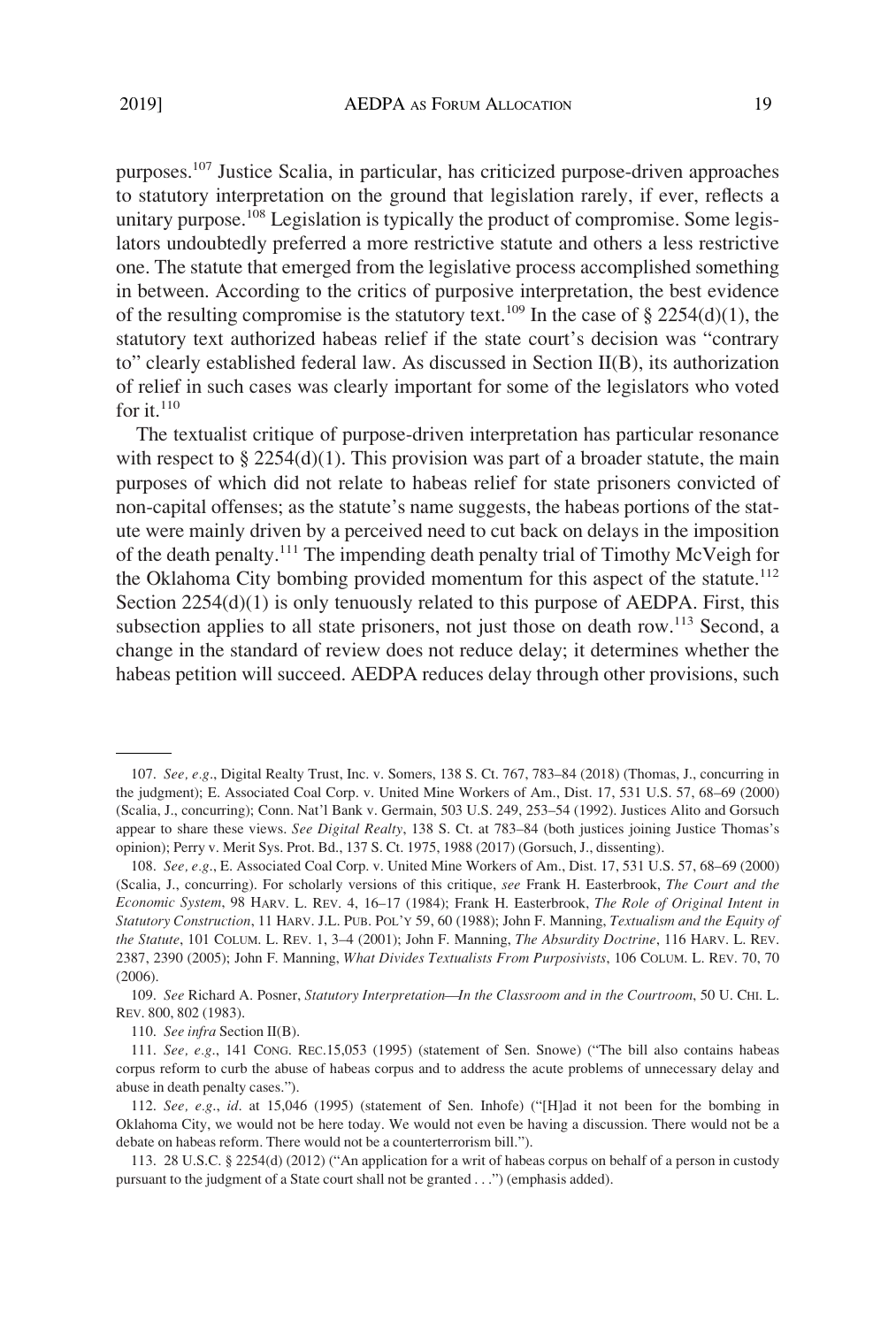as those imposing a statute of limitations $114$  and tightening the grounds for filing a second or successive petition.<sup>115</sup>

More importantly, as its name indicates, the other principal purpose of AEDPA was to fight terrorism.<sup>116</sup> In light of the statute's link to the Oklahoma City bombing, the habeas provisions might have been thought to have some loose connection to the fight against terrorism. But the provisions of AEDPA most directly linked to the fight against terrorism were those that denied sovereign immunity to foreign states that sponsored certain terrorist acts. $117$  The momentum for including these provisions in AEDPA was provided by the bombing of a jet over Lockerbie, Scotland by persons linked to the regime of Moammar Qaddafi in Libya. As later recounted by the lawyers for the victims of the Lockerbie tragedy, AEDPA resulted from "an informal alliance among those whose lives had been touched by these two immense crimes—between [those] who wanted to see McVeigh die, and [those] who wanted to make Libya pay."<sup>118</sup> "An accident of politics had thrown them together. The two issues they cared about were linked only because they happened to be part of the same 'counter-terrorism' bill."119 AEDPA thus reflects compromises not only between those who favored restricting habeas relief and those who would have preferred not to do so, but also between those who cared about habeas reform and those who wanted to provide a remedy against foreign states that sponsored terrorism. It is a classic example of legislative logrolling. It is far from clear that either part of the statute would have been enacted had the other not been included. It is thus the sort of statute that implicates most strongly the textualist critique of purposivism.

Adopting a restrictive interpretation of the "contrary to" language on the basis of an imputed general intent of Congress to "bring change to the field"120 is a highly questionable approach to statutory interpretation. It is particularly inappropriate for a statute that reflects as many compromises in as many distinct areas as does AEDPA.

# *B. Congress's Actual Intent*

Justice O'Connor's opinion discussed evidence of legislative intent in a footnote, which garnered a plurality.121 As noted by Justice Stevens, the footnote does

<sup>114.</sup> *See id*. § 2244(d)(1).

<sup>115.</sup> *See id*. § 2244(b).

<sup>116.</sup> *See, e.g*., 141 CONG. REC.15,053 (1995) (statement of Sen. Snowe) ("[AEDPA] contains a broad range of needed changes in law to enhance our country's ability to combat terrorism, both at home and from abroad.").

<sup>117.</sup> *See, e.g*., 28 U.S.C. § 1605A (2012); 28 U.S.C. § 2339B (2012); 8 U.S.C § 1189 (2012); 18 U.S.C. § 332 (d) (2012).

<sup>118.</sup> ALLAN GERSON & JERRY ADLER, THE PRICE OF TERROR: HOW THE FAMILIES OF THE VICTIMS OF PAN AM 103 BROUGHT LIBYA TO JUSTICE 231 (2001).

<sup>119.</sup> *Id*. at 232.

<sup>120.</sup> Williams v.Taylor, 529 U.S. 362, 404 (2000).

<sup>121.</sup> *Id*. at 408 n.\* (2000). Justice Scalia concurred in Part II of Justice O'Connor's opinion "except as to the footnote." *Id*. at 399 n.\*.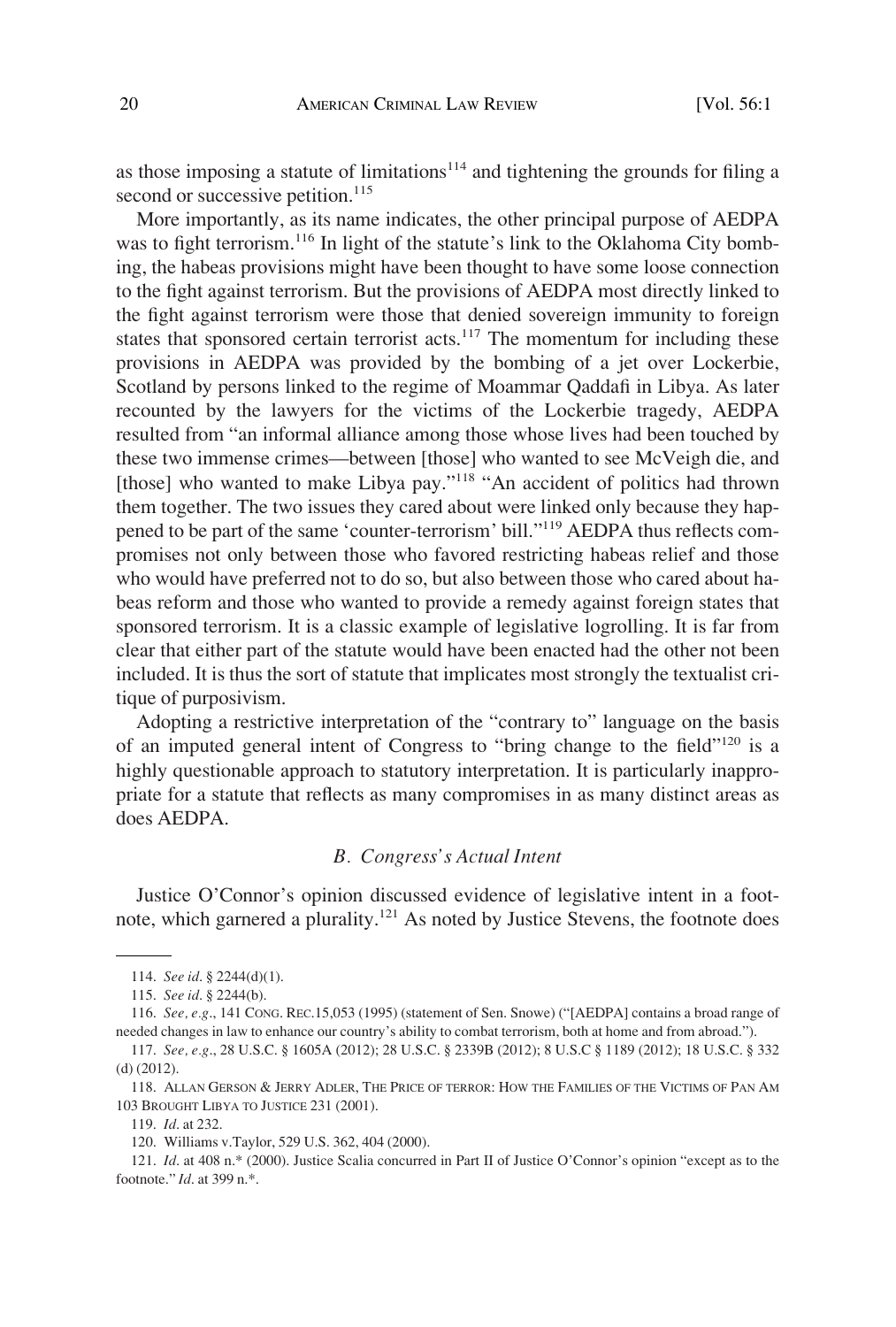little more than quote the statutory language.<sup>122</sup> Neither opinion examined the legislative history bearing directly on whether  $\S 2254(d)(1)$  was intended to bar relief for wrong but reasonable applications of clearly established constitutional law. Had the Justices examined the legislative history, they would have found strong evidence that the section was *not* intended to bar such relief.

This Part examines AEDPA's legislative history relevant to the interpretation of the standard of review under  $\S$  2254(d)(1). This examination shows (a) that the bill's sponsors did not regard the provisions relating to the standard of review as the most important of the bill's provisions relating to habeas reform, but instead emphasized the provision for a new limitations period and the limits on successive petitions as the main ways the bill would streamline the habeas process; (b) that it was mainly the opponents of the bill who feared that the bill altered the standard of review by barring relief for wrong but reasonable applications of federal constitutional law; (c) that the sponsors of the bill strenuously denied that it would require the Court to uphold wrong but reasonable applications of federal law, and, indeed, made clear that the bill would retain the de novo standard of review; and (d) that the sponsors of the bill and wavering legislators who ultimately voted in favor of it understood that a state court's erroneous application of clearly established constitutional law was ipso facto unreasonable.

Senator Specter first introduced the habeas corpus reform provisions with the "contrary to" and "unreasonable application" language as part of a comprehensive anti-terrorism bill.<sup>123</sup> Outlining what he perceived as the benefits of the proposed habeas reform, he mentioned the "strict time limits on appeals," which he viewed as "the best way to stop [the] mockery" of undue delays in carrying out death sentences.124 He also mentioned that the proposed bill "severely restricts the filing of any successive petition," "requires that the appropriate Federal court of appeals approve the filing of any successive petition" and "imposes time limits on Federal judges to decide habeas corpus petitions in capital cases."125 He made no reference to a change in the standard of review.

Senator Hatch, the other sponsor of the bill in the Senate, also rose to explain its benefits. Like Specter, he focused on the "time limits to eliminate unnecessary delay" and on the limits to "second or successive Federal petitions."126 He did note that the bill "also ensures that proper deference is given to the judgments of State courts, who have the primary obligation of trying criminal cases,"127 but he did not explain what he meant by "deference." His response to some critics' complaints

<sup>122.</sup> *Id*. at 383–84 (opinion of Stevens, J.).

<sup>123. 141</sup> CONG. REC. 9,306 (1995). The text of the provision was similar to that of § 2254(d) as ultimately enacted: "An application for a writ of habeas corpus . . . shall not be granted [unless it] resulted in a decision that was contrary to, or involved an unreasonable application of, clearly established Federal law . . . ." *Id*.

<sup>124.</sup> *Id*. at 9,304.

<sup>125.</sup> *Id*.

<sup>126.</sup> *Id*. at 9,309 (statement of Sen. Hatch).

<sup>127.</sup> *Id*.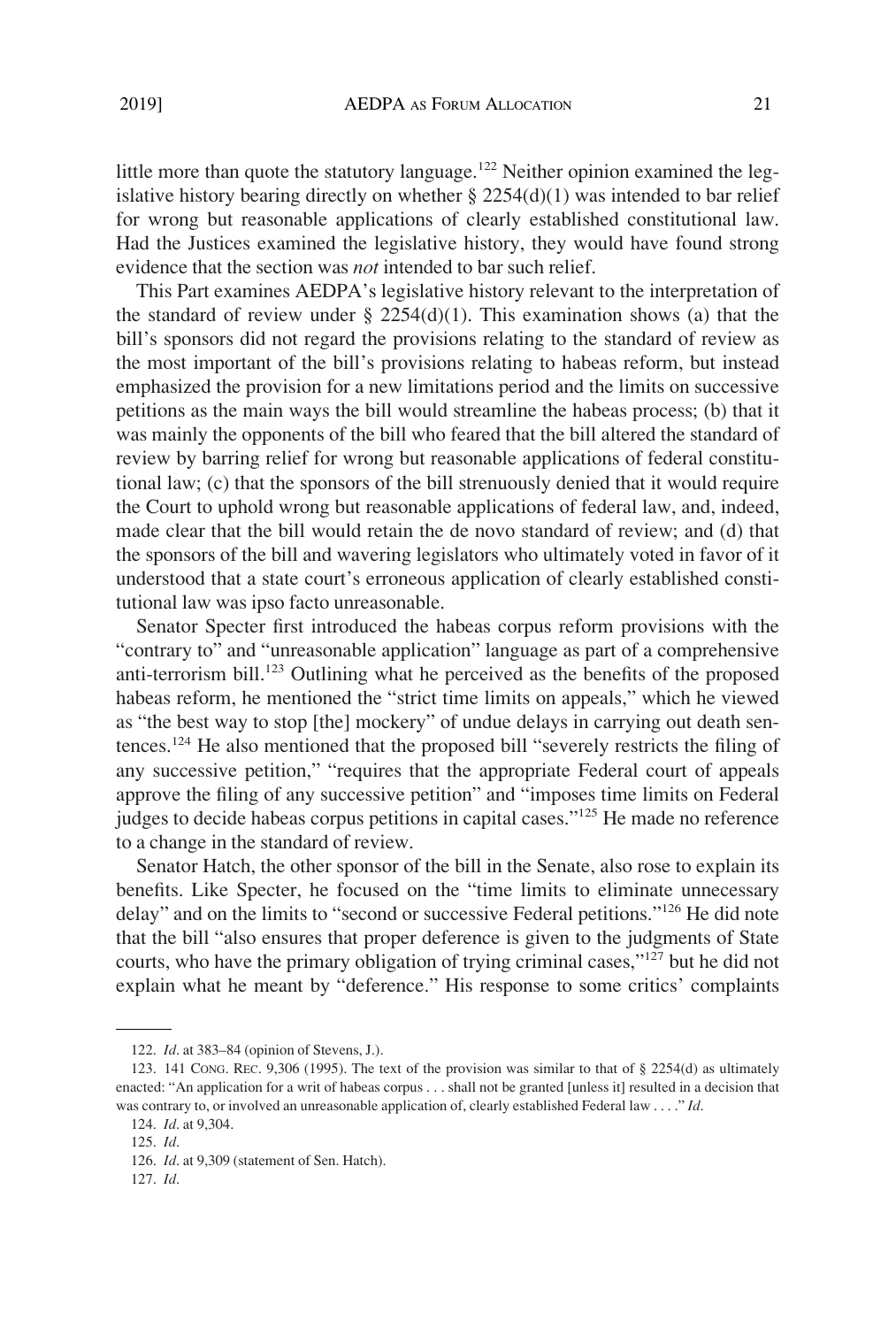that the reform would "destroy the Constitution's guarantees of individual liberty" suggests that he did not envision a standard that would have barred habeas courts from granting relief for wrong but reasonable state court decisions.<sup>128</sup> Hatch explained that the new bill "will uphold the constitutional guarantees of freedom from *illegal* punishment, while at the same time ensuring that *lawfully convicted*  criminals will not be able to twist the criminal justice system to their own advantage."<sup>129</sup> Allowing wrong but reasonable state court decisions to stand hardly seems consistent with "uphold[ing] the constitutional guarantee of freedom from *illegal*  punishment."130 On the other hand, preventing "*lawfully* convicted criminals" from "twist[ing] the criminal justice system"<sup>131</sup> is perfectly consistent with allowing *unlawfully* convicted defendants to be released from their unlawful confinement.

Senator Biden introduced an amendment that would have eliminated the "rule of deference for habeas corpus."132 Biden summarized the difference between his position and that of his "Republican friends" as follows: "I said the Federal courts should exercise independent review while the Specter-Hatch bill requires Federal courts to defer to the States."133 Biden argued that, under the Specter-Hatch bill, "as long as the State court decision could be described by a lawyer as being reasonable, the Federal court has to defer to the State court."134 Even though the State court decision "may not be right" and the Federal court "might not have decided it that way" it will often have to be deemed "reasonable."135 The effect of this, Biden argued, is that "there is no habeas corpus review on matters of fact and law at a Federal level."136 He stated that, under Specter-Hatch:

[A] claim can be granted only if the State court's application of Federal law to the facts before it was unreasonable, not merely wrong but unreasonable. It could be wrong but viewed as reasonable. This is an extraordinary deferential standard to the State courts, and I believe it is an inappropriate one. It puts the Federal courts in the difficult position of evaluating the reasonableness of a State court judge rather than simply deciding whether or not he correctly applied the law, not whether he did it reasonably.<sup>137</sup>

<sup>128.</sup> *Id*.

<sup>129.</sup> *Id*. (emphasis added).

<sup>130.</sup> *Id*. (emphasis added).

<sup>131.</sup> *Id*. (emphasis added).

<sup>132.</sup> *Id*. at 15,056–57 (statement of Sen. Biden). The amendment would have struck language indicating that state prisoners could obtain habeas relief if the state court's judgment "resulted in a decision that involved an unreasonable application of, clearly established Federal law . . ." *Id*. at 15,058.

<sup>133.</sup> *Id*. at 15,056–57.

<sup>134.</sup> *Id*. at 15,058.

<sup>135.</sup> *Id*.

<sup>136.</sup> *Id*.

<sup>137.</sup> *Id*. Other Senators expressed similar concerns about the bill. For example, Senator Feingold objected to "the requirement that [the] Federal judiciary defer to State courts," which he called "a major departure from more than 200 years of legal precedent . . . and the most egregious change proposed by habeas reform supporters," *Id*.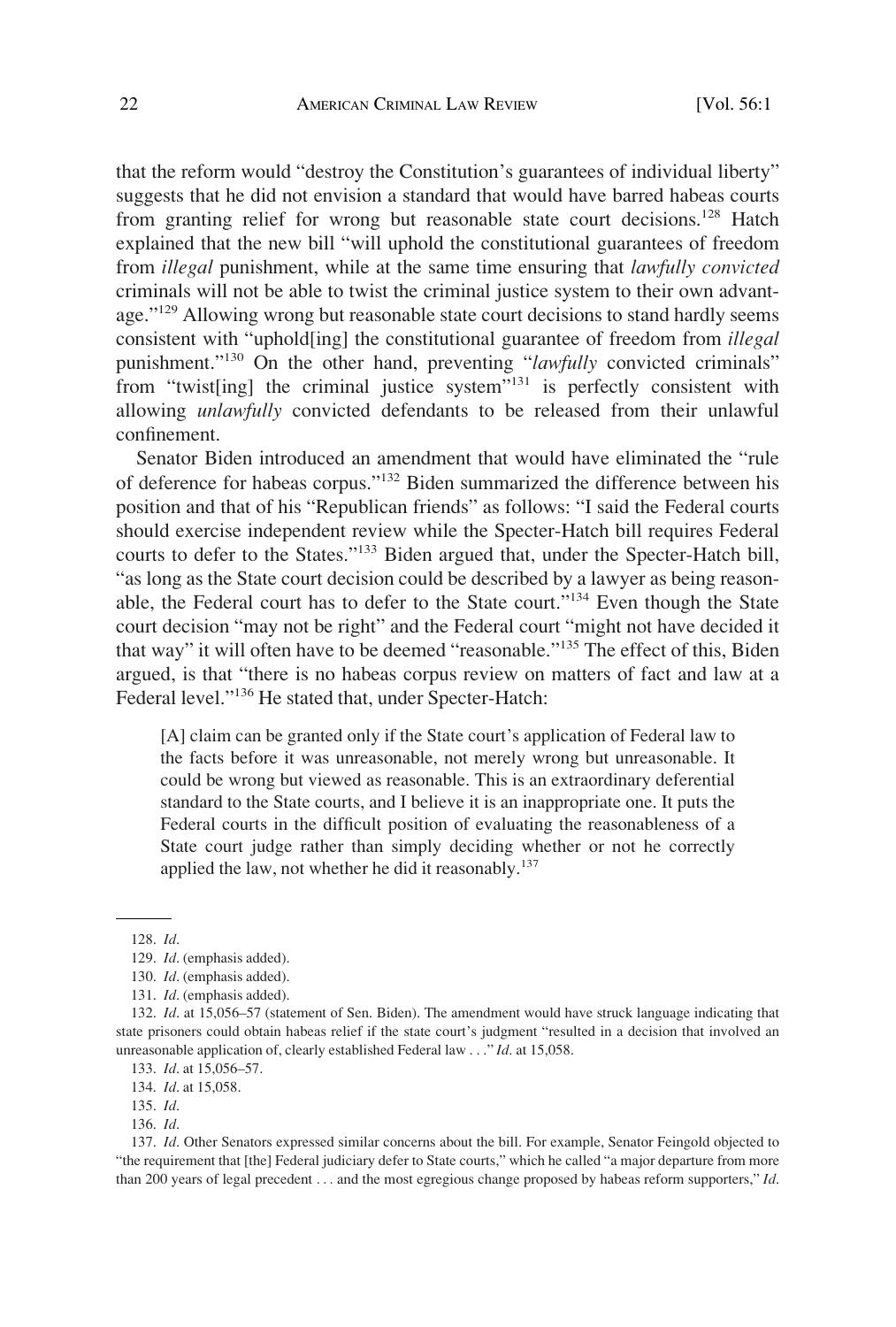In response, Senator Hatch stated that Biden's claim that "Specter-Hatch requires Federal courts to defer to State courts in almost all cases, even if the State is wrong about the U.S. Constitution" is "*absolutely false*."138 He then elaborated:

The fact of the matter is, currently, Federal courts have virtual de novo review of a State court's legal determination. Under our change, Federal courts would be required to defer to the determination of State courts, *unless the State court's decision was "contrary to or involved in [sic] an unreasonable application of clearly established Federal laws as determined by the Supreme Court*." . . .

This is a wholly appropriate standard. It enables the Federal court to overturn State court positions that clearly contravene Federal law. It further allows the Federal courts to review State court decisions that *improperly apply* clearly established Federal law. The standard also ends the improper review of the State court decisions.

After all, State courts are constrained to uphold the Constitution and faithfully apply Federal law as well. There is simply no reason that Federal courts should have the ability to virtually retry cases that have been *properly adjudicated* by our State courts.<sup>139</sup>

Hatch's recognition that habeas courts would be able to grant relief if the state court "improperly" applied federal law is consistent with a de novo standard of review. Hatch also made clear that deference applies only if the state court decision was *not* "contrary to" or an "unreasonable application of" clearly established federal law.

Senator Specter rose immediately after Hatch and noted that he was not completely satisfied with the language of the proposed provision because a change in language "breeds a lot of new litigation to have interpretations of untested language."140 In his view, there would be "substantial latitude here for interpretation."141 His view of the proposed standard was that, just as under existing law, under the new bill "there is still a good bit of latitude which the Federal judge will have when he makes a determination under a habeas corpus petition."<sup>142</sup> He then referred to the "contrary to" and "unreasonable application" language, and concluded that "there still is latitude for the Federal judge to disagree with the determination made by the State court judge."<sup>143</sup>

at 15,031 (statement of Sen. Feingold). He urged "that the habeas provisions of this bill be removed." *Id*. at 15,032.

<sup>138.</sup> *Id*. at 15,062 (statement of Sen. Hatch) (emphasis added).

<sup>139.</sup> *Id*. (emphasis added).

<sup>140.</sup> *Id*.at 15,063 (statement of Sen. Specter).

<sup>141.</sup> *Id*.

<sup>142.</sup> *Id*.

<sup>143.</sup> *Id*.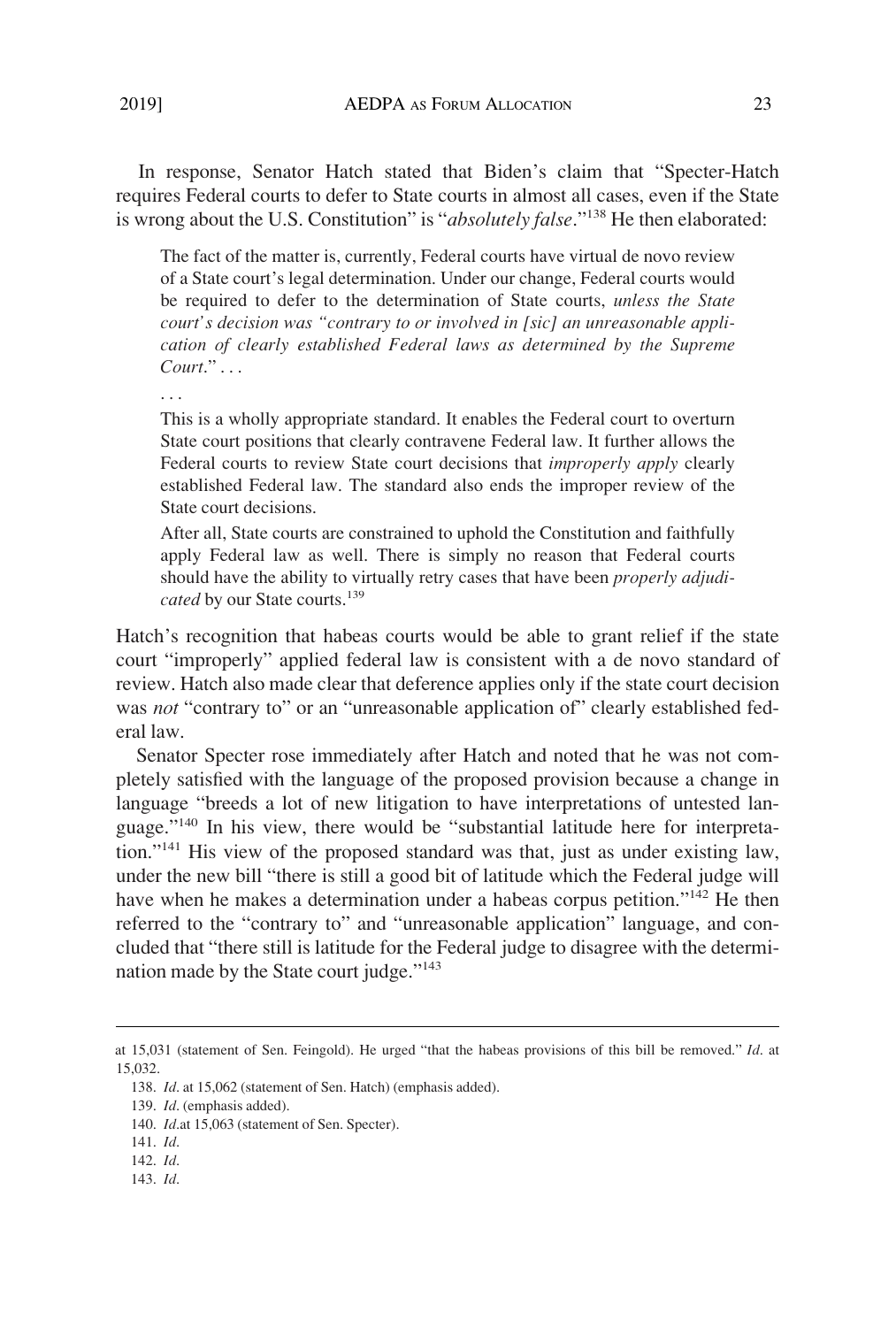Senator Hatch took the floor again and stated that the standard in the bill "essentially gives the Federal court the authority to review *de novo* whether the State court decided the claim in contravention of Federal law."144 He continued: "Moreover, the Federal standard, this review standard proposed in S.735, allows the Federal court to review State court decisions that *improperly* apply clearly established Federal law."145 So, "if the State court reasonably applied Federal law, its decision must be upheld."146 Hatch thus confirmed that the language that was eventually adopted would not alter the de novo standard of review. He used the term "unreasonably" to mean "improperly."

That this is how Senator Hatch understood the "unreasonableness" standard is confirmed by his citation of cases in the *Bivens* and Fourth Amendment contexts, which, in his view, support "the principle that no remedy is available where the Government acts reasonably."147 The qualified immunity cases to which Hatch referred protect an officer from damage liability if she did not violate "clearly established federal law."148 These cases do *not* impose an additional deference standard, as the Court in *Williams* read § 2254(d)(1) to do.<sup>149</sup> Hatch's equation of the "unreasonableness" standard with the qualified immunity standard confirms that he understood a violation of clearly established federal law to be ipso facto unreasonable.

The Senate then voted in favor of the bill.<sup>150</sup> Even though his amendments had been rejected, Senator Biden supported the bill and urged his colleagues to do the same.<sup>151</sup> He made no reference to the habeas corpus issue. After the vote, Senator Dole explained that "[t]he most critical element of this bill, and the one that bears most directly on the tragic events in Oklahoma City, is the provision reforming the so-called habeas corpus rules."<sup>152</sup> He then mentioned the new filing deadlines and the limitation on second and successive petitions as "landmark reforms" that "will go a long, long way to streamline the lengthy appeals process and bridge the gap between crime and punishment in America."<sup>153</sup> He did not mention a change in the standard of review.

The Senate later debated the conference report (containing identical language with respect to future § 2254(d) as the original Senate bill). Senator Moynihan introduced a collection of letters and newspaper articles expressing concern about the deferential standard of review.154 In response, Senator Hatch again explained

<sup>144.</sup> *Id*. at 15,064 (statement of Sen. Hatch).

<sup>145.</sup> *Id*. (emphasis added).

<sup>146.</sup> *Id*.

<sup>147.</sup> *Id*.

<sup>148.</sup> *Id*.

<sup>149.</sup> *See* FALLON ET AL., *supra* note 6, at 1047.

<sup>150. 141</sup> CONG. REC. 15,074 (1995).

<sup>151.</sup> *Id*. at 15,073 (statement of Sen. Biden).

<sup>152.</sup> *Id*. at 15,095 (statement of Sen. Dole).

<sup>153.</sup> *Id*.

<sup>154.</sup> *See* 142 CONG. REC. 7,764–69 (1996).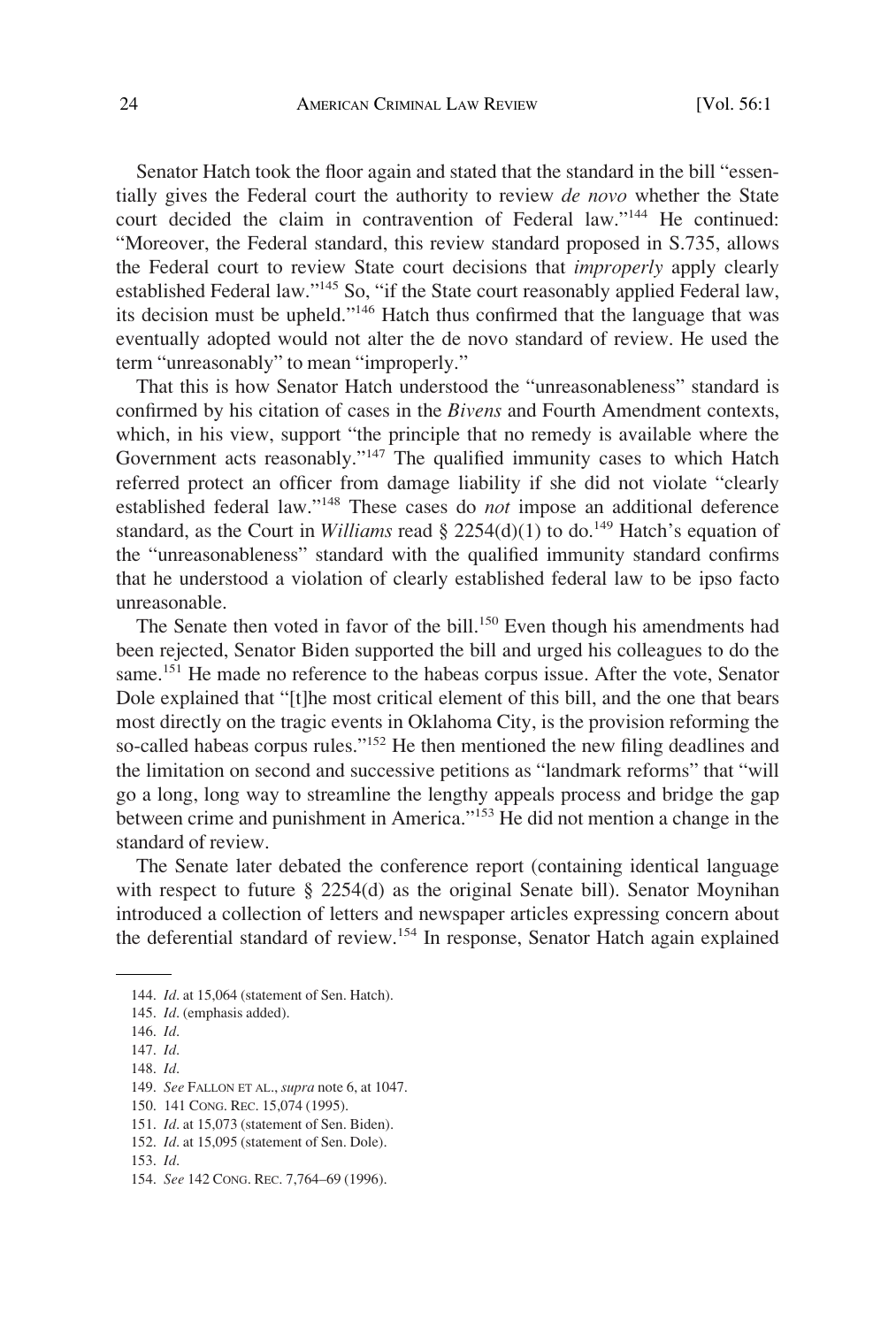that the standard provided for in the bill "essentially gives the federal court the authority to review, *de novo*, whether the State court decided the claim in contravention of Federal law."155 Moreover, he added, federal courts will also be able "to review State court decisions that improperly apply clearly established Federal law."156 At the end of his statement Hatch concluded that "[t]he standard is a good one. The deference to State law is good, because it just means that we defer to them *if they have properly applied Federal law*."157

After Hatch's explanation that the bill would not alter the de novo standard of review, several Senators who had been critical of the provision announced that they would vote in favor of the bill. Senator Levin, for example, said that he viewed the habeas corpus provisions as "problematical,"158 but then quoted the language of § 2254(d)(1) and explained how he interpreted it:

I interpret the new standard to give the Federal courts the final say as to what the U.S. Constitution says. I reach this conclusion for two reasons.

First, several Members have raised the concern that the reference in the bill to an unreasonable application of Federal law could create two different classes of constitutional violations – reasonable and unreasonable. I vote for the bill because I have confidence that the Federal courts will not do this. I believe the courts will conclude, as they should, that a constitutional error cannot be reasonable and that if a State court decision is wrong, it must necessarily be unreasonable.

Second, I note that this provision permits a Federal court to grant a petition for habeas corpus if the State court decision was contrary to Federal law. I interpret this language to mean that a Federal court may grant habeas corpus – on a first petition – any time that a State court incorrectly interprets Federal law and that error is material to the case. In other words, if the State court's interpretation of the U.S. Constitution is wrong, this standard authorizes the Federal courts to overturn that interpretation.<sup>159</sup>

No one, including the sponsors of the bill, disputed Levin's interpretation after he spoke. Indeed, Senator Specter's explanation of his understanding of the standard of review was largely in accord with Senator Levin's:

The bill continue [sic] to require deference to State courts' findings of fact. Federal courts will owe no deference to State courts' determinations of Federal law, which is appropriate in our Federal system. However, under the bill deference will be owed to State courts' decisions on the application of Federal law to the facts. Unless it is unreasonable, a State court's decision applying the law to the facts will be upheld. I am not entirely comfortable

<sup>155.</sup> *Id*. at 7,772 (statement of Sen. Hatch) (emphasis added).

<sup>156.</sup> *Id*.

<sup>157.</sup> *Id*. at 7,773 (emphasis added).

<sup>158.</sup> *Id*. at 7,792 (statement of Sen. Levin).

<sup>159.</sup> *Id*.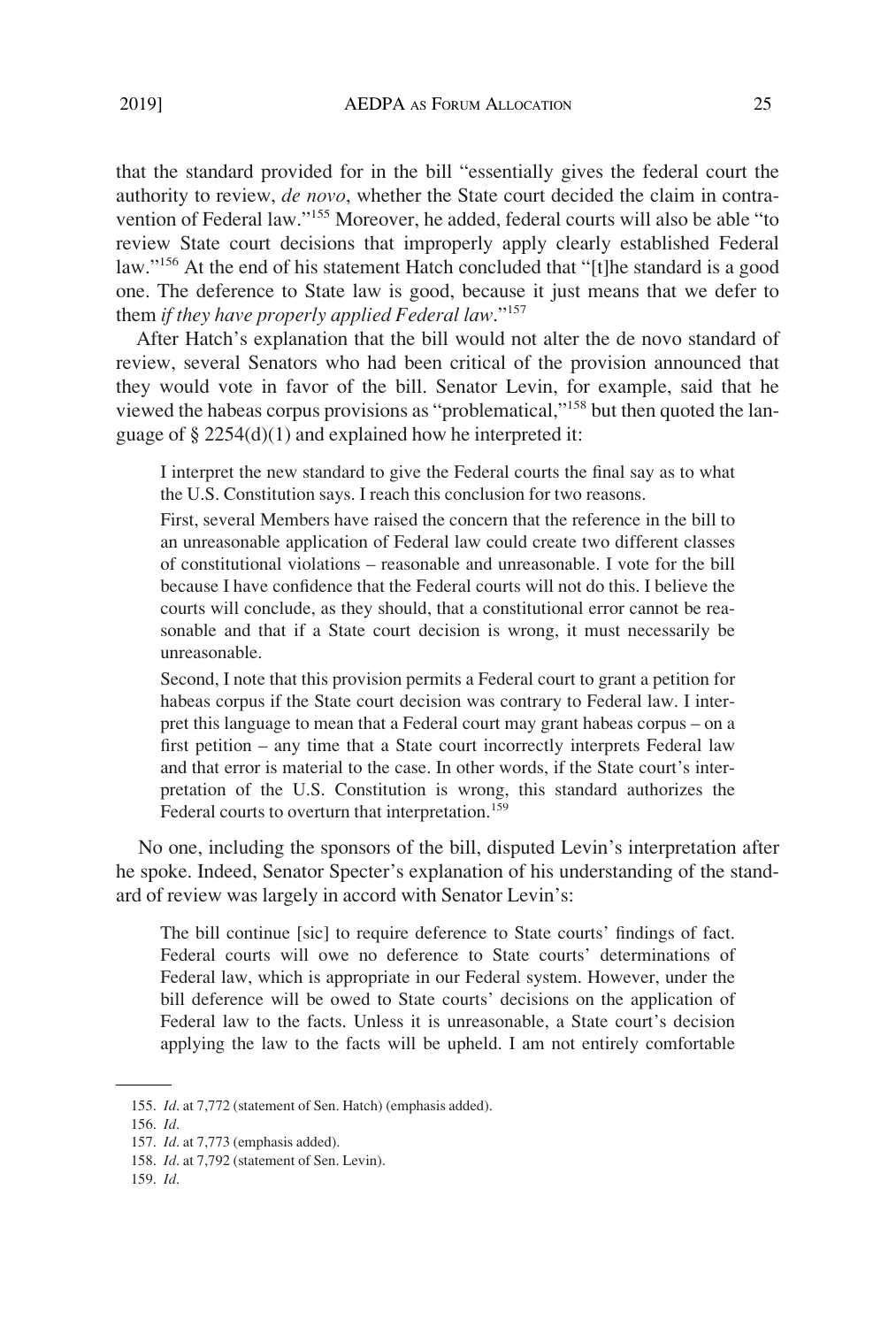with this restriction, but upon reflection I believe that the standard in the bill will allow Federal courts sufficient discretion to ensure that convictions in State court have been obtained in conformity with the Constitution.<sup>160</sup>

Thus, like Senator Levin, Senator Spector appears to have understood that a decision not "in conformity with the Constitution"<sup>161</sup> as clearly established by the Supreme Court was ipso facto unreasonable.

Senator Biden rose again to discuss the language of proposed § 2254(d)(1):

[I]t seems to me that even under this provision of the law we are now changing, which I think is inadvisable to change, but even under this provision, if Federal courts think that State courts are right on the Constitution, they will uphold it. And if they are wrong, they will not.

So, if a State court makes an unconstitutional determination, the Federal courts will, and should, continue to say so. Therefore, I think this is much less onerous – unnecessary but much less onerous – than, in fact, it may appear on its face.

If a Federal court concludes the State court violated the Federal Constitution, that, to me, is by definition – by definition – an unreasonable application of the Federal law, and therefore, Federal habeas corpus would be able to be granted.<sup>162</sup>

Senator Hatch rose immediately after Biden to express his satisfaction with "the action that I believe the Senate is about to take."<sup>163</sup> He did not dispute Biden's interpretation of  $\S$  2254(d)(1). The Conference Report was agreed to shortly thereafter.<sup>164</sup>

The debate in the House was less illuminating but consistent with the above. A number of Members expressed their opposition to the bill because they understood it to establish a deferential standard of review. For example, in response to his colleagues' criticism of the provision that became  $\S 2254(d)(1)$  as requiring deference to the state courts, Representative Hyde, the Congressman who called up the Conference Report for debate, explained that "the Federal judge always reviews the State court decision to see if it is *in conformity* with established Supreme Court precedence [sic], or if it has been misapplied. So it is not a blank total deference, but it is a recognition that you cannot relitigate these issues endlessly."165 He also emphasized that "[t]he Federal judge still has to look at the work product of the State court *to decide if they got it right*."166 Hyde believed that the real benefit of the reform was that it would "end the charade of endless habeas proceedings," not

<sup>160.</sup> *Id*. at 7,799 (statement of Sen. Specter).

<sup>161.</sup> *Id*.

<sup>162.</sup> *Id*. at 7,802 (statement of Sen. Biden).

<sup>163.</sup> *Id*. (statement of Sen. Hatch).

<sup>164.</sup> *Id*. at 7,804–05.

<sup>165.</sup> *Id*. at 7,956 (statement of Rep. Hyde) (emphasis added).

<sup>166.</sup> *Id*. at 7,958 (emphasis added).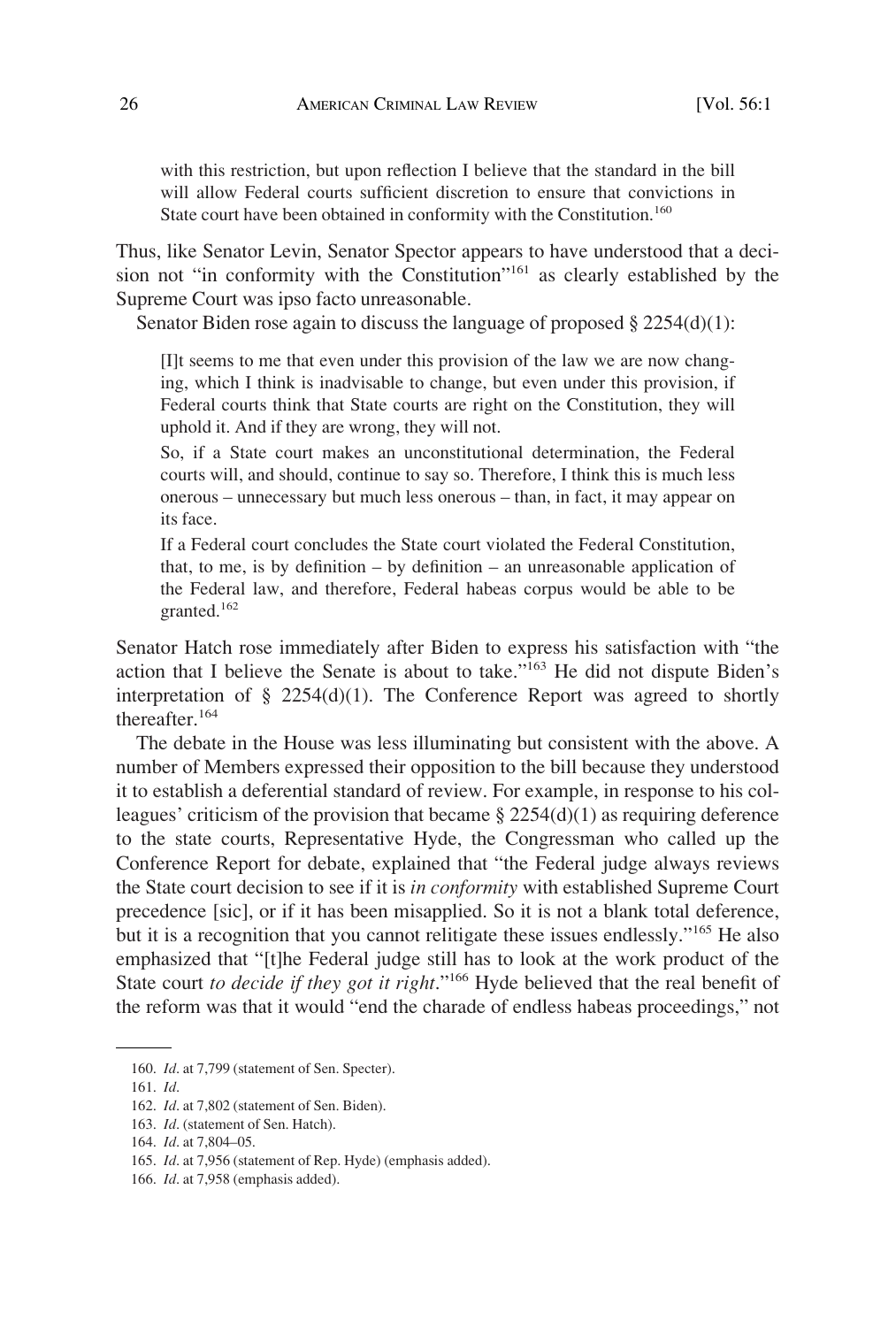that erroneous decisions would be allowed to stand.<sup>167</sup> When he called up the conference report, he described habeas reform as "the Holy Grail," but his explanation of the reform consisted only of a reference to the fact that "we have a 1-year statute of limitations in habeas," which would end the "endless appeals" up and down the State and Federal systems.<sup>168</sup> He did not mention a more lenient standard of review.169

The use of legislative history to interpret statutes is a much debated topic. It is no doubt true that the notion of a single "legislative intent" is a fictional one. Perhaps some legislators interpreted the language of § 2254(d)(1) as the *Williams*  majority did and voted for it. Other legislators may have understood the language of the provision in the same way and voted against it for that reason.<sup>170</sup> Very likely there were also legislators who did not much care about and did not have a clear understanding of the habeas provisions and voted in favor of or against the bill because of its provisions relating to terrorism. As noted above, this is a reason to read the statute as its text provides, and the text of  $\S 2254(d)(1)$  allows a habeas court to grant relief if the "decision" of the state court was, inter alia, erroneous.

The view that legislative history should never be consulted in interpreting a statute has not yet garnered a majority of the Supreme Court. If legislative debates about the meaning of a statutory provision can ever be thought to illuminate the "legislature's" understanding of the provision it was adopting, the debates surrounding the meaning of § 2254(d)(1) would appear to offer particularly clear evidence of the Congress's understanding of that provision.

First, the understanding of the bill's sponsors would appear to deserve special weight in interpreting a statute.<sup>171</sup> AEDPA's sponsors in the Senate clearly expressed their view that the statute would not alter the de novo standard of review.172 Even if the sponsors' statements to that effect were not sincere, the statements are important in interpreting the statute, as they were made in order to convince wavering Senators to vote in favor of the bill. If the understanding of any set

170. This may have been the reason that Senators Feingold and Moynihan voted against the bill. 142 CONG. REC. 7,805 (1996) (recording vote). Senator Kennedy also voted against the bill, *id*., even though, like Biden and Levin, he expressed the view that, properly interpreted, it did not change the standard of review. *See* 141 CONG. REC. 15,024 (1995) (statement of Sen. Kennedy).

171. *See* Victoria Nourse, *The Constitution and Legislative History*, 17 U. PA. J. CONST. L. 313, 316 (2014).

172. *See supra* text accompanying notes 144, 155.

<sup>167.</sup> *Id*.

<sup>168.</sup> *Id*. at 7,961.

<sup>169.</sup> Professor Allan Ides reviewed some (but not all) of this history and reached similar conclusions. Allan Ides, *Habeas Standards of Review Under 28 U.S.C. § 2254(d)(1): A Commentary on Statutory Text and Supreme Court Precedent*, 60 WASH. & LEE L. REV. 677, 693–97 (2003). Ides additionally cites Senator Hatch's statement that "[t]he Great Writ will not be affected by this [provision] one bit." *Id*. at 696. I have not relied on this statement because Hatch appears to have been assuring his colleagues that the provision would not affect the scope of the *constitutional* guarantee of habeas corpus. Hatch explained that "[t]he Great Writ of Habeas Corpus contained in the Constitution applied to only two circumstances: No. 1, to challenge an illegal imprisonment before trial; and, No. 2, to determine whether the trial court had jurisdiction to hear the case. The habeas corpus we are reforming is the statutory form of habeas corpus." 142 CONG. REC. 7,773 (1996).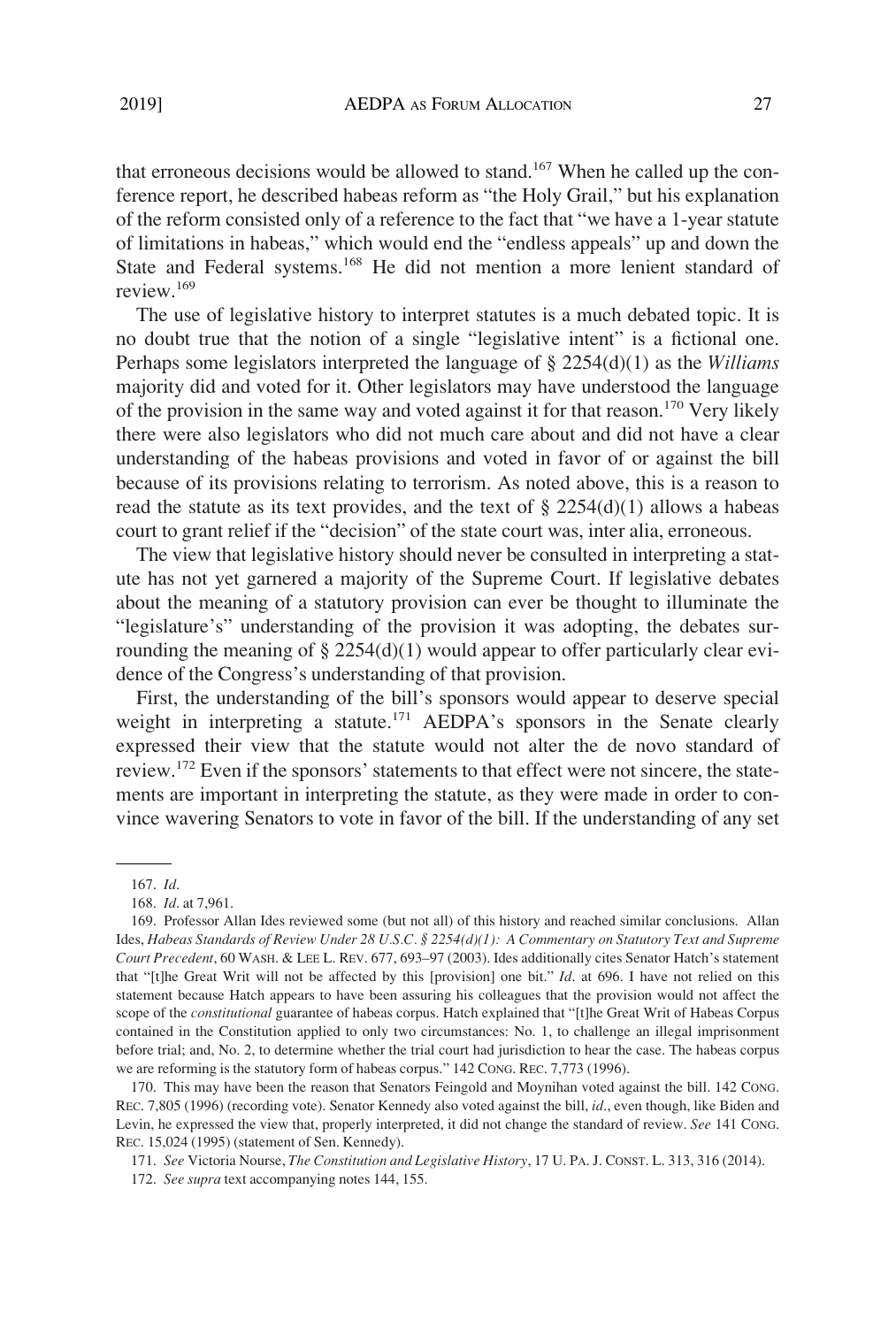of legislators can be said to reflect the meaning of a law, it is that of "those in a critical position to forge a final legislative compromise and whose assent is critical to the act's enactment."173 The views of these pivotal legislators are important "because they are the most reliable indicators of the compromises necessary to produce a bill that can pass. Without the pivot's assent and the compromises necessary to gain it, there would be no legislation. These legislative compromises are therefore central to an act's meaning."174 The sponsors' assurances about the meaning of the statute provide indirect evidence of the understanding of the pivotal legislator.175 The fact that the sponsors believed it necessary to mollify their concerns, and did so by putting forward an interpretation of the statute that (by hypothesis) was contrary to their preferences, suggests that the sponsors believed the statute would not have gained the votes necessary to pass had the pivotal legislator understood the statute to mean something else. In this case, that means the statute would not have passed had the pivotal Senators not understood it as Senator Hatch insisted it should be understood – i.e., as retaining the de novo review standard. If the pivotal Senators had not so understood it, it would not have passed in the Senate; and if it had not passed in the Senate, it would not have passed at all.

The statute also would not have passed at all if it had not been signed by the President. President Clinton, upon signing the bill into law, made clear his view that  $\S 2254(d)(1)$  would not change the standard for review in habeas cases beyond limiting the source of law to Supreme Court precedent. Clinton stated that he "signed this bill because I am confident that the Federal courts will interpret these provisions to preserve independent review of Federal legal claims and the bedrock constitutional principle of an independent judiciary."176 He went on to quote *Marbury*'s dictum that "[i]t is emphatically the province and duty of the judicial department to say what the law is," and expressed confidence that the courts would apply the canon of avoidance to construe the statute "to permit independent Federal court review of constitutional claims based on the Supreme Court's interpretation of the Constitution and Federal laws."177 Because the President's

<sup>173.</sup> Daniel B. Rodriguez & Barry R. Weingast, *The Positive Political History of Legislative History: New Perspectives on the 1964 Civil Rights Act and Its Interpretation*, 151 U. PA. L. REV. 1417, 1450 (2003); *see also*  McNollgast, *Legislative Intent: The Use of Positive Political Theory in Statutory Interpretation*, 57 L. & CONTEMP. PROBS. 3, 3 (1994); McNollgast, *Positive Canons: The Role of Legislative Bargains in Statutory Interpretation*, 80 GEO. L.J. 705, 705 (1992); *cf*. Lee Kovarsky, *AEDPA's Wrecks: Comity, Finality, and Federalism*, 82 TUL. L. REV. 443, 479 (2007) ("It is clear both that the decisive Republican votes disfavored any substantive limit and that, to the extent they signed on to the unreasonableness standard, they did not have any restrictionist 'purposes' beyond the limit's text.").

<sup>174.</sup> Rodriguez & Weingast, *supra* note 173, at 1450.

<sup>175.</sup> Senators Biden and Levin likely fell in this category, as they voted in favor of the bill despite their previously expressed concerns about the language embodying the standard of review. 142 CONG. REC. 7,805 (1996) (recording vote).

<sup>176.</sup> Presidential Statement on Signing the Antiterrorism and Effective Death Penalty Act of 1996, 32 WEEKLY COMP. PRES. DOC. 719, 720 (Apr. 24, 1996).

<sup>177.</sup> *Id*. at 721.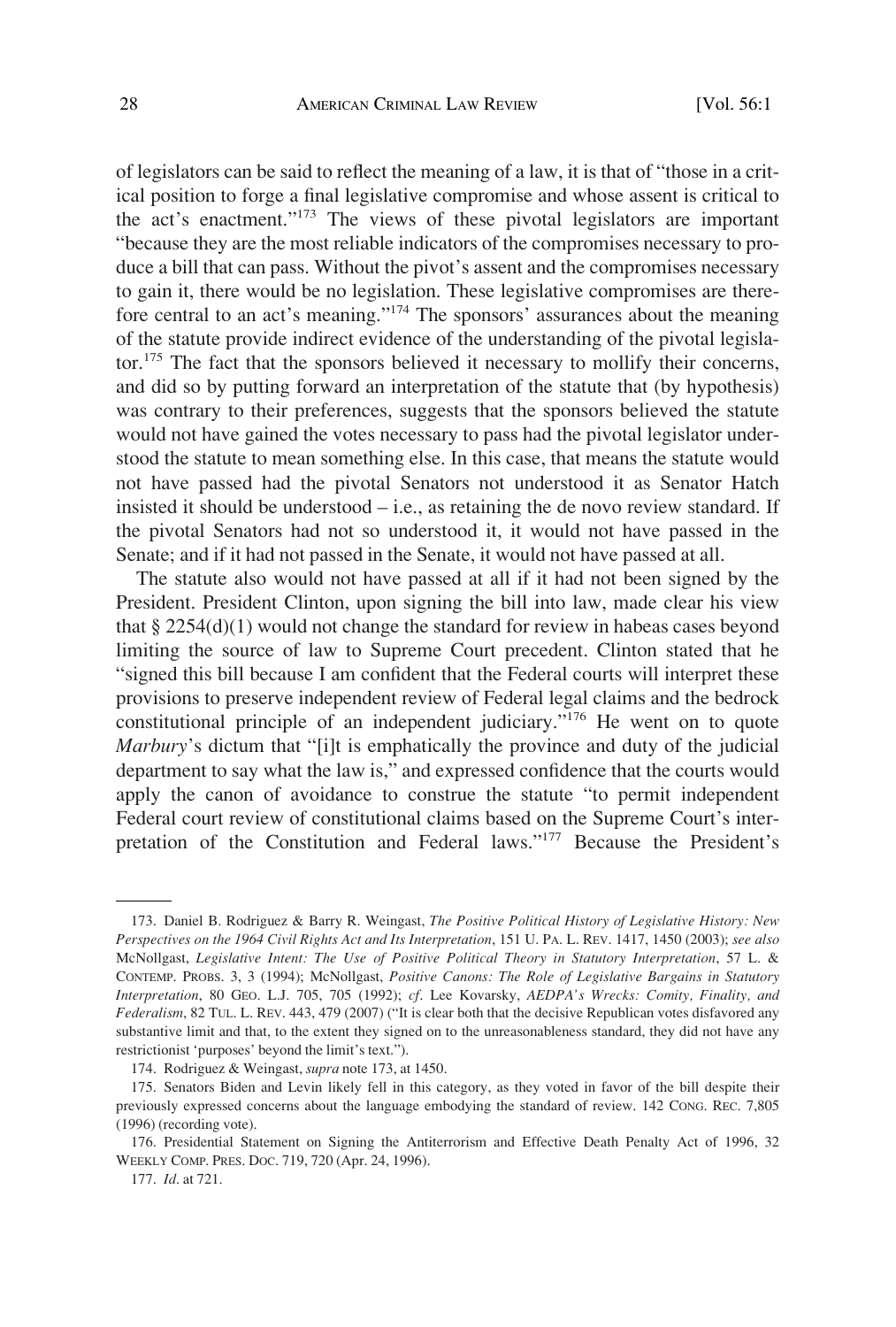signature was of course necessary for the statute's enactment, his interpretation of the provision is entitled to significant weight.

To be sure, reliance on signing statements in construing statutes may be problematic in certain contexts.178 A President might, for example, use a signing statement opportunistically to influence the interpretation of a provision of a veto-proof statute.<sup>179</sup> These concerns are less weighty where, as here, the President's statement simply confirms the views expressed by the bill's sponsors and pivotal legislators and is otherwise in accord with its text and legislative history.

Some (though very little) of the legislative history discussed above was brought to the Court's attention at the end of an amicus brief submitted in *Williams*. 180 These sources were apparently overlooked by both opinions. The majority opinion cribbed from another amicus brief that quoted legislative history suggesting that the provision was intended to bar relief for wrong but reasonable errors.<sup>181</sup> But most of the statements supporting this interpretation came from opponents of such a standard and, as discussed above, were refuted by the bill's sponsors. They reflect "loser's history," which is widely recognized to be highly unreliable as evidence of statutory meaning.<sup>182</sup> Had the Court considered the legislative history of  $\S 2254(d)$ (1)'s standard of review, it would have found substantial support for Justice Stevens's interpretation.

In sum, the *Williams* majority's interpretation of § 2254(d)(1) as barring habeas relief for wrong but reasonable state court decisions was unpersuasive. The Court relied in part on a generalized congressional purpose to "bring change to the field,"183 overlooking the fact that other provisions of the statute sufficiently accomplished this goal. The Court's effort to avoid reading the "unreasonable application" clause out of the statute was similarly unpersuasive. The Court also overlooked strong evidence that both the Congress and the President understood § 2254(d)(1) as retaining the de novo standard of review.

\* \* \*

At a minimum, the analysis in this Section establishes that the interpretation embraced by Justice Stevens and the other concurring Justices was at least equally plausible. If so, an additional concern that neither opinion considered should have tilted the balance in favor of Justice Stevens's interpretation; neither opinion

<sup>178.</sup> For a discussion of the "function, legality, and value" of presidential signing statements, *see* Curtis A. Bradley & Eric A. Posner, *Presidential Signing Statements and Executive Power*, 23 CONST. COMMENT. 307 (2006).

<sup>179.</sup> *See* Daniel B. Rodriguez, Edward Stiglitz & Barry R. Weingast, *Executive Opportunism, Presidential Signing Statements, and the Separation of Powers*, 8 J. LEGAL ANALYSIS 95, 96 (2016).

<sup>180.</sup> Brief for the American Civil Liberties Union as Amicus Curiae Supporting Petitioner at 28 n.50, Williams v. Taylor, 529 U.S. 362 (2000) (No. 98-8384).

<sup>181.</sup> *See* Brief for the State of California, et al. as Amici Curiae Supporting Respondents at 21, Williams v. Taylor, 529 U.S. 362 (2000) (No. 98-8384)).

<sup>182.</sup> *See* Victoria Nourse, *A Decision Theory of Statutory Interpretation: Legislative History By The Rules*, 122 YALE L.J. 70, 118–28 (2012).

<sup>183.</sup> Williams v. Taylor, 529 U.S. 362, 403 (2000).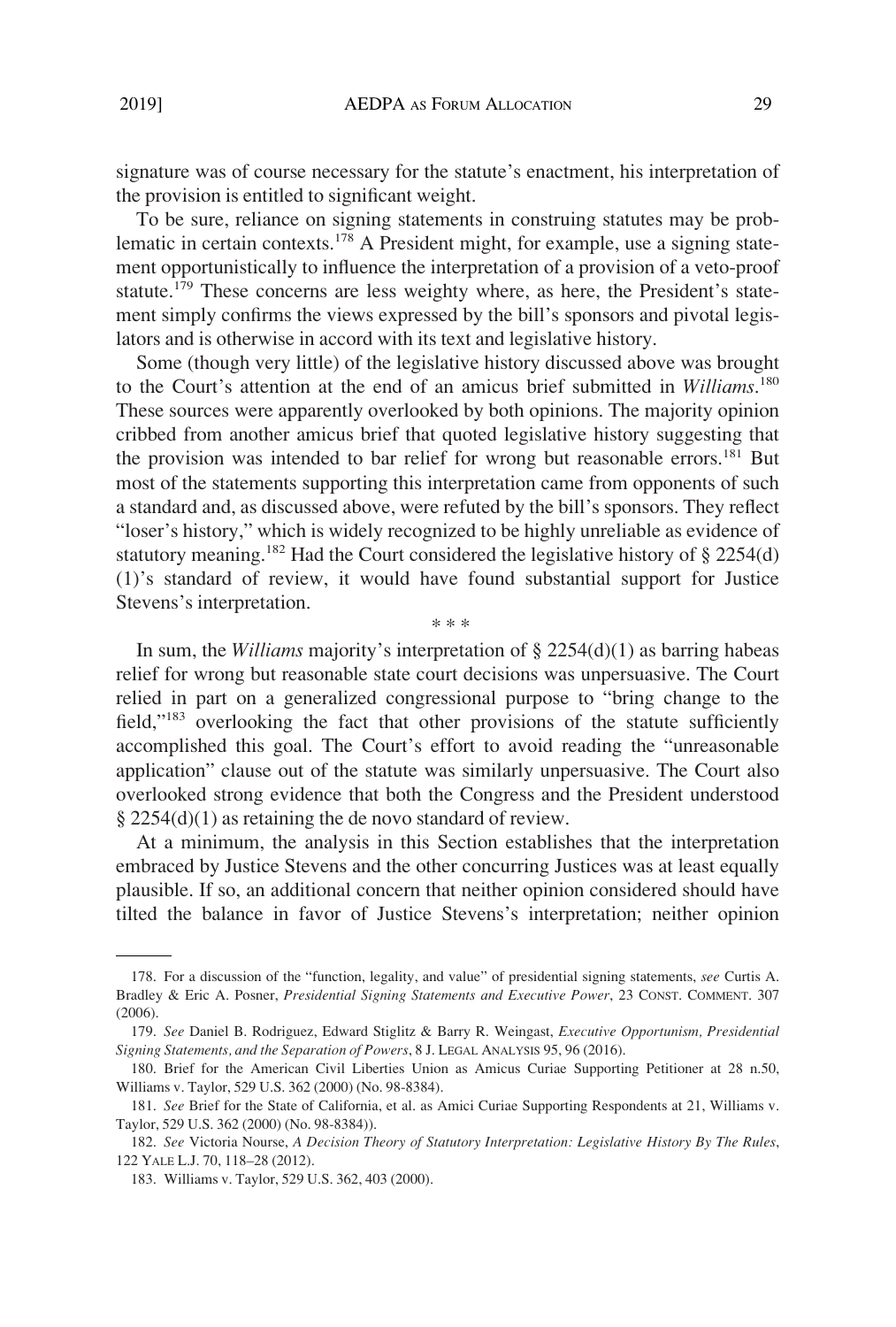adverted to the fact that, as interpreted in *Williams*, § 2254(d)(1) allocates federal jurisdiction in a highly dysfunctional manner. Section III explains the dysfunctional nature of the allocation of jurisdiction effectuated by the *Williams* interpretation of AEDPA. Section IV argues that avoidance of such dysfunction is a legitimate basis for rejecting an interpretation of a jurisdictional statute.

## III. AEDPA'S FORUM-ALLOCATION FUNCTION

As interpreted in *Williams*, § 2254(d)(1) is best understood as a forum-allocation rule. The *Williams* interpretation of AEDPA skirts constitutional objections because it does not purport to deny *all* federal courts the power to review and reverse erroneous state court decisions. The Supreme Court retains the power to correct such errors through its power to review cases directly from the state courts. AEDPA shifts to the Supreme Court the responsibility of reviewing reasonable, though possibly erroneous, state court decisions resulting in custody. To undertake this review, however, the Supreme Court would have to depart from its current certiorari policy, under which it would rarely if ever review state court decisions alleged to be wrong but reasonable.

This Section elaborates the forum-allocation function of AEDPA, as the Court interpreted the statute in *Williams*. Part A explains the constitutional significance of AEDPA's retention of Supreme Court jurisdiction to review and reverse wrong but reasonable state court decisions resulting in custody. Part B explains the dysfunctional nature of an interpretation of AEDPA as shifting from the lower federal courts to the Supreme Court the responsibility of reviewing reasonable but potentially erroneous state court decisions. Part C considers and rejects an alternative interpretation of AEDPA as reflecting Congress's expectation that persons in custody pursuant to wrong but reasonable state court decisions should remain in prison (or be executed). Part D considers how the Court might implement AEDPA, understood as a forum-allocation rule.

## *A. The Constitutionality of the* Williams *Construction of § 2254(d)(1)*

In *Williams*, Justice Stevens intimated that an interpretation of § 2254(d) that bars relief when the state court decision resulting in conviction was wrong but reasonable would impinge upon Chief Justice Marshall's famous dictum that it is the province and duty of the courts to say what the law is.184 Scholars have developed constitutional objections to such a reading of  $\S$  2254(d) in greater detail.<sup>185</sup> Some

<sup>184.</sup> *See* Williams v. Taylor, 529 U.S. 362, 378–79 (2000) (opinion of Stevens, J.) (citing Marbury v. Madison, 1 Cranch 137, 177 (1803)). President Clinton also referred to Chief Justice Marshall's language in his AEDPA signing statement. *See* Presidential Statement, *supra* text accompanying note 176.

<sup>185.</sup> *See* Joseph M. Brunner, Comment, *Negating Precedent and (Selectively) Suspending Stare Decisis: AEDPA and Problems for the Article III Hierarchy*, 75 U. CIN. L. REV. 307, 307–08 (2006); Mohammed Usman Faridi, Comment, *Streamlining Habeas Corpus While Undermining Judicial Review: How 28 U.S.C. § 2254(D) (1) Violates the Constitution*, 19 ST. THOMAS L. REV. 361, 364 (2006); James S. Liebman & William F. Ryan,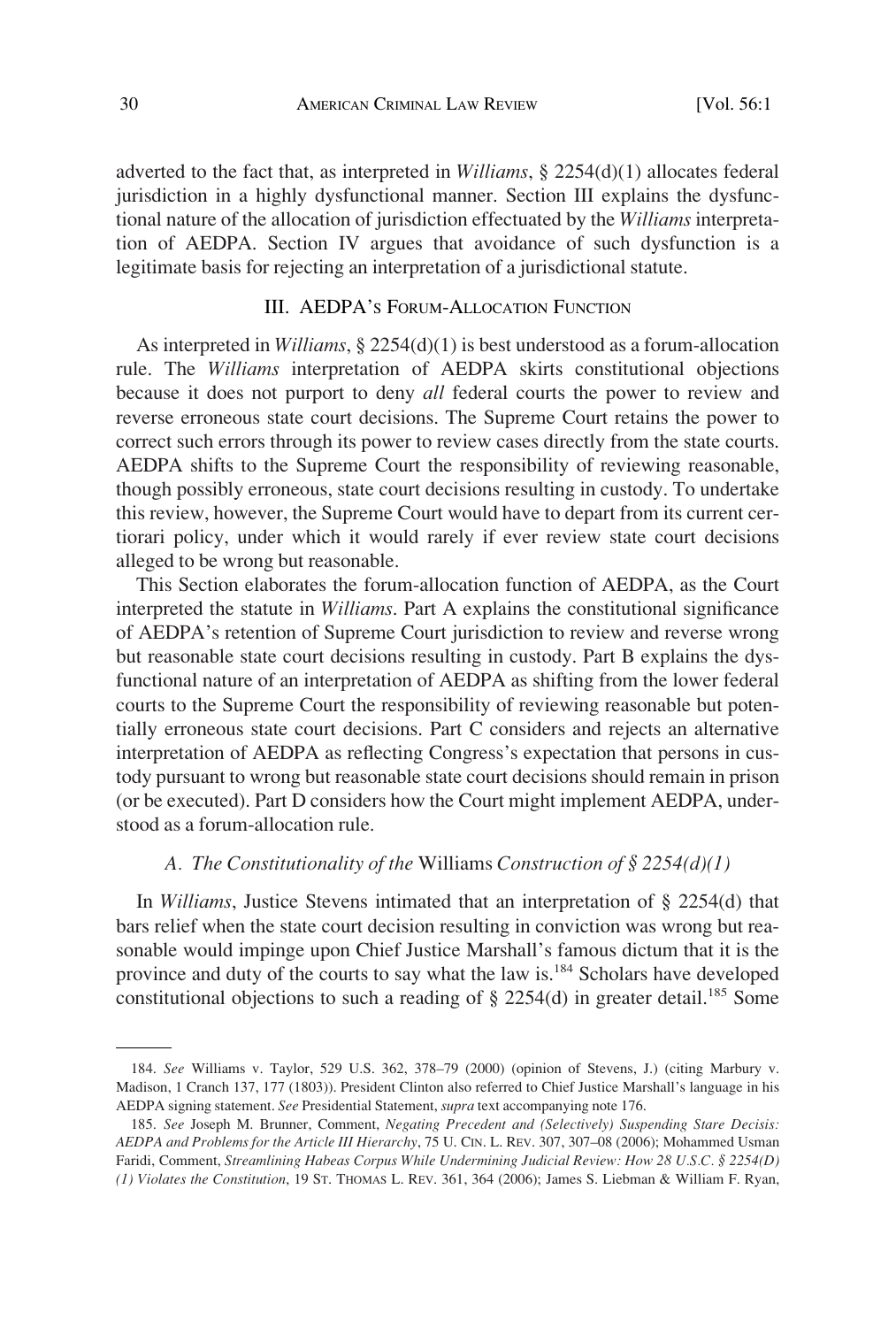maintain that, if federal courts are given jurisdiction over a case, the Constitution requires that they give effect to the Constitution whenever constitutional issues arise in the case.<sup>186</sup> Some of the scholars who argue that  $\S 2254(d)$  is unconstitutional acknowledge that Congress would have been free to dispense with habeas jurisdiction entirely for persons duly convicted in the state courts.<sup>187</sup> But they maintain that, as Henry Hart put it, "the Constitution always applies when a court is sitting with jurisdiction in habeas corpus."<sup>188</sup> Some federal judges have adopted this argument, albeit in dissent.<sup>189</sup>

The majority in *Williams* did not address Justice Stevens's constitutional concerns. Subsequent Supreme Court decisions unanimously apply the *Williams*  standard and affirm that AEDPA bars habeas relief for wrong but reasonable applications of clearly established federal law.190 Thus, the Court as a whole appears unconcerned about the constitutionality of the standard adopted in *Williams*. 191 Although the Court has never responded to the constitutional arguments, its placidity presumably rests on its belief that Congress's greater power to deny all habeas review in the cases to which  $\S$  2254(d)(1) applies includes the lesser power to authorize habeas relief only in the most egregious cases.

If so, the constitutionality of barring relief when the state court decision was wrong but reasonable depends on the proposition that federal habeas jurisdiction for state prisoners is constitutionally optional. The latter proposition, in turn, assumes that the constitutional guarantee of habeas relief does not apply when the detainee has received a trial in state court at which he was entitled to have his federal rights adjudicated and enforced. Under current statutes, a person convicted in the state courts is also entitled to seek direct review in the Supreme Court of any federal issues that arose in the case.<sup>192</sup>

Whether the opportunity for Supreme Court review is constitutionally required is a matter of some debate. Some scholars maintain that the Exceptions Clause<sup>193</sup> gives Congress the power to dispense with Supreme Court review of federal issues, even constitutional ones.<sup>194</sup> Other scholars maintain that Congress may not exclude

<sup>&</sup>quot;Some Effectual Power": The Quality and Quantity of Decisionmaking Required of Article III Courts, 98 COLUM. L. REV. 696, 814 (1998).

<sup>186.</sup> *See* Liebman & Ryan, *supra* note 185, at 814.

<sup>187.</sup> *See id*. at 775.

<sup>188.</sup> *Id*. at 849 (quoting Henry M. Hart, Jr., *The Power of Congress to Limit the Jurisdiction of Federal Courts: An Exercise in Dialectic*, 66 HARV. L. REV. 1362, 1393 (1953)).

<sup>189.</sup> *See, e.g*., Evans v. Thompson, 524 F.3d 1, 4 (1st Cir. 2008) (Lipez, J., dissenting); Crater v. Galaza, 508 F.3d 1261, 1270 (9th Cir. 2007) (Reinhardt, J., dissenting); Davis v. Straub, 445 F.3d 908, 908–11 (6th Cir. 2006) (Martin, Jr., J., dissenting).

<sup>190.</sup> *See, e.g*., Nevada v. Jackson, 569 U.S. 505, 512 (2013); Marshall v. Rodgers, 569 U.S. 58, 61 (2013); Howes v. Fields, 565 U.S. 499, 505 (2012); Harrington v. Richter, 562 U.S. 86, 100–01 (2011).

<sup>191.</sup> *But see* Coyle, *supra* note 2 (noting Justice Sotomayor's concern).

<sup>192. 28</sup> U.S.C. § 1257 (2012).

<sup>193.</sup> U.S. CONST. art. III, § 2.

<sup>194.</sup> *See* Paul M. Bator, *Congressional Power Over the Jurisdiction of the Federal Courts*, 27 VILL. L. REV. 1030, 1038–41 (1982); Gerald Gunther, *Congressional Power to Curtail Federal Court Jurisdiction: An*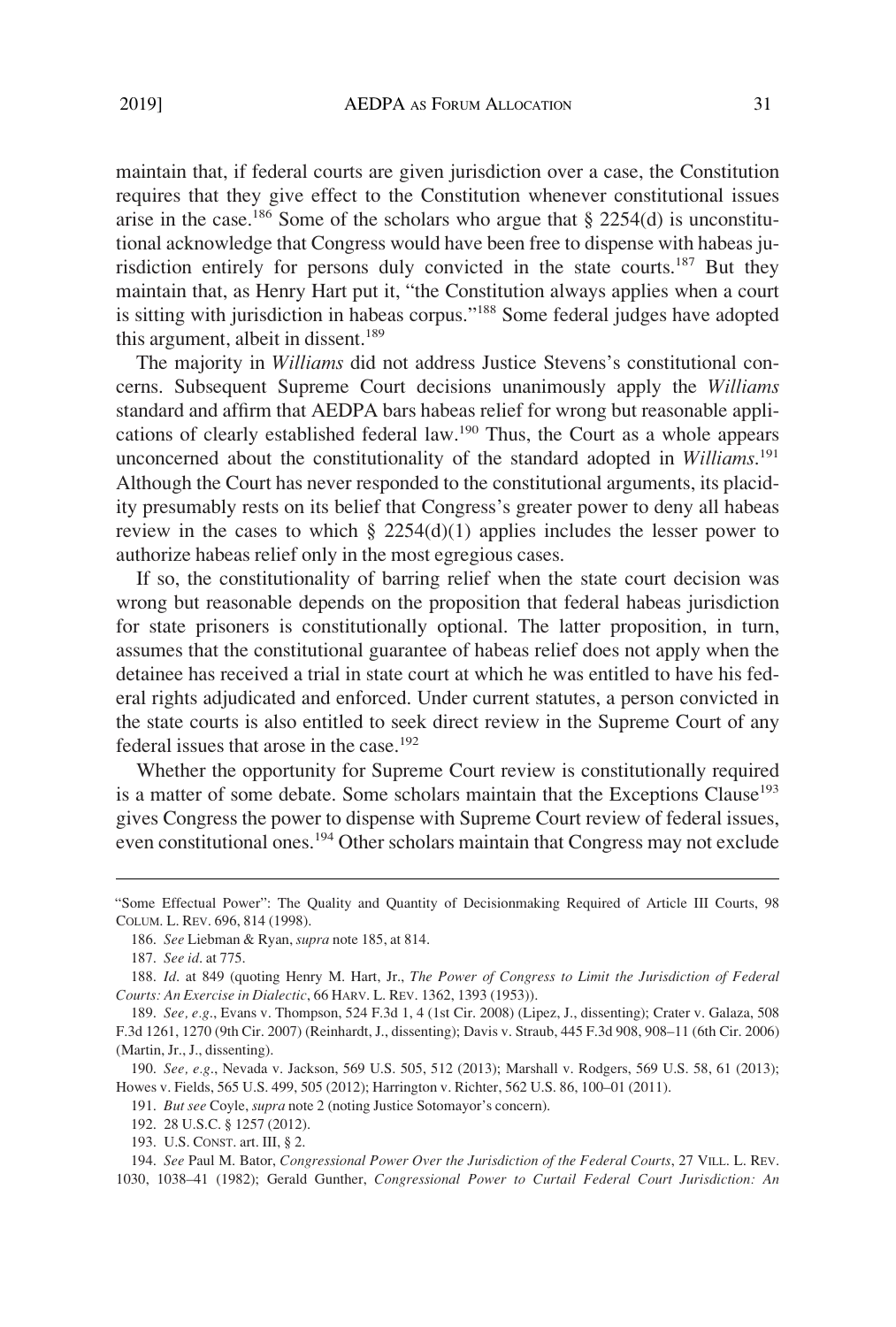Supreme Court review of at least constitutional questions, at least if it has excluded jurisdiction of the lower federal courts over such questions.<sup>195</sup> The Court itself has spoken broadly of Congress's power under the Exceptions Clause,  $196$  but it has never upheld a statute that has excluded all Supreme Court jurisdiction over constitutional questions in particular categories of cases.<sup>197</sup> Some Justices have expressed strong doubts about the permissibility of curtailing Supreme Court jurisdiction over such questions.<sup>198</sup> The Court is sufficiently uncertain about the constitutionality of statutes stripping it of jurisdiction over constitutional questions that it has stretched statutory language to obviate that substantial constitutional question.<sup>199</sup>

If the Exceptions Clause does not authorize Congress to deny the Supreme Court jurisdiction over constitutional questions, then it follows that a federal statute restricting the Supreme Court from reversing state court convictions based on wrong but reasonable applications of federal constitutional law would run afoul of Article III. Restricting the scope of the Supreme Court's direct review in such cases could not be justified on the theory that Congress has the greater power to deny such review altogether. Thus, had AEDPA attempted to curtail the Supreme Court's direct review of state court judgments resulting in criminal convictions in the manner that  $\S 2254(d)(1)$  (as construed in *Williams*) restricts the federal courts' habeas jurisdiction, the statute would have raised substantial constitutional questions. If § 2254(d) had also purported to limit the Supreme Court's power to grant relief on direct review, therefore, the Court would presumably have relied on the canon of avoidance and adopted the interpretation of that provision favored by Justice Stevens.

The constitutionality of  $\S 2254(d)(1)$  (or at least the absence of substantial questions regarding its constitutionality) thus depends crucially on the fact that it does *not* apply to the jurisdiction of all federal courts. Its constitutionality, in other words, depends on  $\S 2254(d)(1)$  functioning as a forum-allocation rule: it allocates

Opinionated Guide to the Ongoing Debate, 36 STAN. L. REV. 895, 908 (1984); Herbert Wechsler, *The Courts and the Constitution*, 65 COLUM. L. REV. 1001, 1004–06 (1965).

<sup>195.</sup> This is the position of Lawrence Sager. *See* Lawrence Gene Sager, *The Supreme Court, 1980 Term— Foreword: Constitutional Limitations on Congress' Authority to Regulate the Jurisdiction of the Federal Courts*, 95 HARV. L. REV. 17, 63–65 (1981). Akhil Amar would require jurisdiction in either the Supreme Court or the lower federal courts of all cases arising under federal law, as well as admiralty and public ambassador cases. *See*  Akhil Reed Amar, *Taking Article III Seriously: A Reply to Professor Friedman*, 85 NW. U. L. REV. 442, 445 (1991); Akhil Reed Amar, *A Neo-Federalist View of Article III: Separating the Two Tiers of Federal Jurisdiction*, 65 B.U. L. REV. 205, 206 (1985).

<sup>196.</sup> *See, e.g*., *Ex parte* McCardle, 74 U.S. (7 Wall.) 506, 512-14 (1868).

<sup>197.</sup> *See* Felker v. Turpin, 518 U.S. 651, 654, 660–62 (1996); *Ex parte* Yerger, 75 U.S. (8 Wall.) 85, 106 (1868).

<sup>198.</sup> *See Felker*, 518 U.S. at 666–67 (Souter, J., concurring, joined by Stevens and Breyer, JJ.).

<sup>199.</sup> *See*, *e.g*., *Felker*, 518 U.S. at 660–62 (majority opinion); Webster v. Doe, 486 U.S. 592, 603–04 (1988). *But see Webster*, 486 U.S. at 611–15 (Scalia, J., dissenting).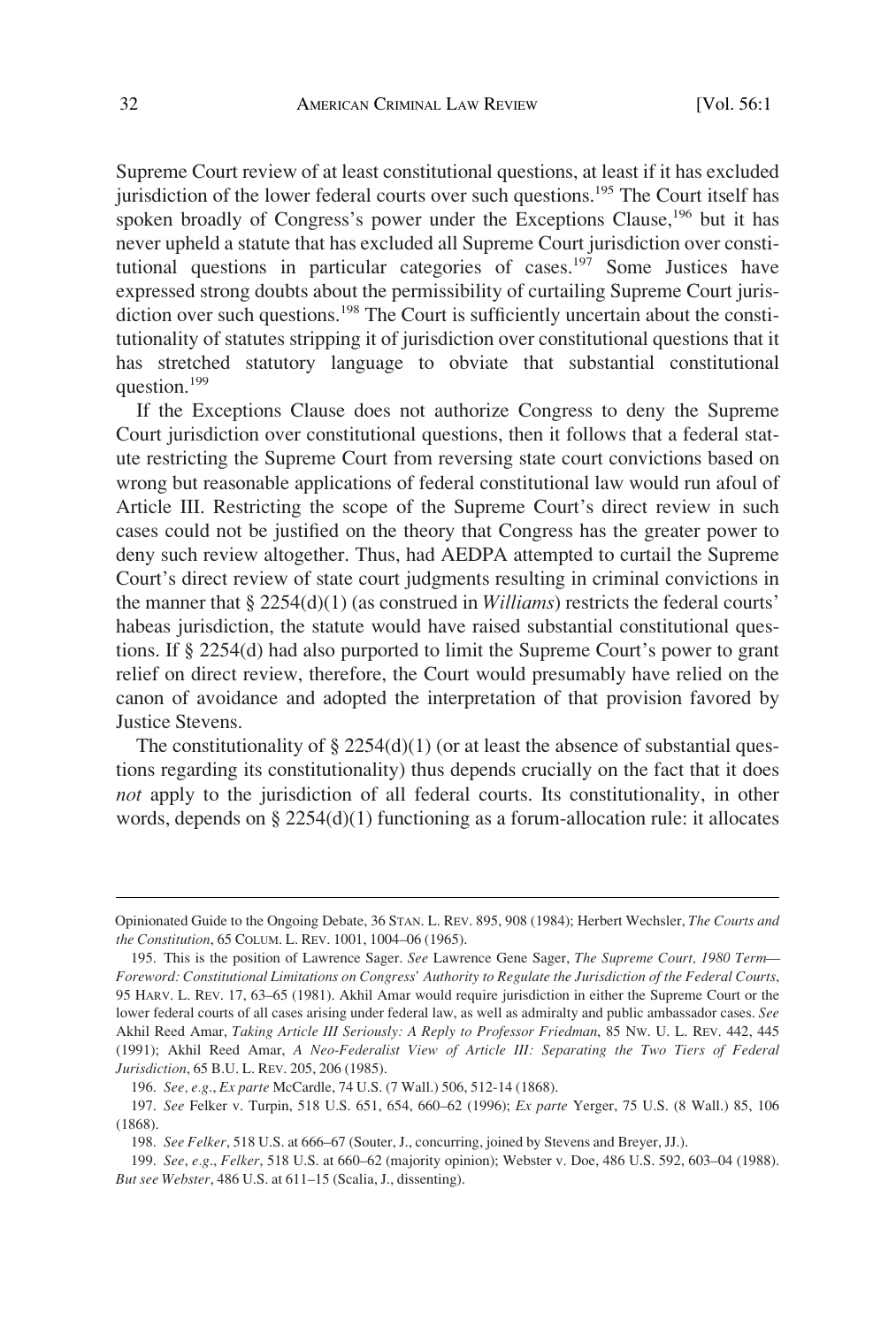the jurisdiction to correct wrong but reasonable state court applications of federal law resulting in custody to the Supreme Court on direct review.<sup>200</sup>

#### *B. The Dysfunctional Nature of AEDPA's Allocation of Jurisdiction*

Understood as a forum-allocation rule, AEDPA would cast the Supreme Court in a role unfamiliar to it since the early twentieth century, a role that it is ill-suited to carry out. Fulfilling an error-correction role with respect to claimed wrong but reasonable decisions of the state courts resulting in custody would require that the Court alter its approach to exercising its discretionary certiorari jurisdiction.

As discussed in Section I, between 1789 and 1916, the Supreme Court's jurisdiction over federal questions arising in the state courts was mandatory. Under § 25 of the First Judiciary Act, a party who raised a federal question in the state courts and lost had a right to obtain Supreme Court review of that question.<sup>201</sup> Thus, a person convicted of a crime in state court had a right to obtain Supreme Court review of any federal defenses raised and decided against her, even if the only question was whether the state court had correctly applied clearly established federal law to the facts of the case. This mandatory regime began to change in 1916, when Congress, for the first time, gave the Supreme Court discretionary jurisdiction over some state court decisions denying federal rights.<sup>202</sup> After 1925, the Court's mandatory jurisdiction extended only to "state judgments invalidating a treaty or Act of Congress or upholding a state statute attacked on federal grounds."<sup>203</sup> Since 1988, the Supreme Court's jurisdiction over state court decisions has been entirely discretionary.<sup>204</sup>

Today, the Supreme Court regards its primary role as ensuring uniformity in the application of federal law by resolving conflicts in the interpretation of such law among the lower federal courts, among state courts, or between state and federal courts. Thus, in selecting cases to review from the state courts, the Court places primary emphasis on whether ''a state court of last resort has decided an important federal question in a way that conflicts with the decision of another state court of last resort or of a United States court of appeals.<sup>''205</sup> In the absence of such a conflict, the Court might grant certiorari if a state court "has decided an important question of federal law that has not been, but should be, settled by this Court, or has decided an important federal question in a way that conflicts with relevant

<sup>200.</sup> Just because the Supreme Court is the only federal court with jurisdiction to review certain federal claims does not mean that it is constitutionally required to grant review of such claims. How the Supreme Court should exercise its discretion to review wrong but reasonable errors resulting in state custody is discussed *infra*, Part D.

<sup>201.</sup> *See* Judiciary Act of 1789, ch. 20, § 25, 1 Stat. 85–86 (1789).

<sup>202.</sup> *See* Act of Sept. 6, 1916, ch. 448, § 2, 39, Stat. 726–27 (1916).

<sup>203.</sup> FALLON ET AL., *supra* note 6, at 433; *see also* Judiciary Act of 1925, ch. 229, § 237, 43 Stat. 937 (1925).

<sup>204.</sup> *See* 28 U.S.C § 1257 (2012).

<sup>205.</sup> *See* SUP. CT. R. 10(b); *see also* EDWARD H. COOPER & VIKRAM DAVID AMAR, FEDERAL PRACTICE & PROCEDURE.: JURISDICTION AND RELATED MATTERS § 4017 (2d ed. 2013).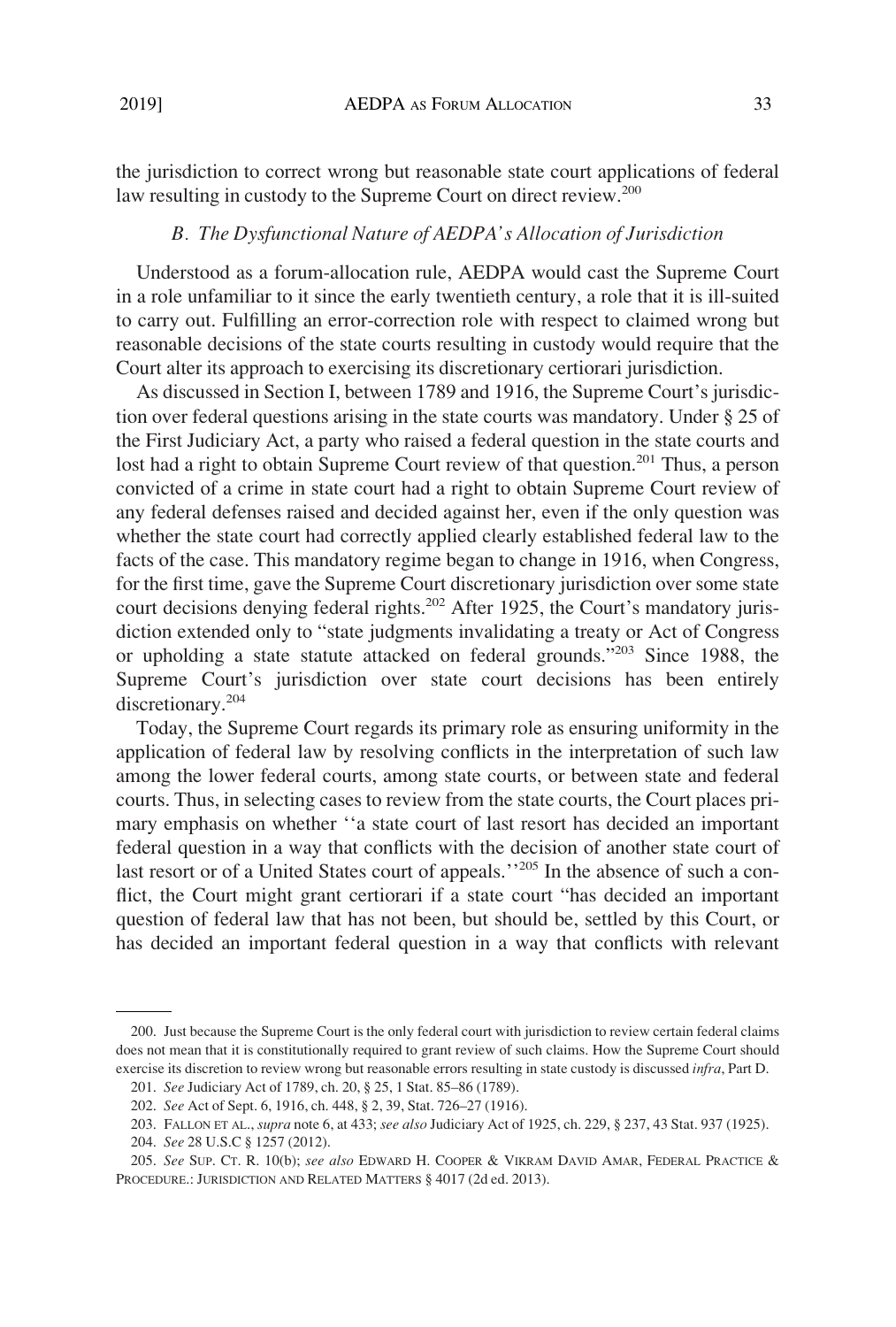decisions of this Court."206 These last two considerations both focus on the existence of a question of legal interpretation and its importance. Under its current rules, therefore, the Court is highly unlikely to grant certiorari where the petitioner is arguing that the state court simply misapplied federal law to the particular facts of his case.

The Court is not precluded from granting certiorari in such a case, and from time to time it does summarily reverse a state court decision misapplying a wellsettled legal rule to particular facts.<sup>207</sup> But the Court does so only in the rare cases in which the state court's misapplication of the law has been egregious. This is precisely the sort of case that is likely to qualify as an "unreasonable application" of clearly established law under the *Williams* Court's construction of § 2254(d). A grant of certiorari with respect to a decision that is alleged to have rested on a wrong *but reasonable* application of clearly established federal law would today be virtually unheard of. As interpreted in *Williams*, therefore, AEDPA denies the lower courts the authority to grant habeas relief in precisely the category of cases that the Supreme Court today would almost never review. <sup>208</sup>

As the Court's rules for granting certiorari show, the Supreme Court today does not regard its role to be the vindication of federal rights in individual cases. A petitioner's argument that the state courts have misapplied federal law to the particular facts of the case will not persuade the Court to take the case. The Court's focus on conflicts among the lower courts means that the Court will ordinarily allow potentially erroneous decisions to stand while awaiting conflicting decisions from other lower courts. And once such conflicts arise, the Court's choice of a case in which to address the conflict will turn on factors that make a particular case a good vehicle for addressing the issue—factors that often have little or nothing to do with the strength of a given petitioner's case on the facts.<sup>209</sup> Thus, although the vindication

<sup>206.</sup> SUP. CT. R. 10(c).

<sup>207.</sup> *See* EUGENE GRESSMAN ET AL., SUPREME COURT PRACTICE 277–78 (9th ed. 2007).

<sup>208.</sup> In the death penalty context, the Court has granted certiorari and reversed lower federal court decisions denying habeas relief on what the dissenting opinion regarded as case-specific grounds. *See* Kyles v. Whitley, 514 U.S. 419, 456–57 (Scalia, J., dissenting). Although the majority noted that "[o]ur duty to search for constitutional error with painstaking care is never more exacting than it is in a capital case," *id*. at 422 (quoting Burger v. Kemp, 483 U.S. 776, 785 (1987)), the majority also insisted that "this is not a case of simple error correction." *Id*. at 422 n.1; *cf. id*. at 455 (Stevens, J., concurring) ("Our duty to administer justice occasionally requires busy judges to engage in a detailed review of the particular facts of a case, even though our labors may not provide posterity with a newly minted rule of law. The current popularity of capital punishment makes this 'generalizable principle,' *. .* . especially important."). Justice Scalia, joined by Chief Justice Rehnquist, Justice Kennedy, and Justice Thomas, objected to the Court's consideration of a "fact-bound claim of error," noting that, "when the petitioner claims only that a concededly correct view of the law was incorrectly applied to the facts, certiorari should generally (*i.e*., except in cases of the plainest error) be denied." *Id*. at 456 (Scalia, J., dissenting) (citing United States v. Johnston, 268 U. S. 220, 227 (1925)). More recently, however, Justice Scalia, joined by Justice Alito, urged that certiorari be granted in some "utterly fact-bound decisions that present no disputed issues of law," namely in cases in which habeas relief was *granted* by the lower federal courts in defiance of the *Williams* standard. Cash v. Maxwell, 132 S. Ct. 611, 616 (2012) (Scalia, J., dissenting from denial of certiorari). Justice Scalia's opinion is discussed *infra* note 234.

<sup>209.</sup> *See* GRESSMAN ET AL., *supra* note 207, at 248–49, 294–95.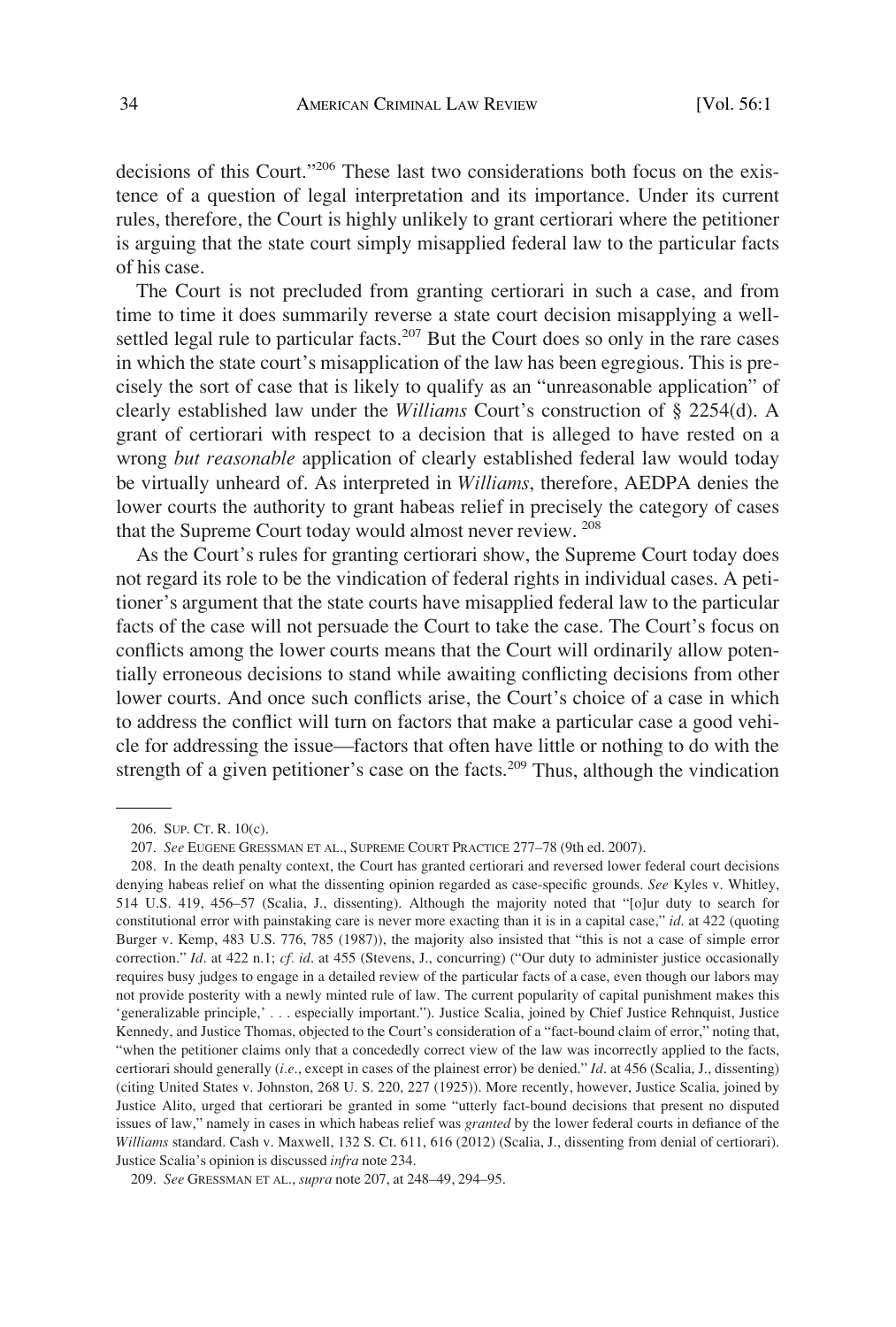of federal rights was the principal reason for the Founders' decision to create federal courts, and although such vindication was evidently what the First Congress viewed as the principal purpose of the Supreme Court's appellate jurisdiction, $210$ the Supreme Court today clearly does not regard the vindication of federal rights in particular cases as its principal role. It regards such vindication as primarily the role of the lower federal courts.

Before the *Williams* decision, the Court could focus on the resolution of conflicts among the lower courts or the resolution of novel questions of federal law of broad import without condemning wrongly convicted state prisoners to continued deprivation of liberty (or life). As discussed in Section I, federal relief was available in either the Supreme Court or the lower federal courts to state prisoners who could show that the state court had erroneously applied clearly established federal law. Indeed, before *Teague v. Lane*, such relief was available even if the federal law that was misapplied by the state courts was not clearly established at the time the conviction became final.211 During the post-*Brown*/pre-*Teague* era, the lower federal courts effectively functioned in habeas cases as "surrogate Supreme Courts."212 During that period, the lower federal courts entertaining habeas petitions performed the role that the Supreme Court had played when its jurisdiction over federal questions was mandatory.

In *Teague*, the Court held that habeas relief was ordinarily not available if the state courts misapplied constitutional principles that were not clearly established at the time the conviction became final.213 Post-*Teague*, the lower federal courts exercising habeas review of state court convictions lost the authority to recognize new rules of constitutional law. That authority remained with the Supreme Court on direct review (and with the lower federal courts exercising original and appellate jurisdiction over federal crimes). But the lower federal courts on habeas remained responsible for monitoring state court compliance with well-established rules. The division of authority as between the Supreme Court and the federal courts during this period remained consistent with the Supreme Court's understanding of its role as the resolver of conflicts among the lower courts and of novel questions of law. The Supreme Court could focus on these latter tasks, knowing that the lower federal courts exercising habeas review would monitor state court compliance with the principles it articulated.

Although, after *Teague*, the lower federal courts exercising habeas review no longer functioned as complete surrogates for the Supreme Court, the lower courts continued to perform the pre-1916 Supreme Court's function of correcting

<sup>210.</sup> *See* Judiciary Act of 1789, ch. 20, § 25, 1 Stat. 85–86 (1789) (making Supreme Court review of state court decisions mandatory but authorizing such review only if the party relying on federal law lost in the state courts).

<sup>211.</sup> *See* Teague v. Lane, 489 U.S. 288, 299–305 (1989) (plurality opinion).

<sup>212.</sup> *See* Stone v. Powell, 428 U.S. 465, 511–12 (Brennan, J., dissenting).

<sup>213.</sup> *See Teague*, 489 U.S. at 305–10; *see also* FALLON ET AL., *supra* note 6, at 1242 ("[I]n numerous subsequent decisions, the Court has endorsed and followed Justice O'Connor's approach.").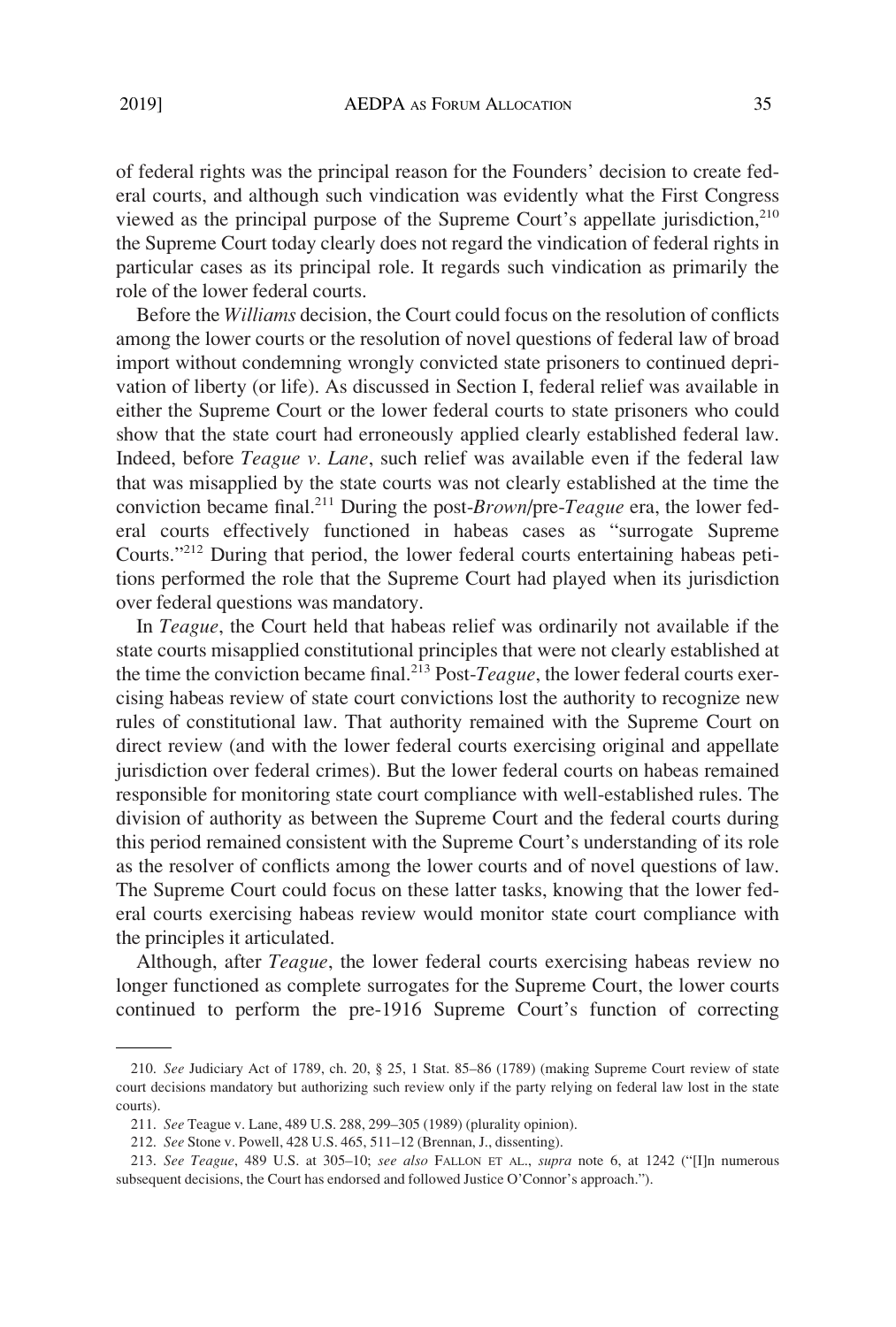erroneous applications of federal law, if the relevant federal law was clearly established at the time of the state court's decision.214 As the Court itself continued to articulate new rules of constitutional law when necessary, the Court apparently perceived little need for the lower federal courts to act as a "surrogate" in that regard. The need for a surrogate to perform the Court's error-correction function remained, however, as the Court had abdicated that role. With AEDPA (as interpreted in *Williams*), however, the lower federal courts lost the authority to correct wrong but reasonable applications of established federal rules, leaving the Supreme Court as the only court with such authority. AEDPA (as interpreted in *Williams*) thus challenges the Supreme Court's conception of its role as excluding mere error-correction in a way that the *Teague* decision did not.

From the perspective of judicial policy, shifting the error-correction function from the lower federal courts to the Supreme Court is obviously problematic. The sort of error correction that the Supreme Court is now solely empowered to perform (correcting "wrong but reasonable" decisions) is a labor-intensive job, the benefits of which accrue to a single litigant. To perform this role, the Court would have to divert scarce resources from what it has rightly considered its principal function of resolving conflicts and answering novel questions of law. The lower federal courts under AEDPA will continue to examine such cases, but they are now barred from providing relief if the state court's error was not unreasonable.<sup>215</sup>

It would of course be far more sensible to have the lower courts, rather than the Supreme Court, correct the reasonable errors that they will confront in any event as they review such cases for reasonableness. In performing the error-correction function post-AEDPA, the Supreme Court cannot even rely on the lower federal courts to play a filtering role, as the Supreme Court's authority to correct such errors will generally have to be performed on direct review, *before* any collateral review by the lower federal courts takes place.<sup>216</sup> The correction of wrong but reasonable state court decisions will thus have to be performed, if at all, solely by the Supreme Court.

In sum, if interpreted as a forum-allocation rule, AEDPA establishes a highly counter-intuitive regime—so counter-intuitive that perhaps the statute (as interpreted in *Williams*) should be understood differently. The next section considers other possible interpretations.

<sup>214.</sup> *See* Va´zquez, *supra* note 9, at 697.

<sup>215.</sup> *See supra* Section III(A).

<sup>216.</sup> If collateral review is available in the state courts, the Supreme Court has the power to review federal claims arising in such proceedings. But the Supreme Court would be able to grant relief in such cases only if the state court denied relief on the merits or if it denied review in circumstances in which the Constitution requires such review. For discussion of one such circumstance, *see* Va´zquez & Vladeck, *supra* note 46, at 957.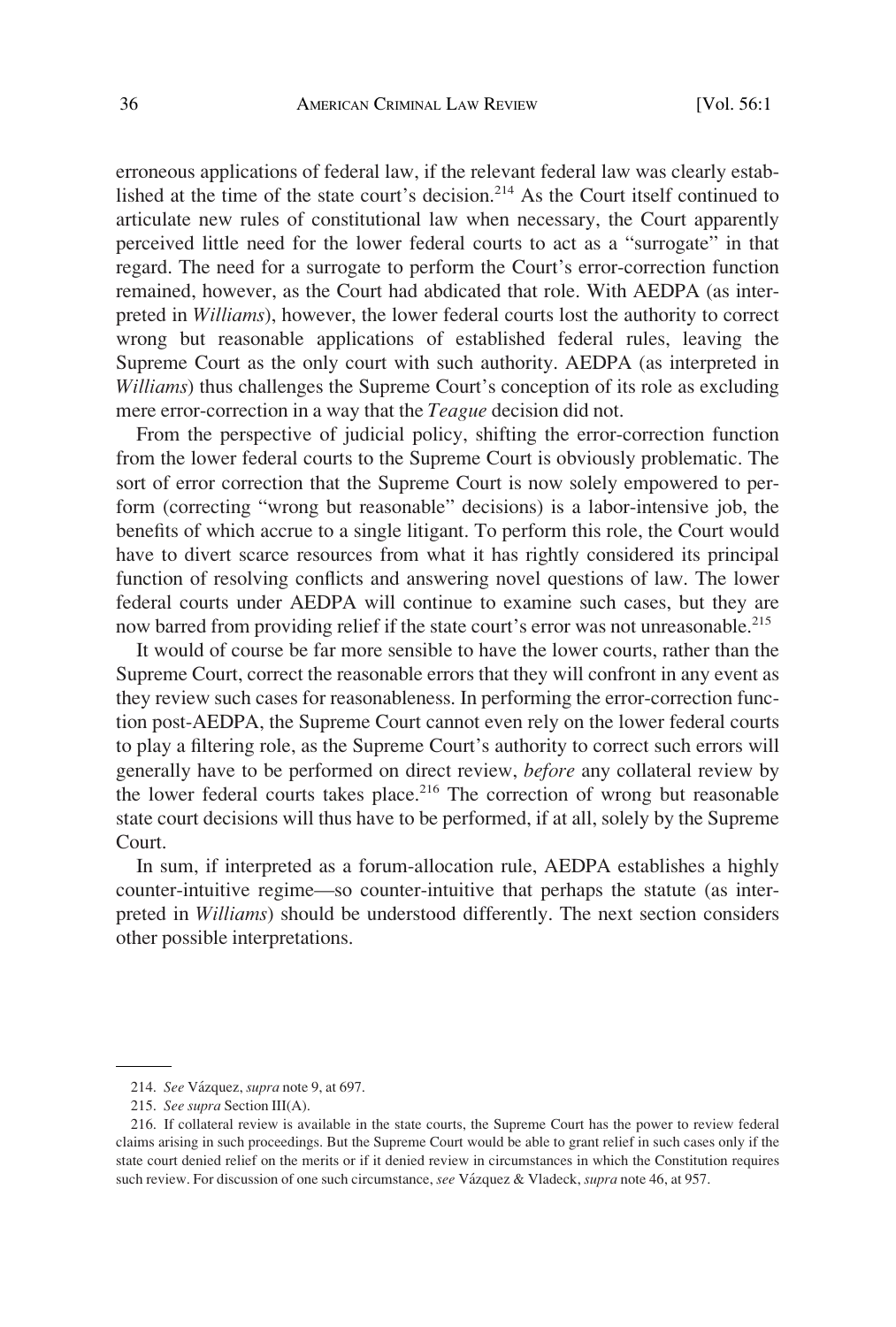## *C. Alternative Interpretations?*

The alternative to viewing AEDPA (as interpreted in *Williams*) as a forumallocation rule, and thus as a reason for the Court to alter its certiorari policy, would be to treat AEDPA as a basis for leaving such errors uncorrected. Proponents of this alternative understanding of AEDPA might note that, since the replacement of mandatory review with discretionary review in the Supreme Court, the federal courts have never purported to correct *all* errors of federal law committed in the state courts. The lower federal courts have always lacked the power to review state court decisions in civil cases.<sup>217</sup> The same is true for decisions in criminal cases resulting in fines or in short sentences of incarceration.<sup>218</sup> Unreviewed state court decisions in such cases are entitled to preclusive effect in subsequent litigation in the federal courts.<sup>219</sup> The Supreme Court has long been the sole federal court with the power to correct errors of federal law committed in the state courts in such cases, yet the Court has long exercised its power in the highly selective manner described above, ordinarily granting review only to resolve conflicts among the lower courts or to resolve important questions of broad applicability.<sup>220</sup> Thus, in civil cases and criminal cases resulting in penalties other than incarceration, or resulting in incarceration for a short term, errors of federal law committed by the state courts routinely remain unreviewed by the federal courts.

AEDPA, it might be argued, merely establishes the same regime for wrong but reasonable state court convictions that has long prevailed for state court decisions in civil cases and criminal cases not resulting in lengthy confinement. Indeed, under the *Williams* interpretation of AEDPA, state prisoners have *greater* access to federal courts for error correction than do others who have lost their cases in the state courts as a result of errors of federal law. State prisoners, after all, can still obtain habeas relief if the state courts erred unreasonably. Civil defendants and criminal defendants required to pay a fine or receiving a short sentence lack access to federal courts (other than the Supreme Court on certiorari review) even to correct an unreasonable error.

In assessing this alternative understanding of AEDPA, it is useful to distinguish two versions of the argument. The first is that the Court should continue to deny direct review to state prisoners alleging wrong but reasonable violations of federal constitutional law because Congress so intended. The second is that the Court itself should conclude that adhering to its usual certiorari standards with respect to

<sup>217.</sup> *See, e.g*., District of Columbia Court of Appeals v. Feldman, 460 U.S. 462, 476 (1983); Rooker v. Fidelity Trust Co., 263 U.S. 413, 415–16 (1923).

<sup>218.</sup> Habeas relief is available only if the petitioner is "restrained of his liberty." *See* Habeas Corpus Act, ch. 28, § 1 (1867) (current version at 28 U.S.C. § 2241 (2012)). Criminal defendants subjected only to a fine are not "restrained of [their] liberty." Criminal defendants subjected to short sentences will be released before their habeas petition makes its way through the courts.

<sup>219.</sup> *See* U.S. CONST. art. VI, § 1 (as implemented by Full Faith and Credit Statute, 28 U.S.C. § 1738 (2012)); Kremer v. Chem. Constr. Corp., 456 U.S. 461, 466 (1982); Allen v. McCurry, 449 U.S. 90, 96 (1980).

<sup>220.</sup> *See supra* text accompanying notes 205–10.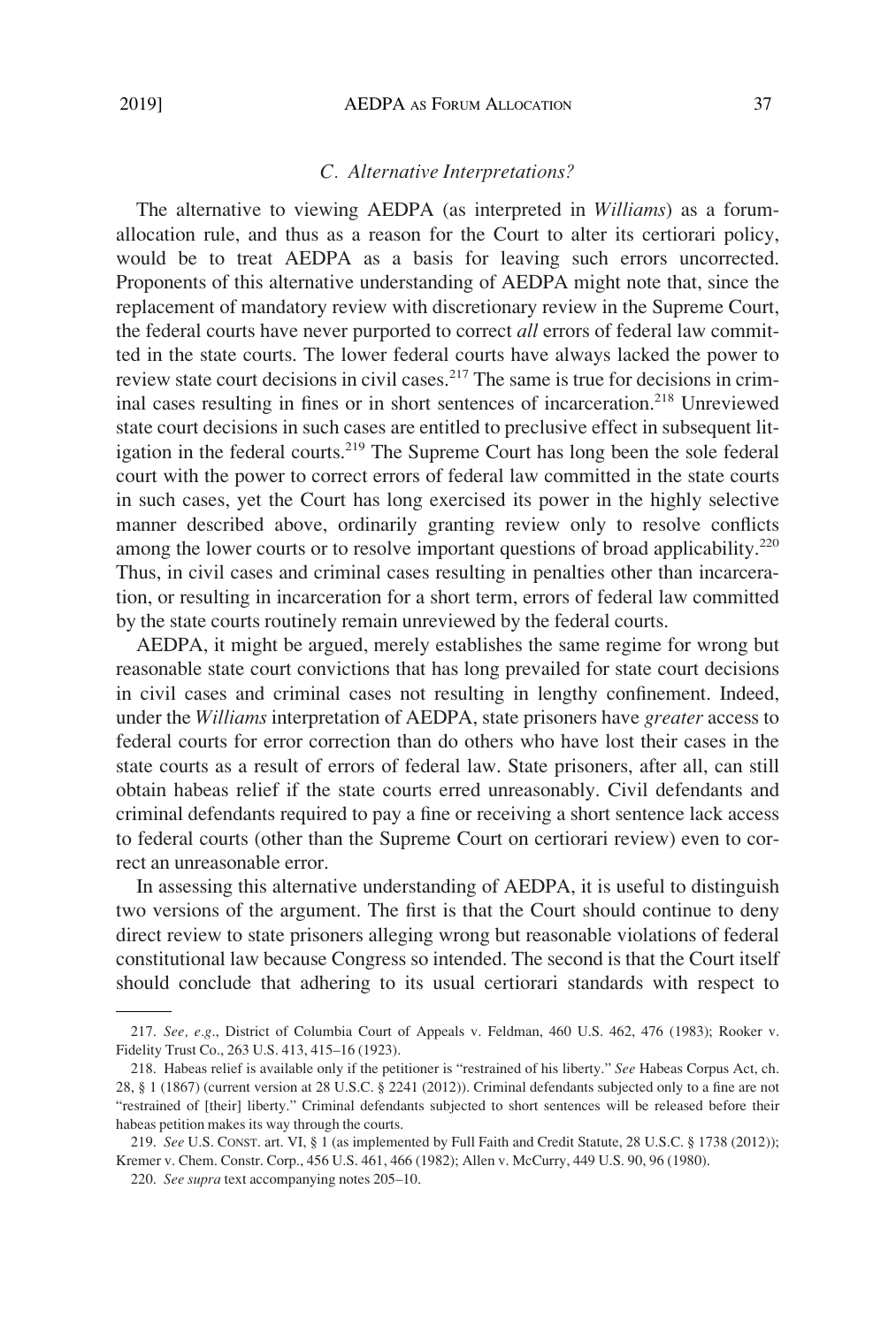petitions by state prisoners alleging wrong but reasonable applications of constitutional law is the most sensible way to balance the relevant considerations given the many competing demands on its limited resources. I discuss the first version of the argument in the remainder of Part C. I discuss the second version in Part D.

The first version of the argument holds that the Court should maintain its current policy of routinely denying certiorari petitions alleging wrong but reasonable state court applications of federal law because Congress did not contemplate that the narrowing of habeas jurisdiction be accompanied by a broadening of direct review. Rather, Congress intended that persons in custody pursuant to reasonable if possibly erroneous state court decisions simply remain in prison (or be executed). To attribute this intent to Congress is not necessarily to say that Congress intended that persons remain in prison even if the state courts *in fact* committed reversible error. Instead, Congress may have believed that the de novo standard of review would result in grants of habeas relief to state prisoners whose convictions were not in fact erroneous, only some of which would be reversed by the federal courts of appeals. Congress, in other words, may have believed that the state courts are more likely to decide the federal issues correctly than the lower federal courts on habeas. If so, Congress may have intended the Supreme Court to apply the same standard in determining whether to grant the certiorari petitions filed by persons convicted of crimes in state courts that it applied, pre-AEDPA, to certiorari petitions seeking review of federal court of appeals decisions affirming or reversing grants of habeas relief to state prisoners. Under that standard, petitions would rarely if ever be granted for error-correction purposes.

Reliance on congressional intent in maintaining the current approach to certiorari petitions filed by state prisoners is problematic for multiple reasons. First, if Congress had had such an intent with respect to the Supreme Court's exercise of its appellate jurisdiction and had enacted it into law, the resulting statute would have raised substantial constitutional questions. Avoidance of such questions would have led the Court to reject such an interpretation of the statute if at all possible.

The constitutional problems with the proffered interpretation of AEDPA have already been discussed.221 The denial of power to the lower federal courts to grant habeas relief for wrong but reasonable state court decisions skirts constitutional difficulties because the Supreme Court retains the power to grant relief in such cases.222 If Congress had also mandated denial of direct review for that same category of cases, the statute would effectively deny access to *any* federal court to correct constitutional errors in such cases. Denial of access to all federal courts for a given category of constitutional claim would, in the view of many scholars, exceed

<sup>221.</sup> *See supra* Section III(A).

<sup>222.</sup> *See id*.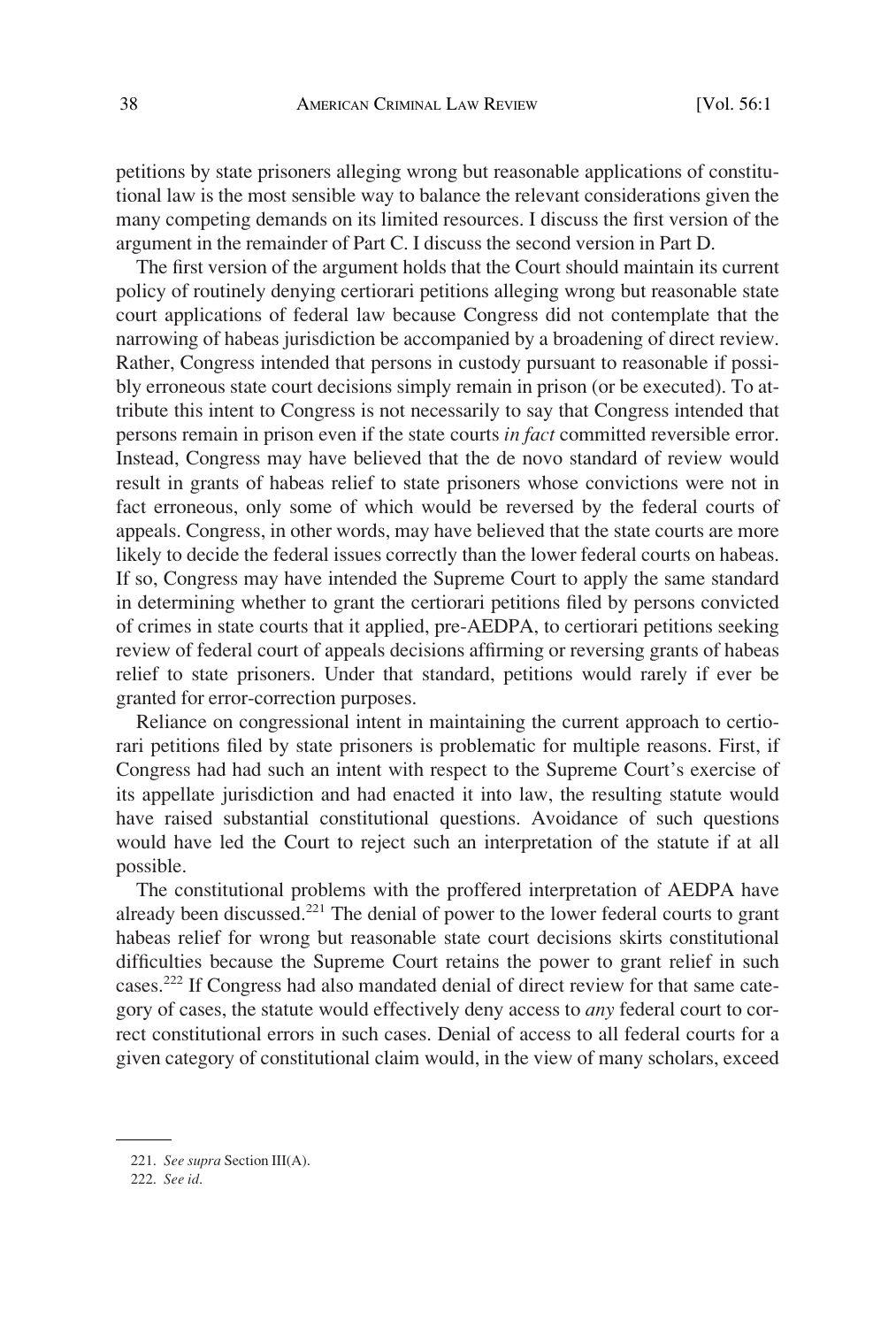Congress's power under the Exceptions Clause.<sup>223</sup> The Court itself has held that such denial would raise significant constitutional questions.<sup>224</sup>

As discussed above, the Court has in past cases stretched statutory language almost to the breaking point to avoid similar constitutional questions.<sup>225</sup> In this case, avoiding the constitutional question does not require any stretching of statutory language, as AEDPA does not purport to limit the Court's power to grant direct review to state prisoners alleging wrong but reasonable errors. To the contrary, AEDPA's proponents stated that Congress did not and, in their view, *could not* limit the Supreme Court's jurisdiction over direct appeals by persons convicted in the state courts alleging constitutional errors. $226$ 

Indeed, the available evidence suggests that Congress understood that a limitation on the lower federal courts' habeas jurisdiction would shift responsibility for protecting federal rights to the Supreme Court on direct appeal. The Senate debate over a rejected amendment that would have denied the lower federal courts the power to grant habeas relief in another category of cases shows that Congress understood that such a denial would shift the responsibility for safeguarding the relevant constitutional rights to the Supreme Court.

Senator Kyl, one of the principal proponents of AEDPA, offered an amendment that would have provided as follows:

[A]n application for a writ of habeas corpus in behalf of a person in custody pursuant to a judgment or order of a State court shall not be entertained by a court of the United States unless the remedies in the courts of the State are inadequate or ineffective to test the legality of the person's detention.<sup>227</sup>

This proposed amendment generated substantial opposition from legislators who regarded it as an evisceration of federal habeas jurisdiction. As Senator Biden put the criticism, the amendment "takes away one last shot, as a practical matter, that [the state prisoner] has to get before a Federal court."<sup>228</sup> Senator Kyl responded to this criticism as follows:

[W]e do have one shot in the federal system under my amendment. It is directly to the U.S. Supreme Court. That right exists today, *and it could not be taken away in our amendment and we do not do that, of course*. So if a state court prisoner believes that, despite all of the hearings he has gotten in the State court system, he still has not gotten a fair shake, . . . he has really two things that he can claim — first, the State court system is not fair, and secondly, he can go to the U.S. Supreme Court and make his final point there.<sup>229</sup>

<sup>223.</sup> *See supra* text accompanying notes 193–94.

<sup>224.</sup> *See supra* note 198 and accompanying text.

<sup>225.</sup> *See supra* note 199 and accompanying text.

<sup>226.</sup> *See infra* text accompanying note 229.

<sup>227. 41</sup> Cong. Rec, 15,044 (1995) (text of Sen. Kyl's proposed amendment).

<sup>228.</sup> *Id*. at 15,048 (statement of Sen. Biden).

<sup>229.</sup> *Id*. at 15,049 (statement of Sen. Kyl) (emphasis added).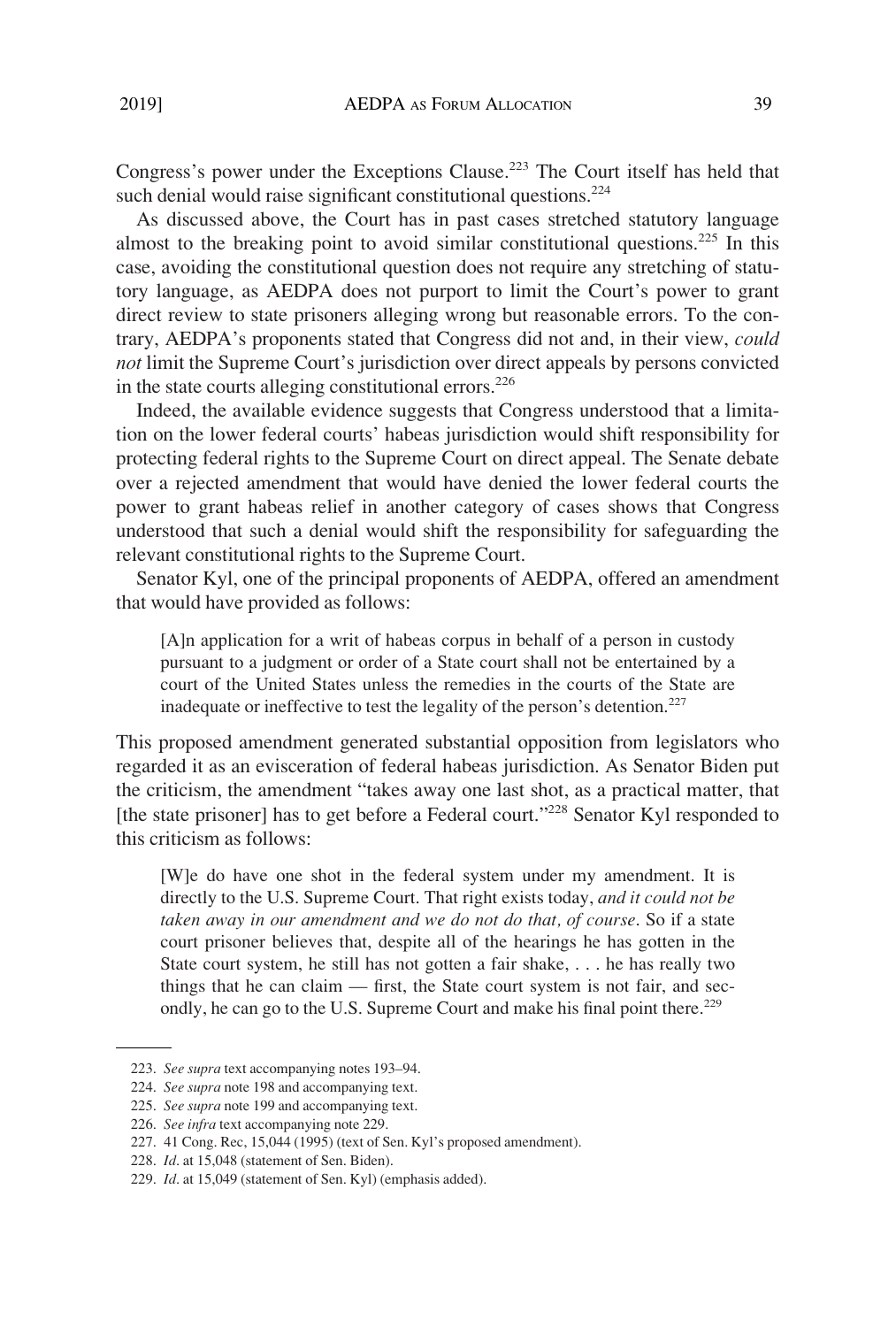Senator Kyl thus recognized the potential constitutional problem with limiting Supreme Court review and denied that his amendment would do so. Because Supreme Court review remained available, Senator Kyl argued, "there is adequate ability to protect the constitutional rights of both State and Federal prisoners."230

Senator Biden responded that error correction is properly the role of the lower federal courts, not the Supreme Court:

It is not the Supreme Court's job to take a detailed look at every State court conviction. It is for the Supreme Court to decide weighty issues of Federal constitutional law. That is why we have Federal courts and that is why my committee spends so much time . . . considering the nomination of Federal judges. Our system depends on Federal courts, all the Federal courts, being the safeguarders of Federal law.<sup>231</sup>

Senator Specter, also in opposition to the amendment, added that, in his view, "it is very important to have the kind of detached, objective review that the Federal courts give," noting that "[i]n many of our States we have elected judges."232 The Kyl amendment was ultimately rejected.<sup>233</sup>

The debate surrounding the Kyl amendment shows that at least some of AEDPA's sponsors understood that withdrawing jurisdiction over certain claims from the habeas courts would shift to the Supreme Court the responsibility to protect the rights involved. It is true that the Kyl amendment would have gone further than the version of  $\S 2254(d)(1)$  that was eventually adopted. It would have denied habeas relief even for unreasonable errors, as long as the state made adequate and effective remedies available. In theory, it is possible that Senator Kyl or other Senators would not have expected the Supreme Court to review potentially wrong *but reasonable* state court decisions. But there is no direct evidence that any legislator adhered to such a view, most likely because (as discussed in Section II) the statute was not understood to remove the power to grant relief for wrong but reasonable errors from the habeas courts. Still, the debate surrounding the rejected Kyl amendment indicates that the statute's supporters understood the forumallocation consequences of a narrowing of the habeas courts' jurisdiction.

In the end, AEDPA left the Supreme Court's power to review reasonable state court decisions intact. Even if some legislators understood the statute to take away the lower federal courts' power to grant relief for wrong but reasonable decisions and also expected the Supreme Court to continue to deny review in such cases, Congress did not enact the latter expectation into law. At most, then, the statute (as interpreted in *Williams*) punts to the Supreme Court itself the question of the state courts' ability and willingness to enforce federal law faithfully. AEDPA thus leaves it to the Court itself to determine whether it should respond to the denial to

<sup>230.</sup> *Id*. at 15,052.

<sup>231.</sup> *Id*. at 15,051 (statement of Sen. Biden).

<sup>232.</sup> *Id*. at 15,050 (statement of Sen. Specter).

<sup>233.</sup> *Id*. at 15,066.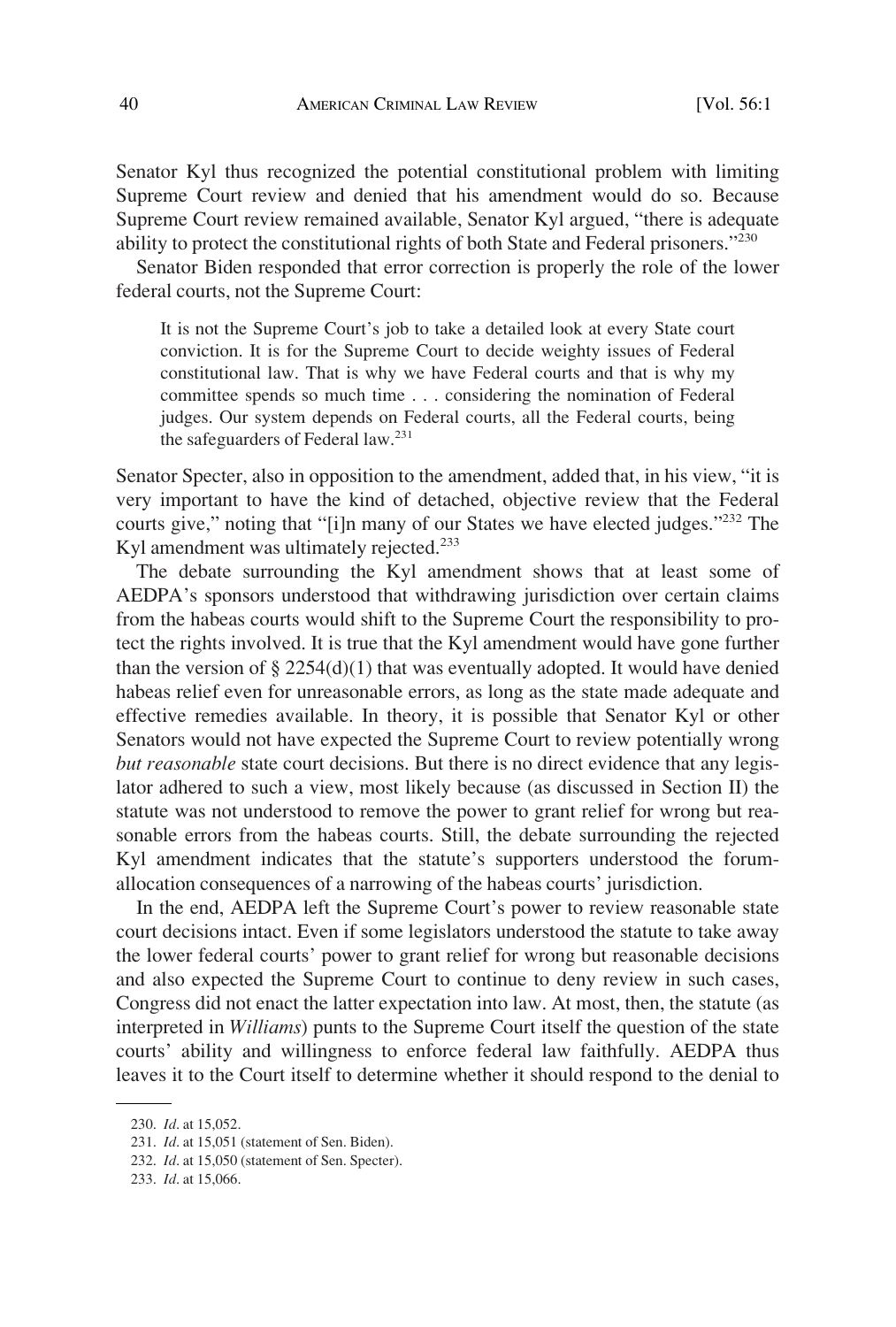habeas courts of the power to grant relief for wrong but reasonable errors by state courts by altering its approach to certiorari petitions alleging such errors or instead by allowing persons in custody pursuant to what the habeas courts would regard as wrong but reasonable violations of constitutional law to languish in prison (or allow such persons to be executed). The next Part considers how the Court might respond to a statute denying the habeas courts power to grant relief in such cases.

## *D. Implementing the Forum-Allocation Interpretation*

As discussed in Section I, until the enactment of AEDPA, persons convicted of crimes in state courts were entitled to federal court review of questions of constitutional law or application of such law to fact decided against them in the state court. When the Court concluded that it could no longer feasibly perform an error-correction role, it recognized the power and duty of the lower federal courts to afford such review via habeas.

If Congress has now denied the federal habeas courts jurisdiction to grant relief for state court constitutional errors deemed "reasonable," while leaving intact the Supreme Court's jurisdiction to review and grant relief in such cases, it seems to follow that the Supreme Court should rethink its certiorari policy and at least consider employing its appellate jurisdiction for error-correction purposes, as it did earlier in our history. If federal review was necessary to provide an incentive to the state courts before AEDPA, and if AEDPA now prevents the habeas courts from providing such an incentive, then direct review of such cases in Supreme Court would now appear to be necessary for this purpose because the Court is now the only federal court that can provide the incentive.

On the other hand, the reasons that led the Supreme Court to abdicate that role in the mid-twentieth Century apply fully today. Indeed, it is even less feasible today than in 1953 for the Supreme Court to ensure that state court convictions are free of constitutional errors that would warrant reversal on direct appeal.<sup>234</sup> At best, the Court can hope to employ its appellate jurisdiction to serve an errorcorrection function in a highly selective manner. If the Court cannot hope to fulfill

<sup>234.</sup> It is worth noting, however, that Justices Scalia and Alito recently voted to grant certiorari "to perform the unaccustomed task of reviewing utterly fact-bound decisions that present no disputed issues of law." Cash v. Maxwell, 126 S. Ct. 611, 616 (2012) (Scalia, J., dissenting from denial of certiorari). Ironically, they advocated granting certiorari in such cases to ensure that the Court's holding in *Williams* is strictly followed by the federal courts of appeals and thus to ensure that the federal courts on habeas do not "deprive [State] courts of that control over the State's administration of criminal justice which federal law assures." *Id*. As discussed above, AEDPA does not "assure" state courts control over their administration of criminal justice—as interpreted in *Williams*, AEDPA merely disempowers the lower federal courts from monitoring the state courts' compliance with their constitutional obligations. The state courts remain obligated to apply federal law faithfully; state appellate courts remain obligated to reverse convictions that rest on a non-harmless error of federal law; and the Supreme Court retains jurisdiction to reverse such convictions if the state courts do not. In any event, Justices Scalia and Alito appear to believe that performing this "unaccustomed task" is not beyond the Supreme Court's abilities. *Id*. There is even greater reason for the Justices who dissented from the majority's construction of  $\S 2254(d)(1)$  in *Williams*, and those current Justices who would have done so, to vote to grant review in some cases alleging wrong but reasonable applications of federal law by state courts.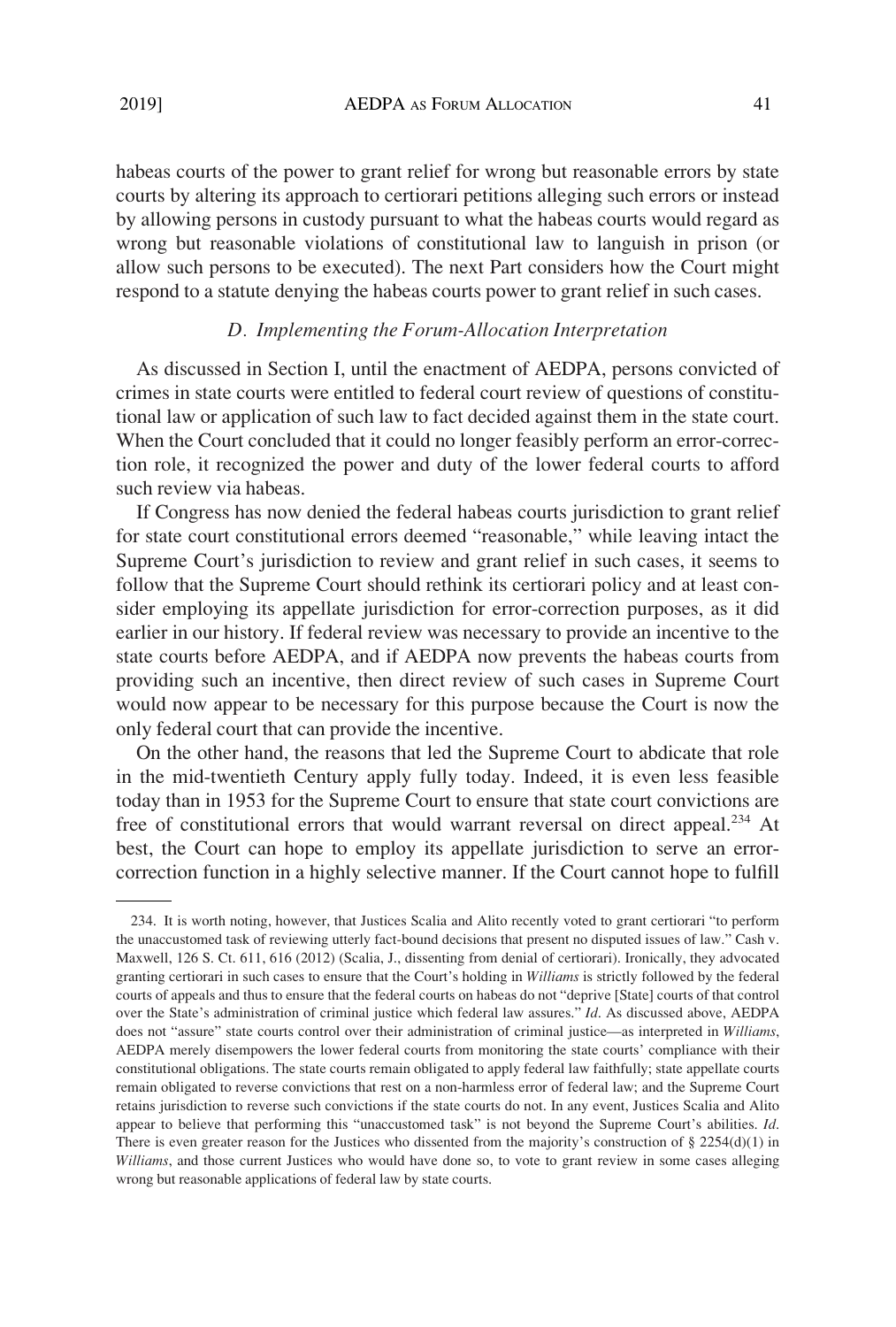such a role in a comprehensive manner, should it feel any compulsion to adjust its certiorari policy in response to *Williams*? More fundamentally, if the Court has come to accept that state court errors of federal law committed in civil cases and in criminal cases resulting in fines or short sentences will remain mostly unreviewed by federal courts, why should it adjust its certiorari policy to correct such errors in criminal cases resulting in lengthy custody?

To address the last question first, there is an important difference between cases for which habeas review is not generally available and those for which it has been available until now: the severity of the consequences of error. An erroneous state court decision in a civil case, or in a criminal case resulting in a fine, produces an erroneous loss of property, usually money. Such losses can be devastating to the people involved, but they are different in kind from the consequence of an error in a criminal case resulting in incarceration: the convicted defendant's loss of his liberty (or life). Criminal cases resulting in short sentences result in a loss of liberty, but if such cases are not eligible for habeas review, it is because the loss of liberty has come to an end.

On the other hand, the cases for which AEDPA changed the standard of review are cases in which a defendant who was, by hypothesis, convicted as a result of a non-harmless error of federal law *is currently suffering a loss of liberty*. The main point of habeas review is to end that erroneous deprivation of liberty (or life). Denying relief to someone who is currently suffering a loss of liberty as a result of an erroneous conviction is properly regarded as far less tolerable than denying relief to someone who has erroneously suffered a loss of property. Though the denial of relief is regrettable in both sorts of cases, the denial of a federal forum for persons currently suffering a loss of liberty (or threatened with the loss of life) as a result of an error of federal law is far more difficult to justify on grounds of judicial economy.

It might nevertheless be argued that the plight of the erroneously convicted prisoner should not weigh heavily in the Court's certiorari calculus. First, judiciallyimposed limits on habeas long predating AEDPA show that the Court has long since abandoned any attempt to provide a federal forum for the purpose of ensuring that state prisoners' incarceration is legally correct in some ultimate sense. For example, the Court in *Teague* denied prisoners a federal habeas forum in which to argue that their convictions were based on erroneous interpretations of the Constitution that had not yet been clearly established at the time of the state court proceeding.<sup>235</sup> If the Court has been willing to deny a federal forum to state prisoners who may well be in custody under an erroneous state court decision just because the decision did not contravene constitutional law that was clearly established at the time the conviction became final, then why should the Court alter its approach to certiorari out of a concern for the prisoner's plight when she is in

<sup>235.</sup> *See* Teague v. Lane, 489 U.S. 288, 310 (1989).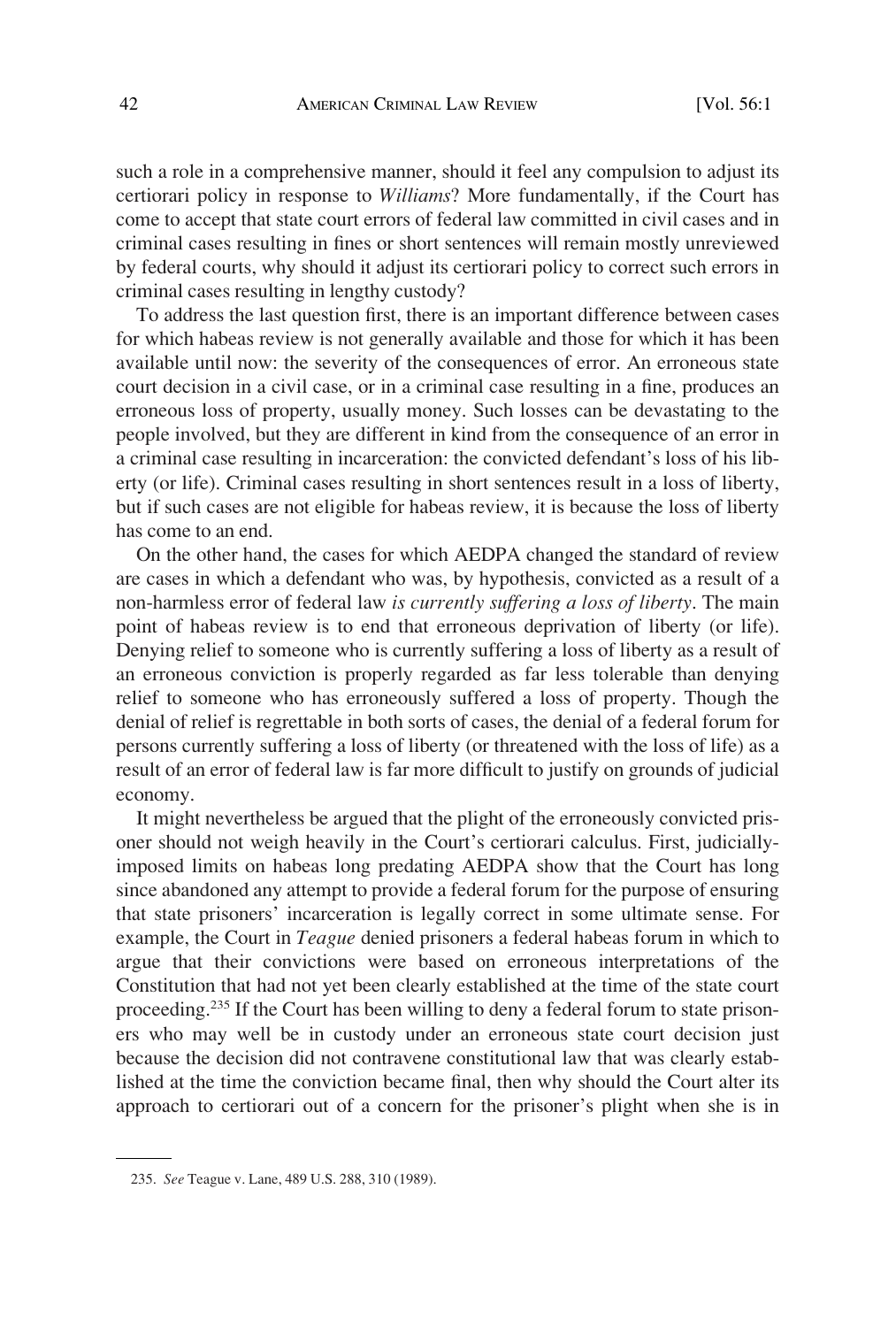custody pursuant to a reasonable if possibly erroneous state court application of clearly established law?

If one adheres to the notion that courts apply the law but do not make it, then *Teague* does seem to consign some persons erroneously convicted in state court to continued incarceration without a realistic prospect of federal court review of the constitutional error. But the premise that courts do not make law is contestable, to say the least. The *Teague* decision itself appears to acknowledge that the Court makes new law.<sup>236</sup> The Court's holding that most new rules of constitutional criminal procedure do not apply retroactively can be understood to mean that a state court decision that does not comport with a subsequently recognized constitutional rule is not for that reason erroneous.<sup>237</sup> On this view, the role of the Court is to articulate constitutional decision rules that adapt the broad principles in the Constitution to current circumstances.<sup>238</sup> On this understanding of what it means for the Court to articulate a non-retroactively applicable new rule of constitutional law, a state court decision applying the decision rules in force at the time of its decision is not necessarily erroneous even if the Court later articulates a decision rule that would require a different result. So understood, *Teague* does not consign erroneously convicted state prisoners to continued incarceration.

A second argument for not giving weight to the plight of someone incarcerated pursuant to an erroneous state court decision would question whether the constitutional error bears upon the basic justice of the incarceration. According to this argument, many constitutional errors do not call into question the prisoner's guilt of the underlying crime. If the basic justice of the incarceration is our concern, it might be argued, we should provide additional layers of review of the factual questions decided by the state courts rather than focusing on errors of law or mixed questions. Yet a free-standing claim of factual innocence is not even regarded as a basis for granting habeas relief.<sup>239</sup> If the prisoner is guilty and in this sense "deserves" his incarceration, the Court need not alter its current policy out of a concern for the prisoner.

It may be true that some constitutional errors do not call into question the prisoner's guilt of the underlying offense. But many constitutional rules applicable in the criminal context are designed to protect the innocent, and with respect to such rules it is difficult to know if a constitutional error in a particular case resulted in the conviction of an innocent person. The possible

<sup>236.</sup> *Id*. (noting that "new constitutional rules" of criminal procedure will not apply to cases that become final before "the new rules are announced").

<sup>237.</sup> For discussion of what it means for a new rule to be retroactively applicable, *see* Vázquez & Vladeck, *supra* note 46.

<sup>238.</sup> *See* Richard H. Fallon, Jr., *The Supreme Court, 1996 Term – Foreword: Implementing the Constitution*, 111 HARV. L. REV. 54, 57 (1997).

<sup>239.</sup> *See* Herrera v. Collins, 506 U.S. 390, 401 (1993). *But cf. id*. at 417 (reserving question whether "in a capital case a truly persuasive demonstration of 'actual innocence' made after trial would render the execution of a defendant unconstitutional, and warrant federal habeas relief if there were no state avenue open to process such a claim . . . ."). *See also* House v. Bell, 547 U.S. 518, 555 (2006).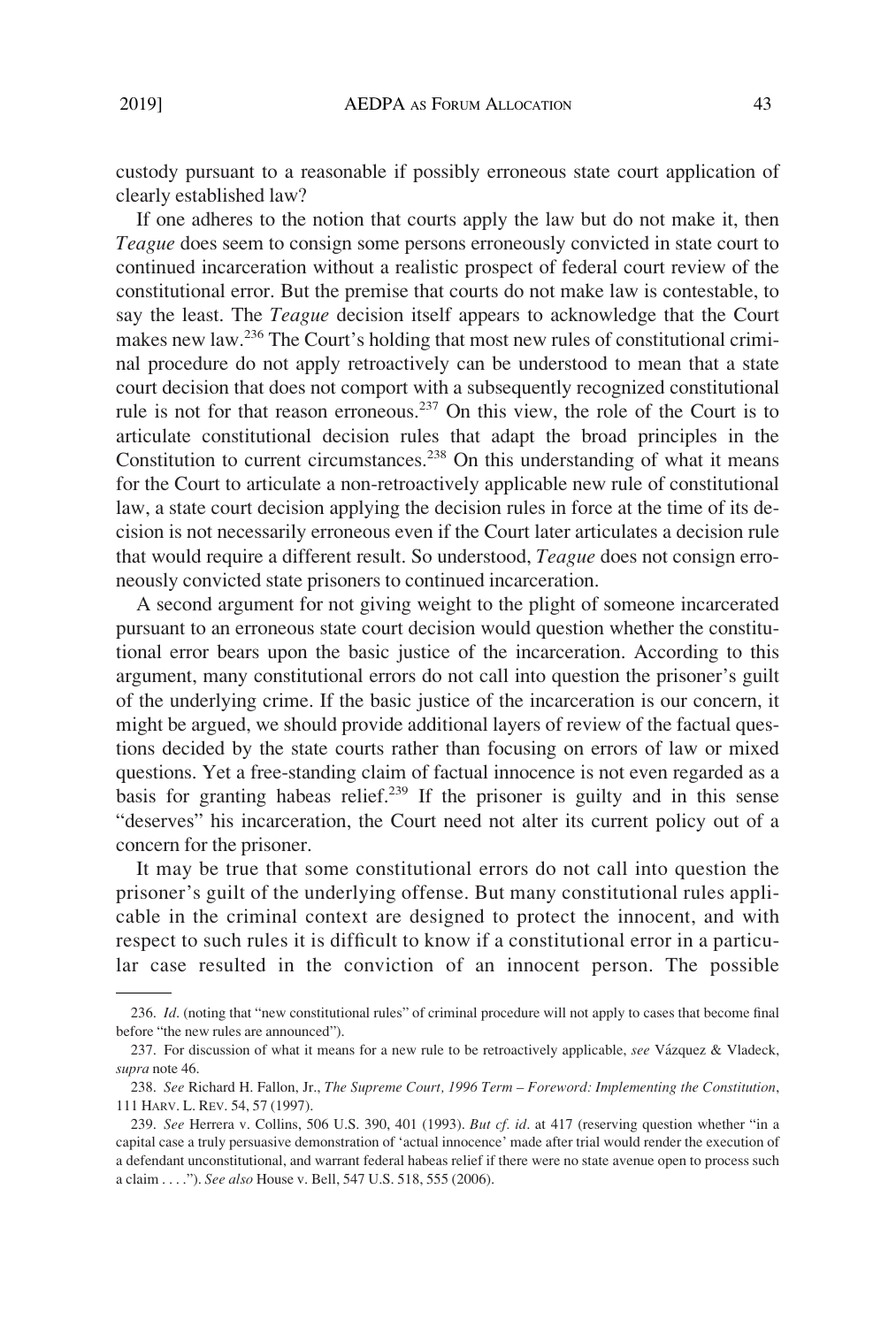innocence of the prisoner might be a relevant consideration for the Court in determining on a case-by-case basis whether to grant a certiorari petition of a state prisoner alleging a wrong but reasonable state court error,  $240$  but the possibility that the petitioner may in fact be guilty does not warrant an across-theboard policy of denying review to persons convicted pursuant to wrong but reasonable state court decisions. That factual innocence may not be a freestanding basis for seeking relief from the federal courts either on direct review or on habeas does not mean that the plight of the erroneously convicted is not a concern of the federal system. It may merely reflect the belief that federal courts do not have a comparative advantage in addressing such issues.

This leads to the third possible reason why the Court might not want to respond to *Williams* by altering its certiorari policy: the Court may believe that when a state court's decision is reasonable, the state court is as likely to have reached the correct result as the federal habeas courts would be. Thus, if the Court, pre-*Williams*, was content to let the habeas courts decide those issues, with only a slim possibility of certiorari review, then (on this view) it should be content apply the same standard to determine whether to grant certiorari to review state court decisions alleged to be erroneous. If we assume that the state courts are as reliable in deciding questions of federal law as are the lower federal courts, the chances that the court got the federal question wrong is the same in the two situations.

This third argument implicates the long running and probably unresolvable debate about the parity of federal and state courts as effective enforcers of federal law.<sup>241</sup> No doubt the willingness and ability of state courts to enforce federal law effectively varies over time, and undoubtedly the state courts as a whole are less hostile to federal rights than they once were. Undoubtedly, some state courts are as willing and able to enforce federal law faithfully as many federal courts are. But it is also likely that other state courts are less reliable protectors of the constitutional rights of criminal defendants. The Court's pre-*Williams* statements that habeas provided a "necessary incentive" for state courts to enforce such rights indicates that the Court had doubts about the parity of state and federal courts in this regard. Again, the Court may need to take this factor into account on a case-by-case basis in determining whether to grant petitions by persons convicted of crimes in state court alleging wrong but reasonable errors of constitutional law. But, if it continues to believe that federal monitoring provides a necessary incentive, it should not continue to adhere to an approach to certiorari that consigns all such persons to continued imprisonment without the realistic prospect of any federal review.

<sup>240.</sup> *But cf. infra* text accompanying note 242.

<sup>241.</sup> *See, e.g*., Burt Neuborne, *The Myth of Parity*, 90 HARV. L. REV. 1105 (1977); *see also* Brett Christopher Gerry, *Parity Revisited: An Empirical Comparison of State and Federal Court Interpretations of* Nollan v. California Coastal Comm'n, 23 HARV. J.L. & PUB. POL'Y 233, 245–52 (1999) (summarizing the conflicting parity literature). For the conclusion that the debate concerns an empirical question for which there cannot be a reliable empirical answer, *see* Erwin Chemerinsky, *Parity Reconsidered: Defining a Role for the Federal Judiciary*, 36 UCLA L. REV. 233, 236 (1988).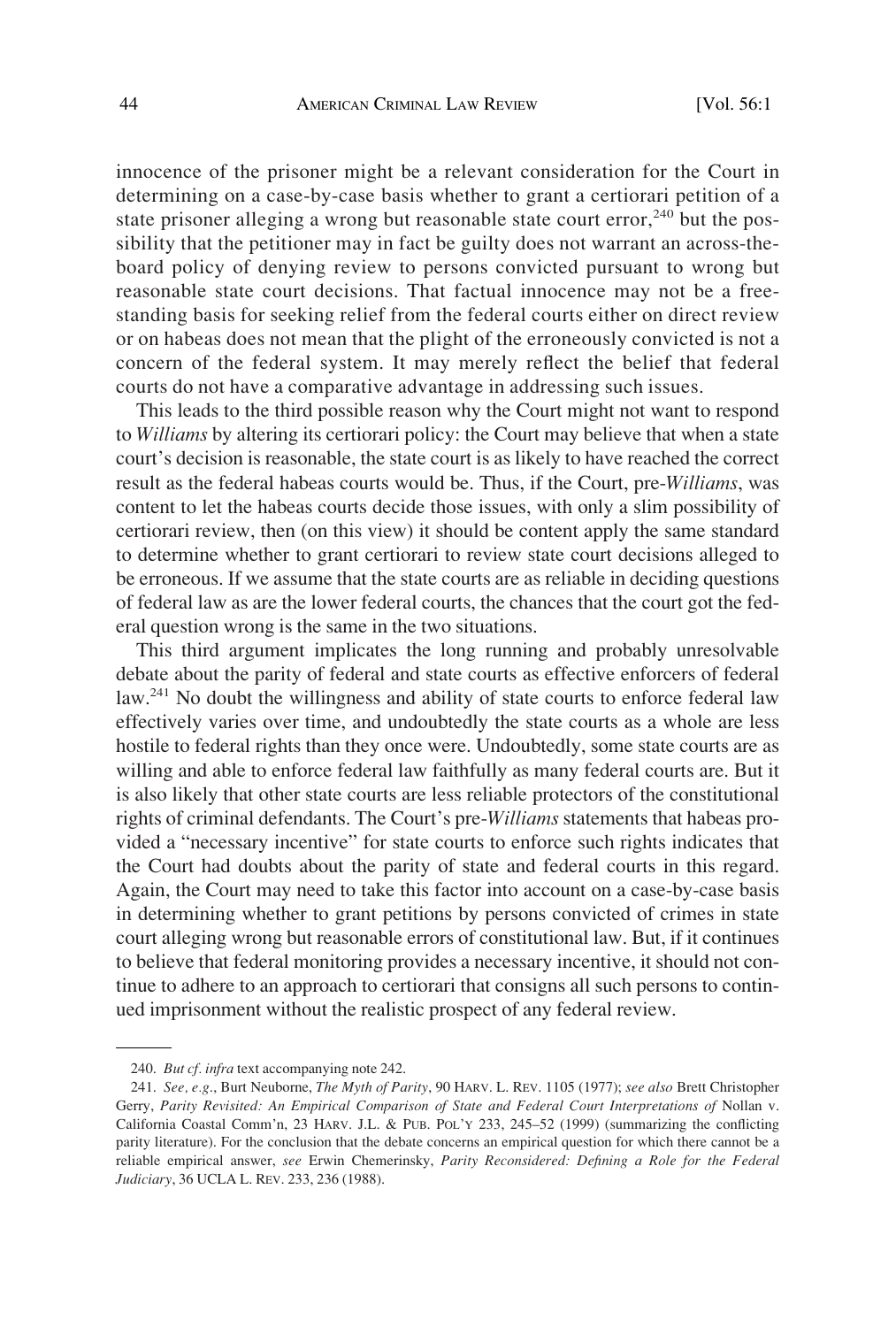Moreover, the plight of erroneously convicted state prisoners is not the only reason for the Court to alter its certiorari policy in the wake of *Williams*. The Court has reason to be concerned that, in the absence of monitoring by the federal courts, state courts might come to regard themselves as free to commit "reasonable" errors in applying the Court's constitutional doctrine. If AEDPA were treated by state courts as a green light to commit wrong but reasonable errors, then the Court's precedents relating to constitutional criminal procedure will have ceased to be the prevailing law in the states, having been effectively replaced by a watered-down version of the same, which might vary from state to state. Concern for the integrity of its criminal procedure precedents would thus also support a reconsideration of its certiorari policy for direct appeals by state prisoners.

It is true that the Court does not review state court decisions interpreting federal law in the civil cases for error correction purposes. Under its certiorari policy, it will ordinarily review such decisions only where there has been a conflict among the lower courts or if it deems the issue otherwise to be important. Nevertheless, there is some basis for fearing that unmonitored state judges would be more likely to disregard federal defenses in criminal cases than in civil cases. Many state judges are elected, and such judges might be more reluctant to give effect to federal defenses when it favors a criminal defendant than when it would favor a civil defendant. Indeed, this concern would appear to be stronger when giving effect to constitutional law would result in a guilty defendant escaping punishment.<sup>242</sup> The Court's pre-AEDPA statements that habeas serves as a "necessary incentive" to ensure that state courts "toe the constitutional mark"<sup>243</sup> indicate that the Court has greater doubts about the parity of state courts in giving effect to constitutional precedents in the criminal context than in the civil context.

In sum, AEDPA (as construed in *Williams*) denies the lower federal courts the power to grant relief for wrong but reasonable applications of clearly established constitutional law but neither prohibits nor requires the Supreme Court to afford such relief on direct review. The combination of the more severe consequence of a state court's error in the criminal context (deprivation of liberty versus deprivation of property) and a concern for the integrity of its constitutional civil procedure precedents should lead the Court to respond to *Williams* by taking a fresh look at its approach to certiorari petitions filed by state prisoners. Specifically, it is now for the Court to consider whether its pre-AEDPA approach to certiorari petitions by state prisoners should be modified in light of the fact that it is now the only federal court with the power to correct wrong but reasonable applications of federal law by the state courts in criminal cases.

In addressing this question, the Justices will be influenced by their own assessments of the state courts' ability and willingness to apply federal constitutional law correctly in criminal cases without federal court monitoring. Some Justices may be

<sup>242.</sup> *Cf. supra* text accompanying note 240.

<sup>243.</sup> *See* Solem v. Stumes, 465 U.S. 638, 653 (1984) (Powell, J., concurring)).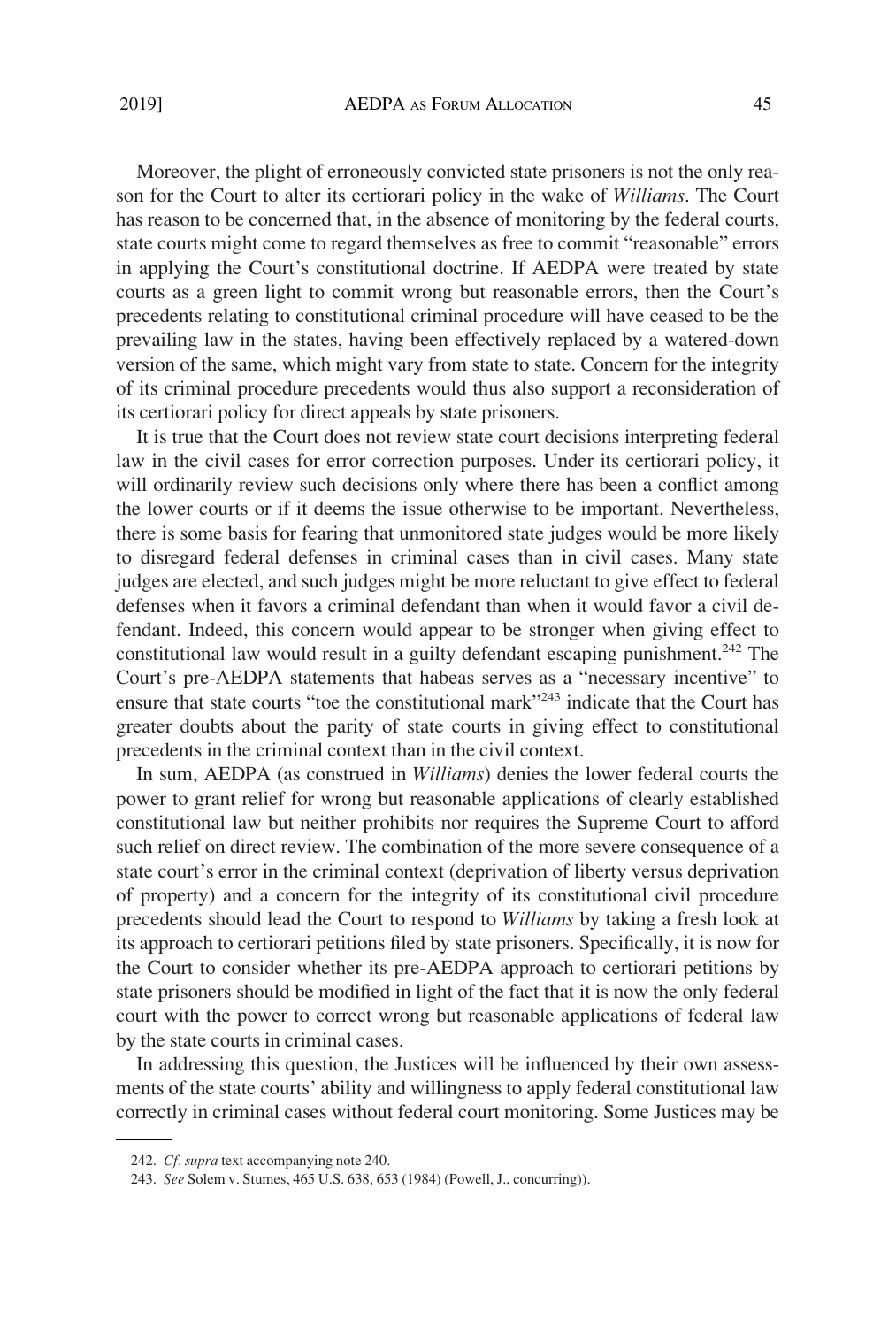confident that federal monitoring is unnecessary. They may agree with Justice Jackson, who famously stated in his dissent in *Brown v. Allen* that "we are not final because we are infallible, but we are infallible only because we are final."<sup>244</sup> More recently, the Court in *Stone v. Powell* noted its "unwillingness to assume that state courts now lack appropriate sensitivity to constitutional rights."245

But the Court's refusal to expand the *Stone* exclusion to other constitutional claims suggests that the real reason for excluding exclusionary rule claims is the prophylactic and non-constitutional nature of the exclusionary rule.<sup>246</sup> In a subsequent opinion, Justice Powell (the author of *Stone*) noted the important role of habeas jurisdiction in ensuring that state courts "toe the constitutional mark."247 The plurality in *Teague* endorsed Justice Powell's point, and stated, to the same effect, that "the threat of habeas serves as *a necessary additional incentive* for trial and appellate courts throughout the land to conduct their proceedings in a manner consistent with established constitutional standards."<sup>248</sup> Subsequent opinions likewise state that habeas jurisdiction is needed to ensure that "state courts conduct criminal proceedings in accordance with the Constitution."249

Indeed, as discussed in greater detail in Section I, the Court's adoption of the de novo standard of review in *Brown v. Allen* (possibly earlier) appears to have been a direct response to Congress's replacement of the Court's mandatory writ of error review with discretionary certiorari review, combined with the Court's realization that it could no longer feasibly fulfill an error-correction role. If this realization did indeed lead the Court to interpret the habeas statute in a manner that allowed the lower federal courts to fulfill the error-correction function in the Court's stead, and if the Court continues to believe that habeas is a "necessary additional incentive" for states courts to adhere to federal constitutional law, then Congress's amendment of the habeas statute to preclude the lower courts from serving that function with respect to potentially wrong but reasonable state court decisions should lead the Court to reassess its standards for exercising its certiorari jurisdiction.

Congress would have thrust these questions on the Court had it clearly denied the federal courts the jurisdiction to grant habeas relief to state prisoners on the basis of wrong but reasonable applications of federal law. However, as discussed in Section II, it is far from clear that Congress intended to adopt the *Williams* interpretation of  $\S$  2254(d)(1). The discussion in this section adds an important

<sup>244.</sup> Brown v. Allen, 344 U.S. 443, 540 (1953) (Jackson, J., concurring). Notably, however, only the Chief Justice and Justice Thomas signed on to a recent dissenting opinion by Justice Scalia relying on Justice Jackson's opinion in Brown v. Allen. *See* McQuiggin v. Perkins, 133 S. Ct. 1924, 1942–43 (2013). *See also* Kyles v. Whitley, 514 U.S. 419, 456 (1995) (Scalia, J., dissenting) (quoting and endorsing Justice Jackson's view in *Brown v. Allen*).

<sup>245.</sup> Stone v. Powell, 428 U.S. 465, 493 n.35 (1976).

<sup>246.</sup> *See* Va´zquez, *supra* note 9, at 137.

<sup>247.</sup> *See* Solem v. Stumes, 465 U.S. 638, 653 (1984) (Powell, J., concurring).

<sup>248.</sup> Teague v. Lane, 489 U.S. 288, 306 (1989) (quoting Desist v. United States, 394 U.S. 244, 262–63 (1969) (Harlan, J., dissenting)).

<sup>249.</sup> Saffle v. Parks, 494 U.S. 484, 488 (1990).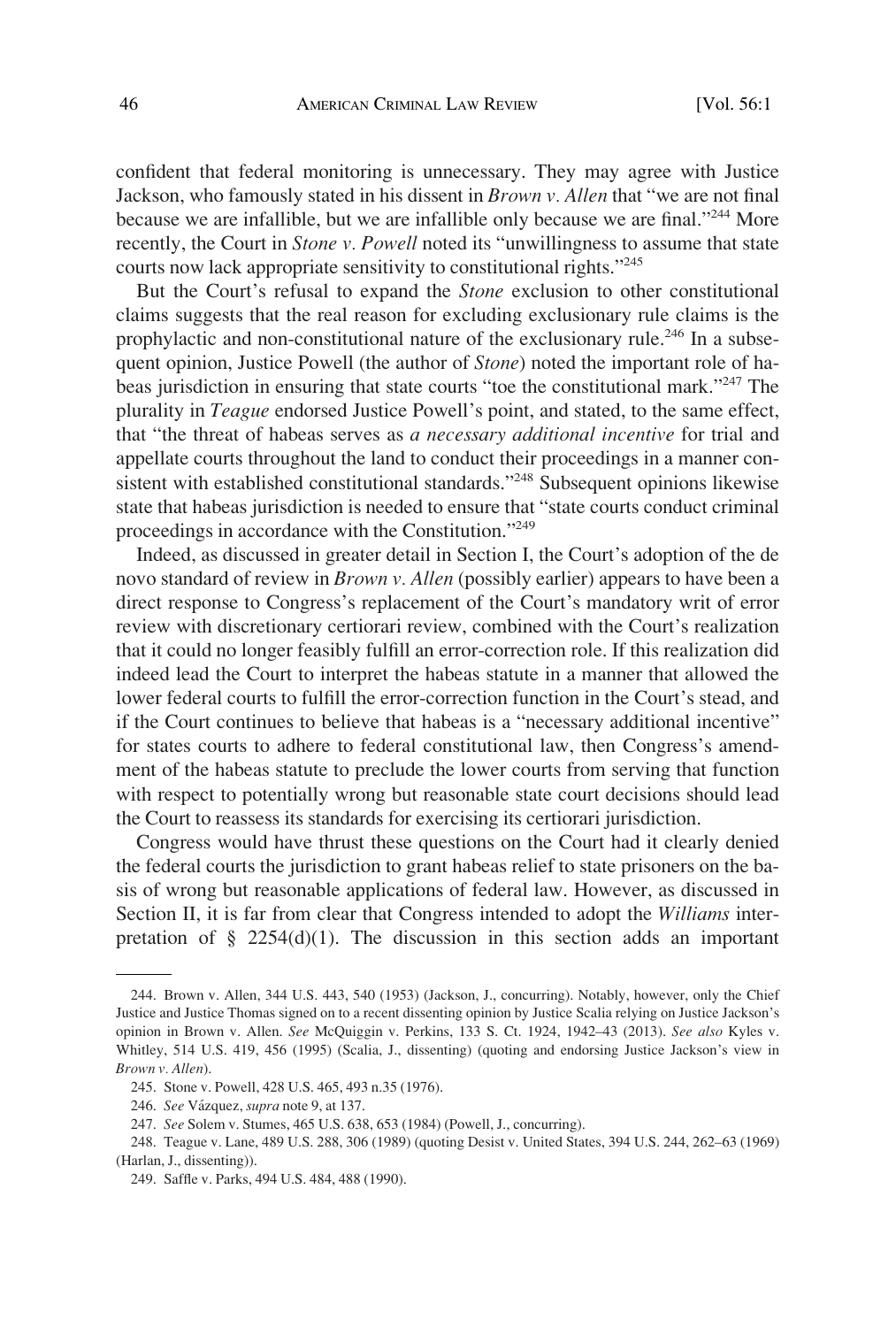additional consideration supporting Justice Stevens's interpretation of the statute and reject the majority's: the interpretation adopted by the majority entails a highly problematic adjustment of the Court's approach to exercising its discretionary review, requiring the Court (or at least placing substantial pressure on it) to expend scarce resources to review (or at least to consider reviewing) types of cases it is not well-situated to review, diverting scarce resources from the sorts of cases to which the Court has been, and should be, devoting its attention. Section IV argues that avoiding such a dysfunctional allocation of federal jurisdiction is a proper basis for resisting an otherwise plausible interpretation of a jurisdictional statute, and should lead the Court to reconsider its interpretation of § 2254(d) in *Williams*.

## IV. RECONSIDERING *WILLIAMS*

The majority in *Williams* read AEDPA to effectuate what Justice O'Connor had previously described as a "far-reaching" change in habeas jurisprudence<sup>250</sup>—a change that she and Justice Kennedy were previously unwilling to effectuate without congressional intervention.<sup>251</sup> In other words, Justices O'Connor and Kennedy in *Williams* subordinated their own views about the proper scope of habeas review to those of the legislature. We have already seen that they probably misunderstood what Congress sought to accomplish in  $\S 2254(d)(1)$ <sup>252</sup>

Here, I argue that, even if the evidence that Congress intended to deny habeas courts the power to grant relief for wrong but reasonable state court decisions had been stronger, the Court would have been well justified in resisting that intent in the absence of clearer support for it. The Court has never rigidly adhered to a "faithful agent" model in construing jurisdictional statutes. In interpreting such statutes, the Court has long placed far greater weight on its own views about sound policy and considered itself freer to reject the interpretation that would have emerged from application of conventional approaches to statutory interpretation. More specifically, the Court has strenuously resisted interpretations of jurisdictional statutes that would produce significant misallocations of judicial power.

Part A shows that the Court has frequently rejected interpretations of jurisdictional statutes that seemed strongly supported by the statute's text, adopting instead the interpretation that cohered best with its own views about the proper allocation of judicial resources. In what can best be described as a common-law method of construing jurisdictional statutes, it has departed from the statutes' plain meaning and instead erected complex doctrinal edifices bearing little relation to the statutory language. In the absence of any change in the statutory language, the Court has altered its interpretation of jurisdictional statutes to advance its own views of the proper allocation of judicial power in the light of evolving needs. Even when confronted with specific congressional alterations of federal jurisdiction, the Court has

<sup>250.</sup> Wright v. West, 505 U.S. 277, 297–306 (1992) (O'Connor, J., concurring).

<sup>251.</sup> *Id*. at 306–10 (Kennedy, J., concurring).

<sup>252.</sup> *See supra* Section II.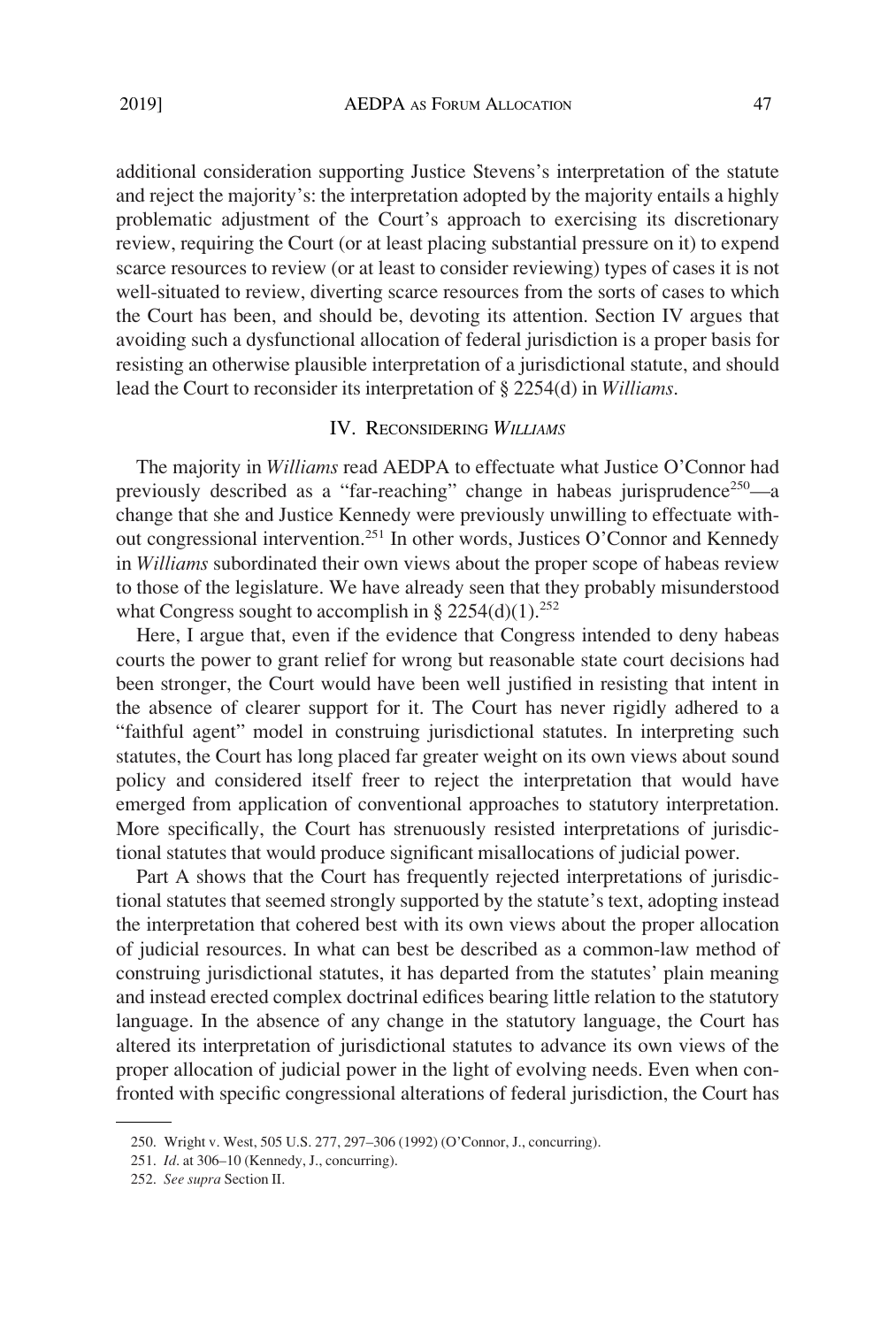rejected the interpretation most strongly indicated by the statute's text when that interpretation would produce a severely dysfunctional allocation of jurisdiction. Part B explains why the Court is justified in resisting interpretations of jurisdictional statutes that would produce severe misallocations of jurisdiction and thus undermine the federal judiciary's ability to fulfill its constitutional functions.

## *A. The Court's Freer Hand in Interpreting Jurisdictional Statutes*

In interpreting jurisdictional statutes, the Supreme Court does not adhere rigidly to conventional norms of statutory interpretation. It is not unusual for the Court to take substantial liberties with the statutory text or to overlook generally-applicably canons of construction to avoid an interpretation that would produce a severe misallocation of jurisdiction as between state and federal courts or among federal courts. Sometimes this involves engrafting limitations to broadly-worded jurisdictional grants. Sometimes it involves the adoption of narrow interpretations of jurisdictional limits that the statutory language appears to impose. Sometimes it involves adjusting the interpretation of a jurisdictional statute in the absence of any change in the statute's language to account for changes in other jurisdictional statutes or in the broader legal or societal landscape.

Subpart (1) offers examples of the Court's "common law" approach to the interpretation of broadly worded jurisdictional statutes. The Court's approach to interpreting the statutes authorizing federal habeas review of state criminal convictions is a good example of the common law approach. I therefore draw liberally in this section from the evolution of habeas doctrine, as discussed in Section I and in other work. Subpart (2) shows that even with respect to very specific congressional regulation of its jurisdiction, the Court has eschewed the interpretation plainly supported by statutory text read in light of established canons of interpretation when that interpretation would produce a dysfunctional allocation of jurisdiction. Indeed, the Court has rejected interpretations even more clearly supported by the non-redundancy canon than was its interpretation in *Williams*. Rather than viewing itself as Congress's faithful agent, the Court often resists congressional interventions in the name of protecting what it regards as its proper constitutional role.

# *1. The Court's Common Law Approach to the Interpretation of Jurisdictional Statutes*

One well-known example of the liberties the Court frequently takes in interpreting jurisdictional statutes is its interpretation of the general federal question statute. The Constitution extends the jurisdiction of the federal courts to "all cases, in law and equity, arising under this Constitution, the laws of the United States, and treaties made, or which shall be made, under their authority."253 The Court interpreted

<sup>253.</sup> U.S. CONST. art. III, § 2.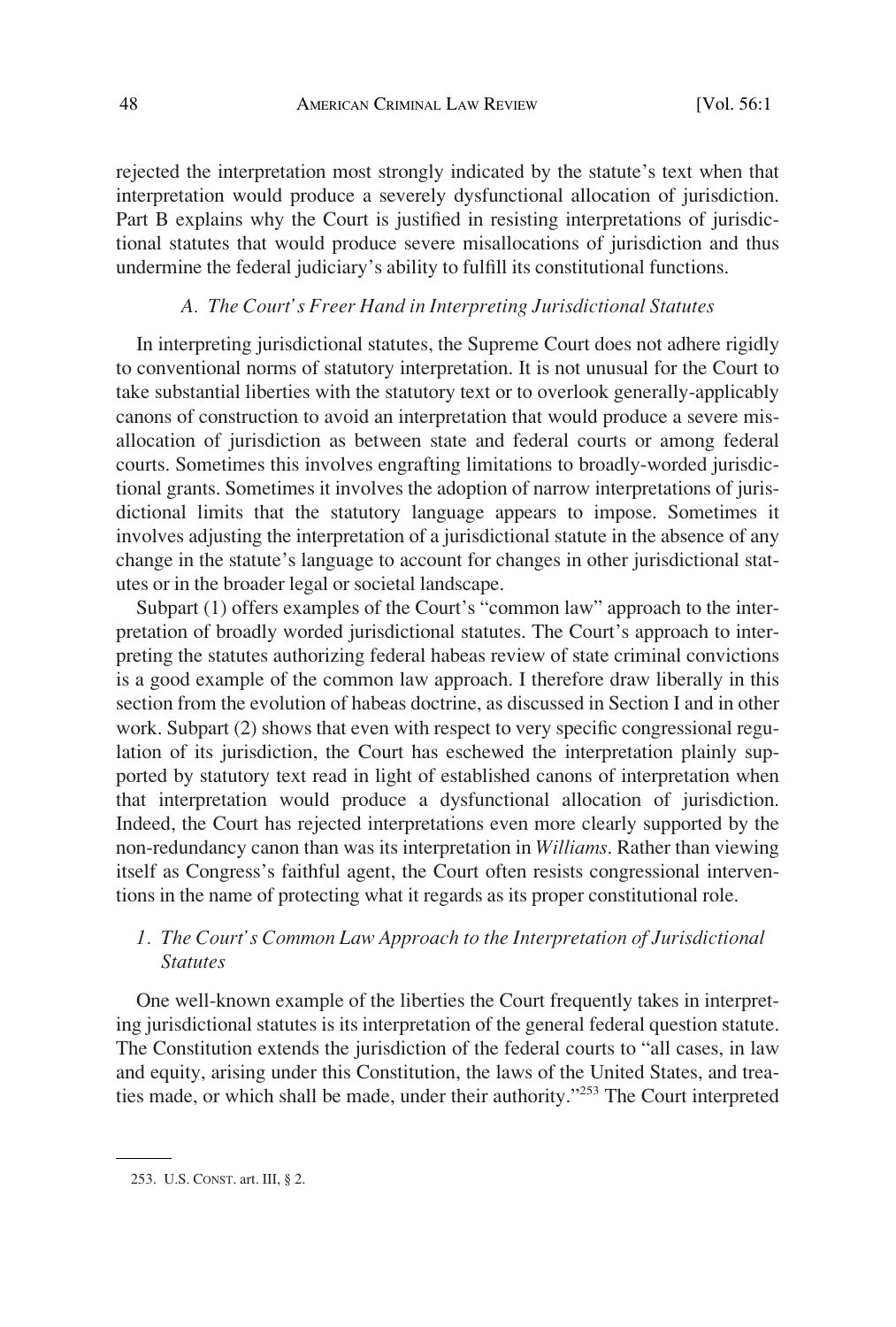this clause very broadly in *Osborn v. Bank of the United States*. 254 There is some debate about the precise scope of *Osborn*'s reading of the constitutional "arising under" clause, but no one doubts that it was quite broad.<sup>255</sup> According to a widely cited formulation, the Court in *Osborn* read the constitutional clause potentially to extend federal jurisdiction to any case in which there is even the "remote possibility" that an issue of federal law will arise in the case.<sup>256</sup>

In 1875, when Congress for the first time conferred a general "arising under" jurisdiction on the federal courts, it employed language that closely tracked the parallel clause of the Constitution. The statute gives the federal courts jurisdiction over "all civil actions arising under the Constitution, laws, or treaties of the United States."<sup>257</sup> The use of the same language as in Article III suggests that Congress intended to confer the entire judicial power over federal questions, an intention confirmed by the legislative history, which includes the statement that "[t]his bill gives precisely the power which the Constitution confers — nothing more, nothing less."<sup>258</sup> Yet, virtually from the start, the Court interpreted the statute to confer substantially less "arising under" jurisdiction than the constitutional maximum.<sup>259</sup>

The Court's reasons for declining to read the statute to extend the jurisdiction of the lower federal scope to the full extent of the Constitution as interpreted in *Osborn* are not difficult to fathom. Had it adopted the *Osborn* test, the lower federal courts would have had jurisdiction over any imaginable case that would otherwise have been adjudicated in the state courts.<sup>260</sup> The federalism problems that such a reading would have produced are obvious. Perhaps as importantly, adopting such a broad interpretation of the statute would have overwhelmed the federal courts. It is therefore not surprising that the Court engrafted extra-textual limitations to the statute. It articulated the "well-pleaded complaint" rule, limiting federal jurisdiction to suits in which an issue of federal law appears on the face of the well-pleaded complaint.<sup>261</sup> The rule has been defended on grounds of judicial administrability: jurisdiction must be determined at the start of a case, and at that

<sup>254. 22</sup> U.S. (9 Wheat.) 738, 818–23 (1824).

<sup>255.</sup> *See generally* Carlos M. Va´zquez, *The Federal "Claim" in the District Courts:* Osborn, Verlinden *and Protective Jurisdiction*, 95 CAL. L. REV. 1731, 1735 (2007) ("Marshall's opinion in *Osborn* has been read as maintaining that a suit arises under federal law for purposes of Article III as long as there is a possibility that a disputed question of federal law will arise in the case.").

<sup>256.</sup> *See* Textile Union Workers v. Lincoln Mills of Ala., 353 U.S. 448, 482 (1957) (Frankfurter, J., dissenting); *see also* Verlinden B.V. v. Cent. Bank of Nigeria, 461 U.S. 480, 492 (1983) (reading *Osborn* to hold that "Congress may confer on the federal courts jurisdiction over any case or controversy that might call for the application of federal law").

<sup>257. 28</sup> U.S.C. § 1331 (2012).

<sup>258. 2</sup> CONG. REC. 4,987 (1874).

<sup>259.</sup> *See, e.g., Verlinden*, 461 U.S. at 492–93.

<sup>260.</sup> It is difficult to imagine a case that would fail the *Osborn* test, if the latter encompasses "any case or controversy that might call for the application of federal law." *Verlinden*, 461 U.S. at 492.

<sup>261.</sup> Louisville & Nashville R.R. Co. v. Mottley, 211 U.S. 149, 153 (1908); *see* RICHARD D. FREER, FEDERAL PRACTICE & PROCEDURE: JURISDICTION AND RELATED MATTERS § 3566 (2d ed. 2013).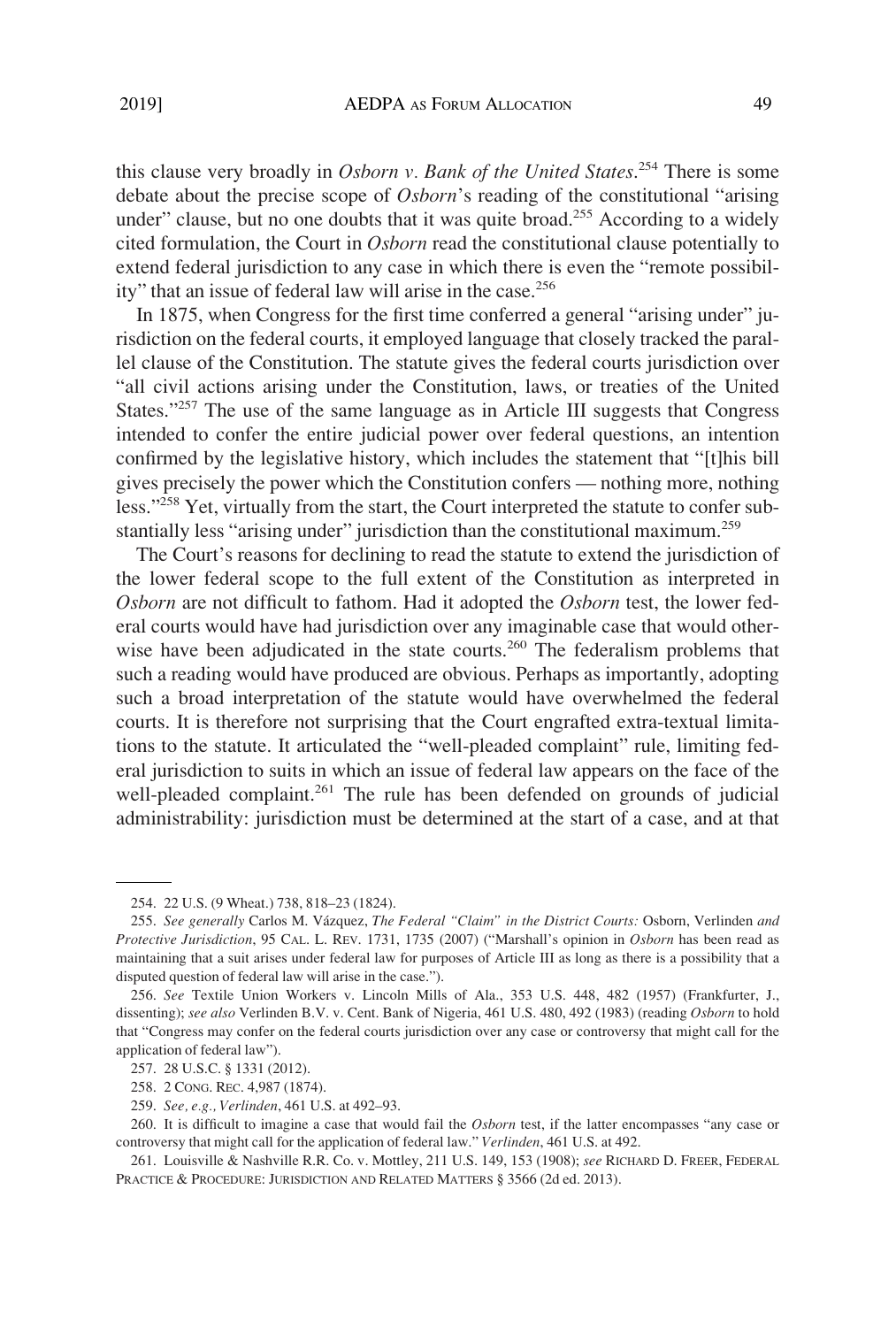point one cannot be certain of the grounds of the defenses that may be raised or of any replications.<sup>262</sup>

The well-pleaded complaint rule has proved difficult to apply in certain contexts. For example, the Court has shifted course a number of times in applying the well-pleaded complaint rule to cases in which the plaintiff's claim is based on a state law claim with an "embedded" federal issue.<sup>263</sup> In fashioning doctrine for that question, the Court has sought to achieve a "common-sense accommodation of judgment to kaleidoscopic situations which characterizes the law in its treatment of causation . . . a selective process which picks the substantial causes out of the web and lays the other ones aside."<sup>264</sup> The Court has also fashioned exceptions to the well-pleaded complaint rule, unsupported by statutory text but warranted, in the Court's view, to accommodate exceptional situations requiring access to the federal courts.<sup>265</sup>

Perhaps the best illustration of the Supreme Court's common-law approach to interpreting jurisdictional statutes is also the most directly relevant to the subject of this article: the Court's shifting interpretation of the Habeas Corpus Act of 1867. As summarized in Section I,<sup>266</sup> this Act conferred on the federal courts the power to grant habeas relief "in all cases where any person may be restrained of his or her liberty in violation of the constitution, or of any treaty or law of the United States . . . ."267 The statutory language has not changed, yet the Court has revised the scope of available habeas review numerous times based on its own views about the proper allocation of jurisdiction as between the lower federal courts and the Supreme Court, sometimes in the light of changes in other jurisdictional statutes.

At the time of the statute's enactment, persons convicted of crimes in state court had a right to review in the Supreme Court of the federal issues decided against them. As already discussed, the Court held that, in the absence of peculiar urgency warranting an exception from the exhaustion requirement, direct review in the Supreme Court was the exclusive remedy for a state prisoner convicted in state court claiming constitutional error.<sup>268</sup> This limitation was understood to be consistent with the statutory language on the theory that someone convicted by a court with jurisdiction is not "in custody in violation of the Constitution or laws or treaties of the United States" as long as the rendering court had jurisdiction over the

<sup>262.</sup> *See* FALLON ET AL., *supra* note 6, at 784.

<sup>263.</sup> *Compare* Merrell Dow Pharm., Inc. v. Thompson, 478 U.S. 804, 813–14 (1986), *with* Grable & Sons Metal Prods., Inc. v. Darue Eng'g & Mfg., 545 U.S. 308, 313–14 (2005).

<sup>264.</sup> Gully v. First Nat'l Bank, 299 U.S. 109, 117–18 (1936), *quoted in Merrell Dow*, 478 U.S. at 813–14 and *Grable & Sons*, 545 U.S. at 313.

<sup>265.</sup> *See, e.g*., Beneficial Nat'l Bank v. Anderson, 539 U.S. 1 (2003) (reaffirming and broadening the "complete preemption" exception to the well-pleaded complaint rule).

<sup>266.</sup> And explained in greater detail in Va´zquez, *supra* note 9.

<sup>267.</sup> Habeas Corpus Act, ch. 28, § 1 (1867) (current version at 28 U.S.C. § 2241 (2012)).

<sup>268.</sup> *See supra* Section I(B).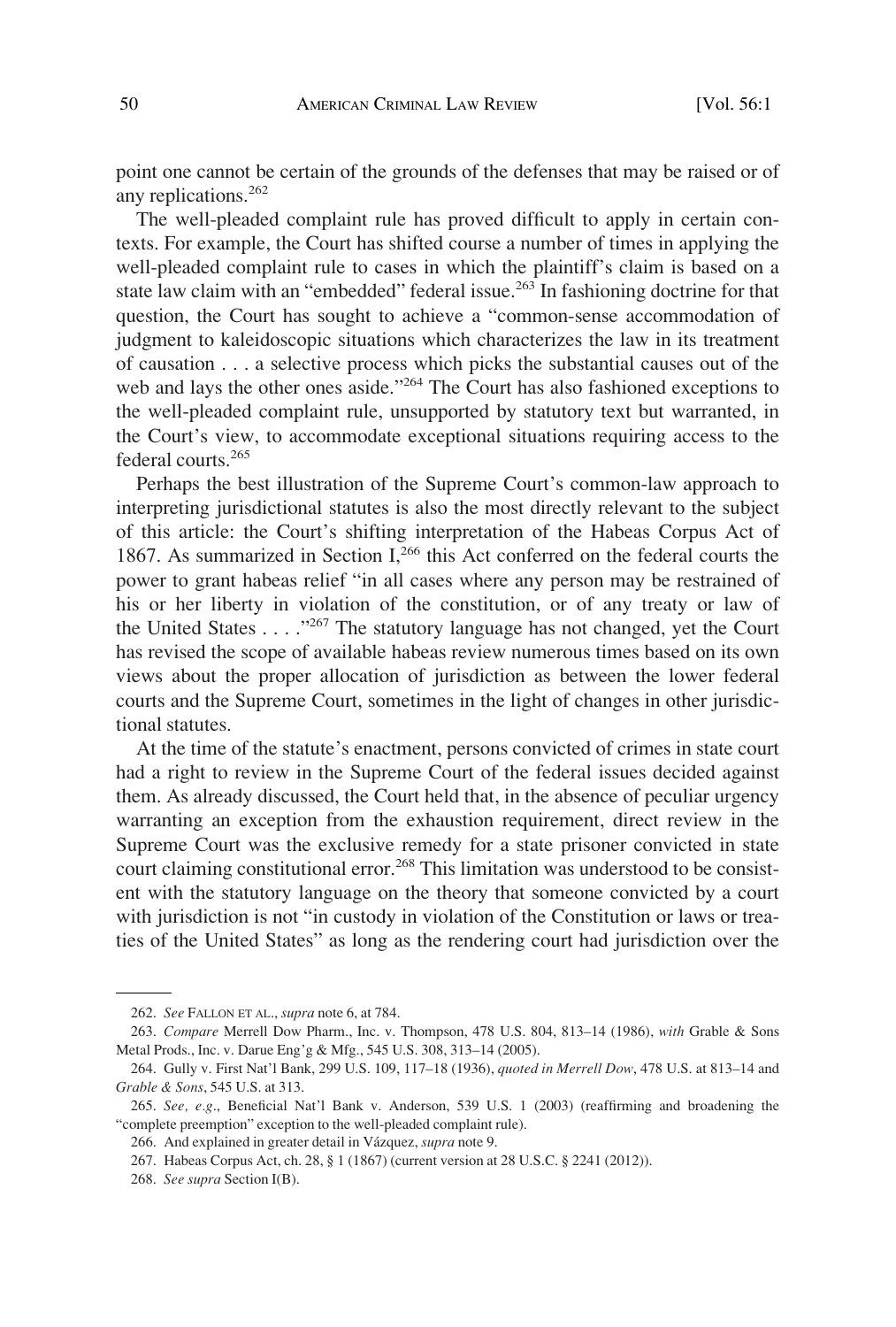person and subject matter.<sup>269</sup> That the court may have committed an error in the interpretation or application of the Constitution did not render the custody itself unconstitutional.<sup>270</sup> The writ of error exclusivity doctrine strained even this "jurisdictional" reading of the 1867 statute, however, as the Court applied the doctrine to preclude habeas relief in the lower federal courts even when the prisoner alleged that the state court lacked jurisdiction.<sup>271</sup> As discussed in Section I, it did so in order to advance its own view that direct review in the Supreme Court review was the more appropriate mechanism for protecting the federal constitutional rights of persons convicted of crimes in state court.

As discussed above, Professor Liebman has argued that the writ of error exclusivity doctrine evaporated when the statutes governing direct review in the Supreme Court were amended to eliminate mandatory review of claims from the state courts in most cases.<sup>272</sup> I have alternatively argued that, with respect to claims by state prisoners, the Court gradually expanded the scope of habeas review as it came to recognize that it could no longer fulfill an error-correction role.<sup>273</sup> Either way, the Court expanded the availability of habeas jurisdiction in the lower federal courts without a corresponding change in the language of the habeas statute, based on its perception of a need for a right of review in the lower federal courts to compensate for the absence of direct review in the Supreme Court.

The Court in *Brown v. Allen* definitively rejected the idea that it is ordinarily only for the Supreme Court to review state criminal convictions. In explaining the Court's holding, Justice Frankfurter claimed that the Court was merely giving effect to the habeas statute as Congress had written it in 1867:

It is for the Congress to designate the member in the hierarchy of the federal judiciary to express the higher law. The fact that Congress has authorized district courts to be the organ of the higher law rather than a Court of Appeals, or exclusively this Court, does not mean that it allows a lower court to overrule a higher court. It merely expresses the choice of Congress how the superior authority of federal law should be asserted.<sup>274</sup>

In light of the long period in which the statute had been read more narrowly, it is difficult to take seriously Justice Frankfurter's disavowal of the Court's own

<sup>269. 28</sup> U.S.C. § 2254(a) (2012).

<sup>270.</sup> For the view that this interpretation of the statutory language is the only plausible one, *see* Bator, *supra*  note 26, at 474–78; Henry M. Hart, Jr., *The Supreme Court, 1958 Term—Foreword: The Time Chart of the Justices*, 73 HARV. L. REV. 84, 103–07 (1959).

<sup>271.</sup> *See, e.g*., Baker v. Grice, 169 U.S. 284, 292-93 (1898).

<sup>272.</sup> *See supra* Section I(B).

<sup>273.</sup> *See id*.

<sup>274.</sup> Brown v. Allen, 344 U.S. 443, 510. (1953); *see also id*. at 499–500 ("It is not for us to determine whether this power should have been vested in the federal courts. As Mr. Justice Bradley, with his usual acuteness, commented not long after the passage of that Act, 'although it may appear unseemly that a prisoner, after conviction in a state court, should be set at liberty by a single judge on habeas corpus, there seems to be no escape from the law.'").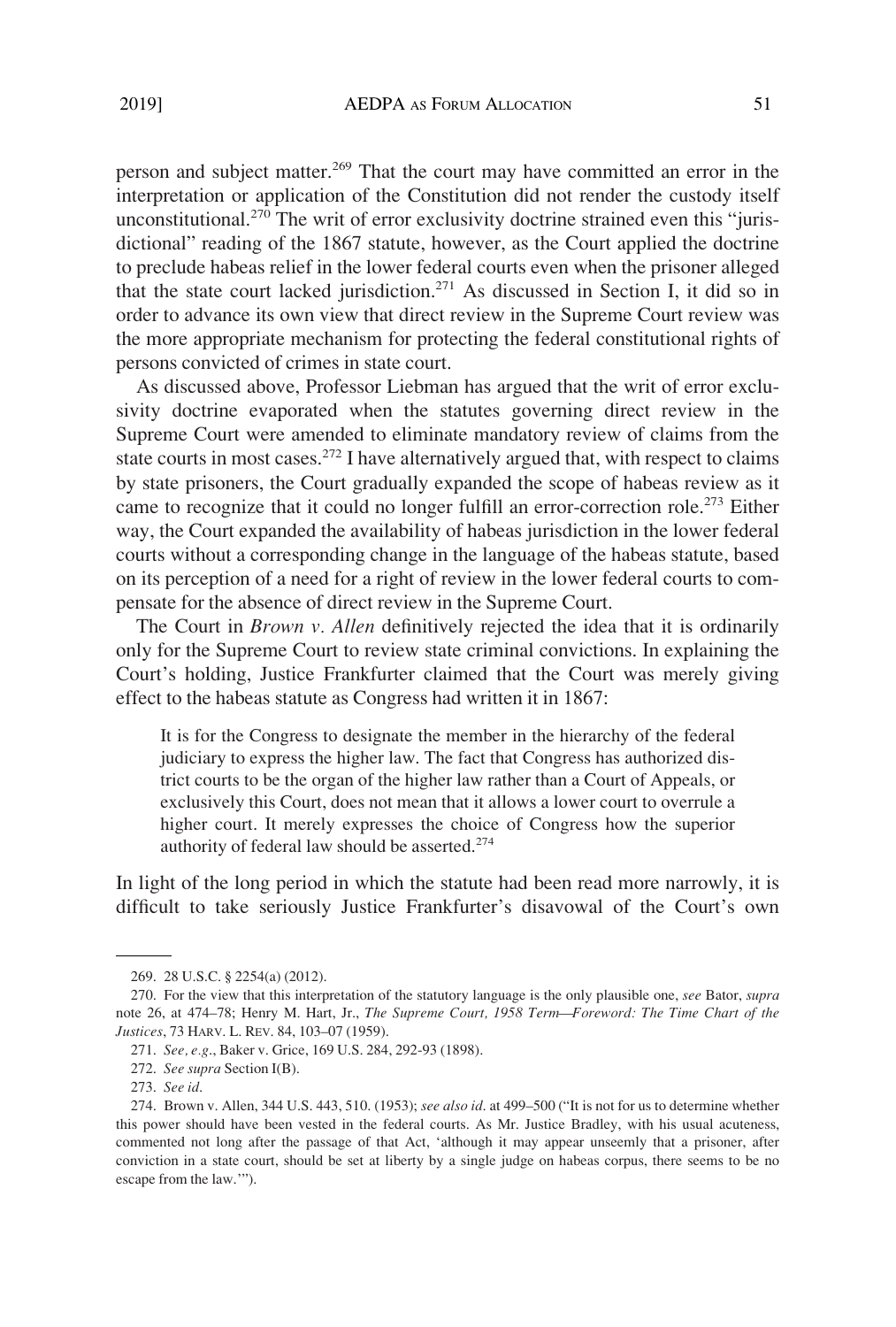agency in the matter. If Congress in 1867 did designate the district courts as the "organ of higher law," then the Court's articulation of an all-but categorical bar on the lower courts' power to grant habeas relief—a bar that prevailed for much of the nineteenth century and at least through the early part of the twentieth century would be hard to defend. It seems likely that Justice Frankfurter was projecting to Congress his own views about the need for federal review of these cases, a view reflected in his observation in *Brown* that:

Unfortunately, instances are not wanting in which even the highest State courts have failed to recognize violations of these precepts that offend the limitations which the Constitution of the United States places upon enforcement by the States of their criminal law.<sup>275</sup>

The Burger and Rehnquist Courts later narrowed the availability of habeas relief in some respects. Again, the Court adjusted its interpretation of the statute without any relevant intervening change in the statutory language. It relied instead on its views regarding the proper allocation of power as between the lower federal courts and the Supreme Court.<sup>276</sup> As already explained, by the time of AEDPA's enactment, the Court had concluded that habeas review in the lower federal courts provided a necessary incentive for state courts to "toe the constitutional mark."<sup>277</sup> Without such an incentive, the Court appears to have concluded, state courts could not be counted on to apply the Court's criminal procedure precedents faithfully.

In sum, the whole history of the Supreme Court's interpretation of the habeas statute reflects the Court's adjustment of its interpretation of the statute's unchanged text to give effect to its own views of the proper allocation of jurisdiction as between itself and the lower federal courts in the light of its own conviction of the need for federal review of state court decisions resulting in custody. In view of this history, the subordination by Justices O'Connor and Kennedy of their own convictions regarding the need for habeas review of state criminal convictions in favor of what they took, from ambiguous evidence, to be Congress's preferences stands out as aberrational.

## *2. Supreme Court Resistance of Severe Misallocations of Jurisdiction*

Nor was the approach taken by Justices O'Connor and Kennedy any less aberrational because the statute they were construing purported to impose a very specific limitation on federal court jurisdiction. The freer hand the Supreme Court takes in interpreting jurisdictional statutes is evident not just in its interpretation of broadly worded statutes such as those discussed in the previous Section.<sup>278</sup> The Court has also departed from its usual approach to statutory interpretation when confronted

<sup>275.</sup> *Id*. at 511 (citing De Meerleer v. Michigan, 329 U.S. 663 (1947); Marino v. Ragen, 332 U.S. 561(1947)).

<sup>276.</sup> For a detailed discussion, *see* Va´zquez, *supra* note 9.

<sup>277.</sup> *See supra* text accompanying notes 247–49.

<sup>278.</sup> *See supra* Section IV(A)(1).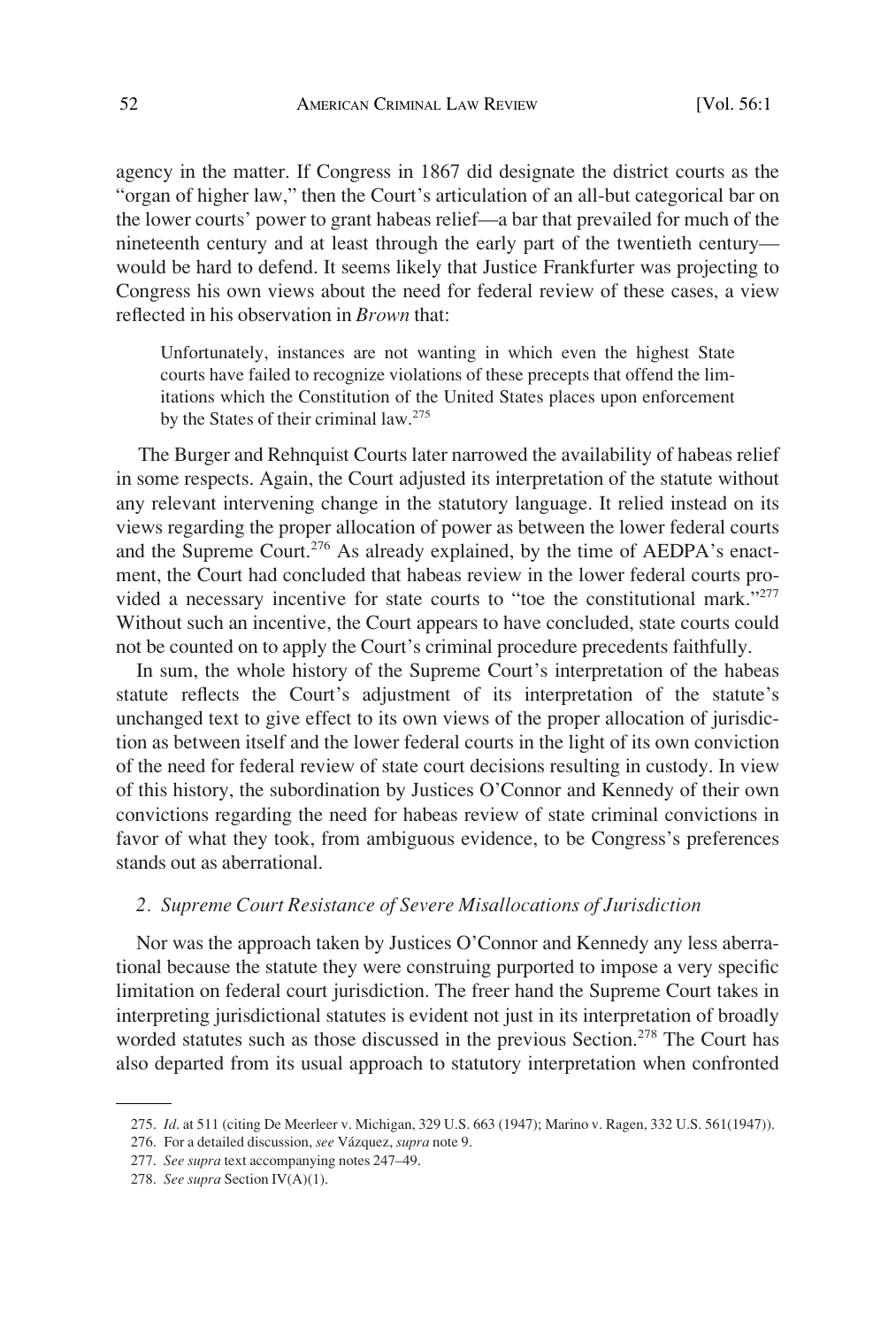with statutes making quite specific changes in the jurisdiction of the federal courts. Here, too, the Court has resisted interpretations apparently required by the text, adopting instead an interpretation that produced an allocation of jurisdiction more in line with its assessment of the need for federal review or that avoided severe problems of judicial administration.

As examples of the Court's resistance to problematic interpretations of specific jurisdictional provisions, this section discusses a decision interpreting the "proviso" of the statute addressing its writ of error review and a decision construing the effect of the proviso's repeal. These decisions properly insist that Congress speak clearly if it wishes to foist on the federal courts a jurisdictional regime that compromises their ability to fulfill their proper functions.

Although the Court has not articulated this resistance as an interpretive canon in its own right, I posit such a canon as the best explanation of the Court's interpretations of these (and other) jurisdictional statutes. The canon might be considered a specific application of the canon of avoidance of constitutional questions, based on the assumption that a statute that significantly impairs the federal courts' ability to perform its proper functions raises substantial constitutional questions. I argue here, however, that the canon is best understood as a distinct quasi-constitutional clear-statement rule.279

#### *a. Martin v. Hunter's Lessee*

Section 25 of the Judiciary Act of 1789 addressed the jurisdiction of the Supreme Court to review decisions of the state courts.<sup>280</sup> It authorized review by writ of error where the state court decided an issue of federal law against the party claiming a right under such law.281 The final sentence of § 25 [hereinafter "the proviso"] provided that "no other error shall be assigned or regarded as a ground of reversal in any such case as aforesaid, than such as appears on the face of the record, and immediately respects the before mentioned questions of validity or construction of the [federal law] in dispute."282 Despite the statutory text purporting to limit the Supreme Court's review to the issues of federal law in dispute, the Supreme Court in *Martin v. Hunter's Lessee* construed the proviso to permit review of certain questions of state law.283

The plaintiff in error in *Martin* claimed title to some land in Northern Virginia, tracing his title to that of a British subject who had previously owned the land.284 He relied in part on the 1783 Treaty of Peace with Great Britain, which provided in

<sup>279.</sup> *See* William N. Eskridge, Jr., & Philip P. Frickey, *Quasi-Constitutional Law: Clear Statement Rules as Constitutional Lawmaking*, 45 VAND. L. REV. 595, 595 & n.4 (1993).

<sup>280.</sup> *See* Judiciary Act of 1789 § 25, 1 Stat. 85–87 (1789).

<sup>281.</sup> *See id*.

<sup>282.</sup> *See id*. at 86–87.

<sup>283.</sup> Martin v. Hunter's Lessee, 14 U.S. (1 Wheat.) 304, 357–59 (1816).

<sup>284.</sup> *Id*. at 311; Fairfax's Devisee v. Hunter's Lessee, 11 U.S. (7 Cranch.) 603, 607 (1812).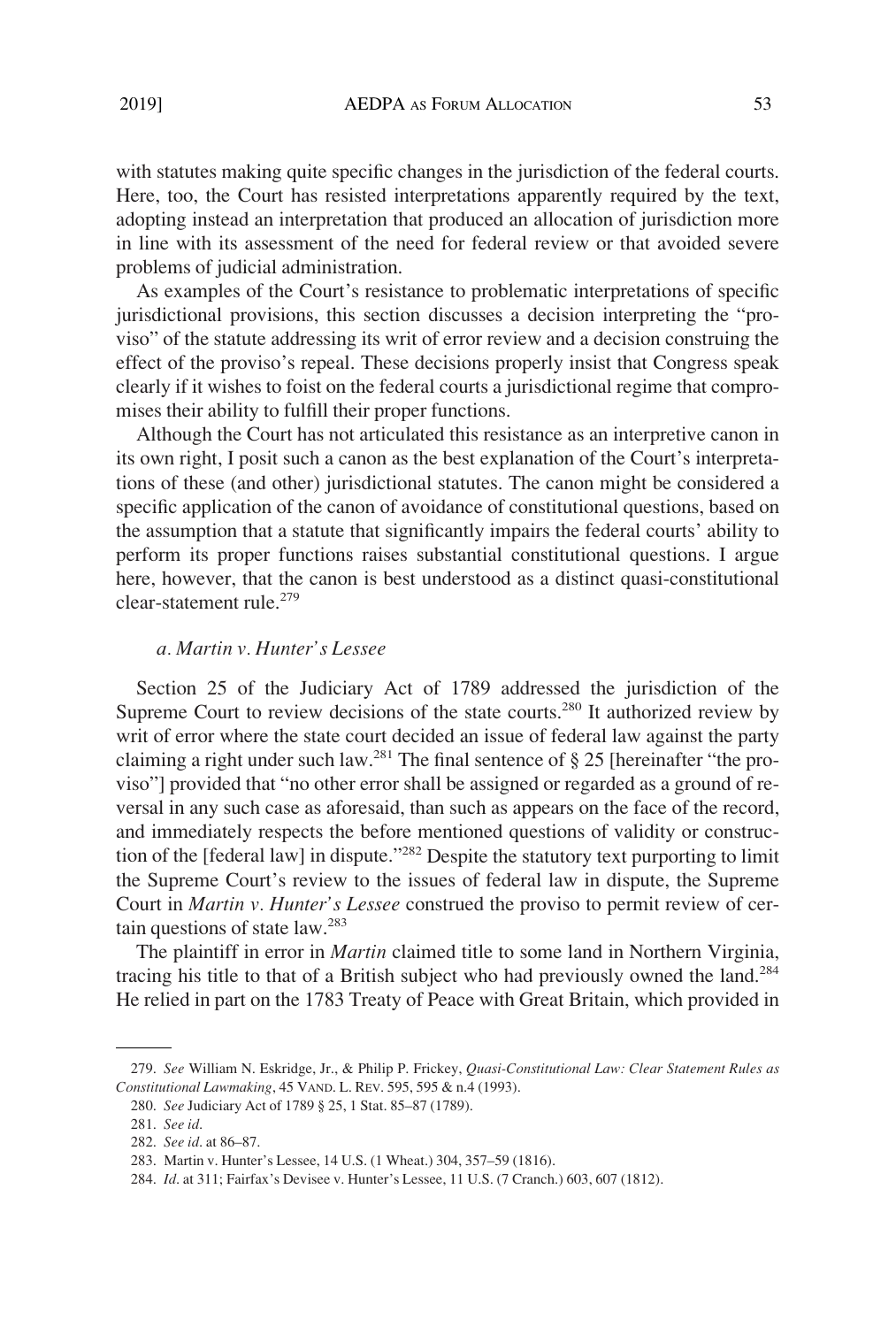part that there should be "no future confiscations" of the property of British subjects.285 The plaintiff in error did not dispute the state court's construction of the treaty.286 The state court did not deny that the treaty prohibited confiscations of the property of British subjects after the treaty's entry into force.<sup>287</sup> It held, instead, that the Commonwealth of Virginia had confiscated the land before the treaty had entered into force.<sup>288</sup> Thus, on appeal to the Supreme Court, the only disputed question concerned interpretation of Virginia law: Did Virginia statutes effect a completed confiscation of the land prior to the treaty's entry into force in 1783? The Virginia Court of Appeals held that the land had been confiscated under Virginia law prior to that date.<sup>289</sup> The Supreme Court held that it had jurisdiction to review that question of Virginia law, notwithstanding the proviso in § 25, and it reversed the Virginia Court of Appeals on that question of Virginia law.<sup>290</sup>

In construing the proviso, the Court departed from the plain text of the statute on the basis of its understanding of the purposes of its appellate jurisdiction. The Court, speaking through Justice Story, held that, where a party relies for his title on the treaty, and the state court's decision is against that title, the Court has the jurisdiction to review the state court's decision against the title, even if the state court decided against the title on grounds of state law.<sup>291</sup> If otherwise construed, the Court wrote, § 25 "will be wholly inadequate for the purposes which it professes to have in view, and may be evaded at pleasure."<sup>292</sup> According to the Court, the proviso applied only to issues of state law that are completely independent of the claimed title protected by federal law.293

Justice Johnson, who disagreed with the majority's construction of Virginia law, agreed that the Court had jurisdiction to review that question.<sup>294</sup> He too relied on the need to advance the broader purposes of  $\S 25.^{295}$  Inquiry into the plaintiff in error's title under Virginia law ''must, in the nature of things, precede the consideration how far the law, treaty and so forth, is applicable to it; otherwise an appeal to this court would be worse than nugatory.''296

288. *Id*. at 614–15.

295. *Id*. at 369 (Johnson, J., dissenting).

296. Fairfax's Devisee v. Hunter's Lessee, 11 U.S. (7 Cranch.) 603, 632 (1812) (Johnson, J., dissenting); *see also Martin*, 14 U.S. (1 Wheat.) at 370 (Johnson, J., dissenting) ("And if the contrary doctrine be assumed, what is the consequence? This court may then be called upon to decide on a mere hypothetical case—to give construction to a treaty without first deciding whether there was any interest on which that treaty, whatever be its proper construction, would operate.").

<sup>285.</sup> *See Fairfax's Devisee*, 11 U.S. (7 Cranch.) at 608–09, 614.

<sup>286.</sup> *Id*. at 608.

<sup>287.</sup> *See id*. at 612, 616.

<sup>289.</sup> *Martin*, 14 U.S. (1 Wheat.) at 306–07.

<sup>290.</sup> *Id*. at 357–59, 362.

<sup>291.</sup> *Id*. at 357–59.

<sup>292.</sup> *Id*. at 357.

<sup>293.</sup> *Id*. at 359.

<sup>294.</sup> *Id*. at 368–69 (Johnson, J., dissenting).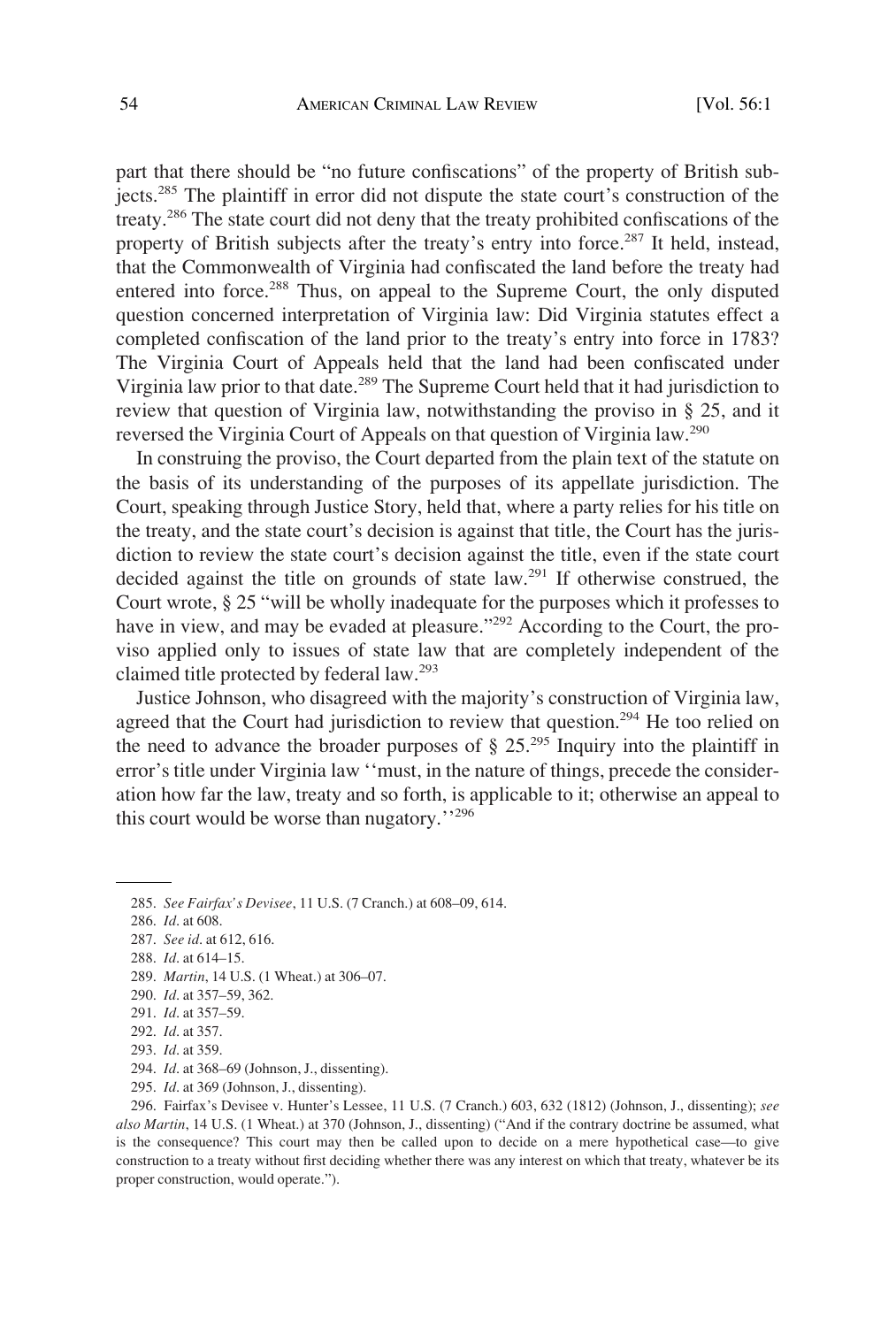Neither Justices Story nor Johnson elaborated on why the purposes of the statute called for review of the question of state law in the case, but they appear to have feared that a state court hostile to the federal right could easily defeat the right through a tendentious resolution of the antecedent state-law question. The Court's holding was certainly a defensible one, but it is difficult to square with the language of the proviso. The Court's construction of the proviso is thus an early example of the Court's resistance to a textual reading of a jurisdictional statute that would undermine the Court's ability to serve its intended role.<sup>297</sup>

## *b. Murdock v. City of Memphis*

In 1867, Congress reenacted  $\S$  25 with some changes.<sup>298</sup> Among the changes was the omission of the proviso just discussed. The question before the Court in *Murdock v. City of Memphis* was whether Congress's repeal of this proviso had the effect of authorizing the Supreme Court to review nonfederal questions arising in cases falling within the scope of § 25.299 The Court in *Martin* had stated that, in the absence of the proviso, jurisdiction to review even wholly independent questions of state law "would . . . have unquestionably attached to the court."300 It would seem to follow that the repeal of the proviso would "unquestionably" have extended the Supreme Court's jurisdiction to such independent questions of state law. Nevertheless, the Court in *Murdock* held that the repeal did not have that effect, and that the Court's jurisdiction continued to extend only to the federal questions (and, presumably, although the Court did not say so, to issues of state law antecedent to the federal right).<sup>301</sup> The Court based this holding on its own assessment of the needs of judicial administration.<sup>302</sup>

The plaintiffs in error in *Murdock* claimed some land that had been conveyed by their ancestors to the City of Memphis for the construction of a naval yard.303 The City of Memphis conveyed the land to the federal government, which used the land as a naval yard for a time.<sup>304</sup> The federal government later determined that it no longer required the land for that purpose, and it conveyed the land back to the city by an act of Congress "for the use and benefit of said city."305 The plaintiff in error claimed that the use of the land as a naval yard was a condition of the initial

<sup>297.</sup> Justice Story's majority opinion did rely on the text of § 25, specifically its conferral of jurisdiction "where is drawn in question the construction of a treaty, and the decision is against the title set up by the party." *Martin*, 14 U.S. (1 Wheat.) at 358. But the proviso purports to limit review in such cases to the construction of the federal law in dispute. Neither Story nor Johnson made a serious attempt to square the Court's holding with that language.

<sup>298.</sup> *See* Judiciary Act of 1867, ch. 28, § 2, 14 Stat. 386–87 (1867).

<sup>299.</sup> Murdock v. City of Memphis, 87 U.S. 590, 616 (1874).

<sup>300.</sup> *Martin*, 14 U.S. (1 Wheat.) at 359.

<sup>301.</sup> *Murdock*, 87 U.S. at 619, 626–28.

<sup>302.</sup> *See infra* text accompanying notes 317–18.

<sup>303.</sup> *Murdock*, 87 U.S. at 637.

<sup>304.</sup> *Id*.

<sup>305.</sup> *Id*.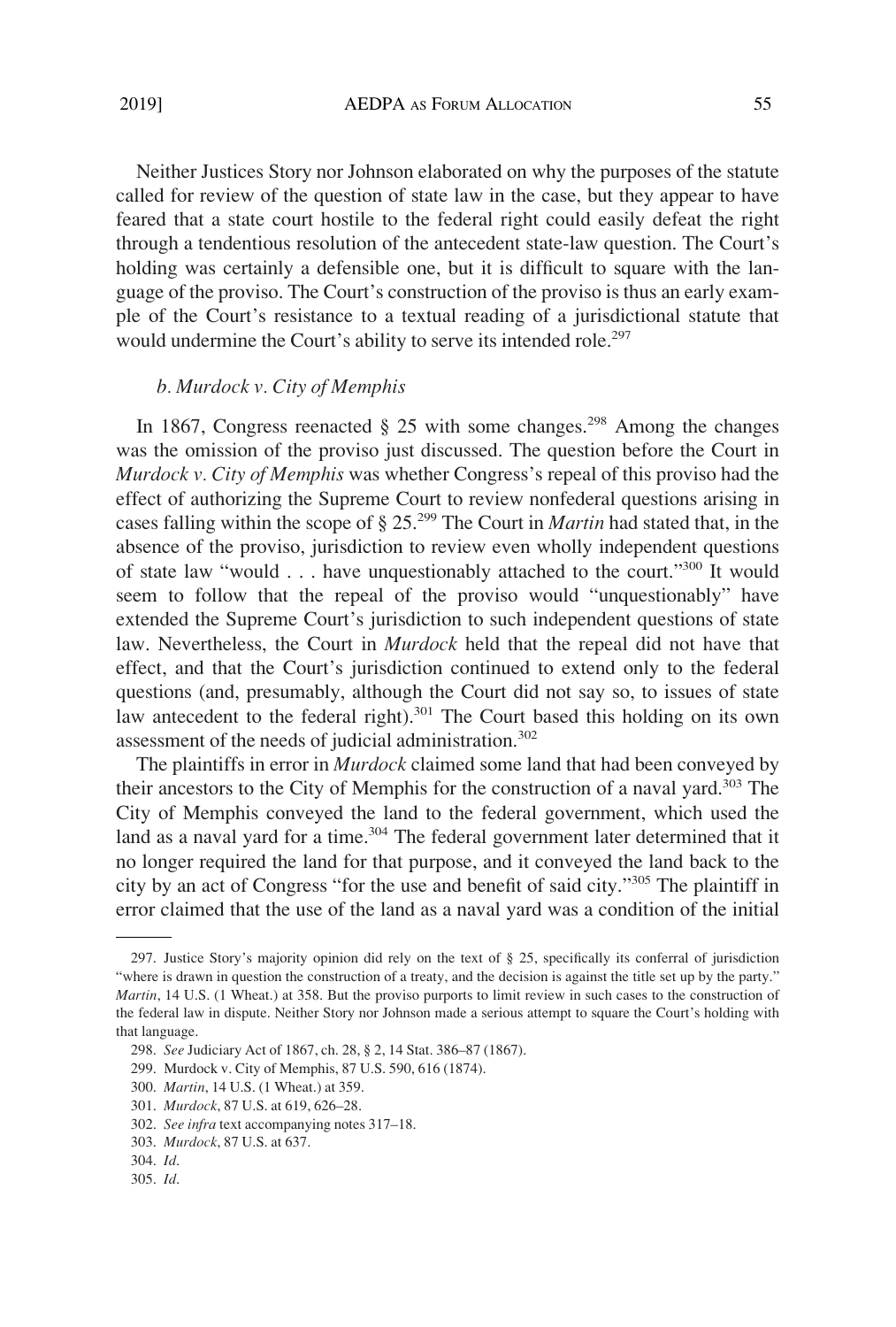conveyance and that, now that the land was not being used for that purpose, the city was obligated to reconvey it to them.306

Under § 25, the Supreme Court had jurisdiction to review Murdock's federal claim, viz., whether the federal statute reconveying the land to the city gave Murdock a right to the land. Murdock's federal claim was exceedingly weak, as the statute provided that the land was being conveyed to the city "for the use and benefit of said city," but it was a federal claim that Murdock had raised and that the state courts had decided against him. Under § 25 as originally enacted, the Supreme Court's role would have been limited to reviewing the state court's decision of that (easy) federal question. But Murdock argued that the repeal of § 25's proviso had the effect of authorizing Supreme Court review of all other issues in the case, including the much more substantial nonfederal issues implicating the law of contracts and trusts.<sup>307</sup>

Had the Court applied conventional approaches to statutory interpretation in deciding the jurisdictional question, it would have endorsed the plaintiff in error's interpretation of the statute. First, as noted, the Court had already concluded that, without the proviso, the Court's jurisdiction under § 25 would "unquestionably" have extended to state law questions.<sup>308</sup> Stare decisis thus strongly supported Murdock's argument. Moreover, a well-accepted principle of statutory interpretation teaches that "[s]tatutory amendments are meant to have real a substantial effect."<sup>309</sup> The Court's failure to apply that canon of construction offers an important contrast to the *Williams* decision, as the canon about the effect of amendments is a close cousin of the non-redundancy canon applied by the Court in *Williams*. (The latter canon counsels courts to avoid interpretations that would render a portion of the language of a statute superfluous; the former canon counsels the avoidance of an interpretation that would render the repeal of language superfluous.)

In a nod to the "faithful agent" conception of the judicial role in interpreting statutes, the Court considered whether Congress had actually intended to broaden the Supreme Court's appellate jurisdiction to state law issues decided by the state courts. It concluded that, while some members of Congress may well have intended to do so, others may have voted to repeal the proviso because they believed that the Court's jurisdiction would be limited to the federal question even without the proviso.<sup>310</sup> That may well be true, but the point of the non-redundancy canon (and its close cousin regarding the effect of repeal of statutory language) is to obviate that question in the absence of affirmative evidence that legislators believed the repeal of the language would have no effect. In *Murdock*, the Court's speculation about the probable intent of legislators trumped the canon. Moreover,

<sup>306.</sup> *Id*.

<sup>307.</sup> *Id*. at 618.

<sup>308.</sup> Martin v. Hunter's Lessee, 14 U.S. (1 Wheat.) 304, 359 (1816).

<sup>309.</sup> WILLIAM N. ESKRIDGE, INTERPRETING LAW: A PRIMER ON HOW TO READ STATUTES AND THE CONSTITUTION 414 & n.55 (citing cases).

<sup>310.</sup> *Murdock*, 87 U.S. at 618–19.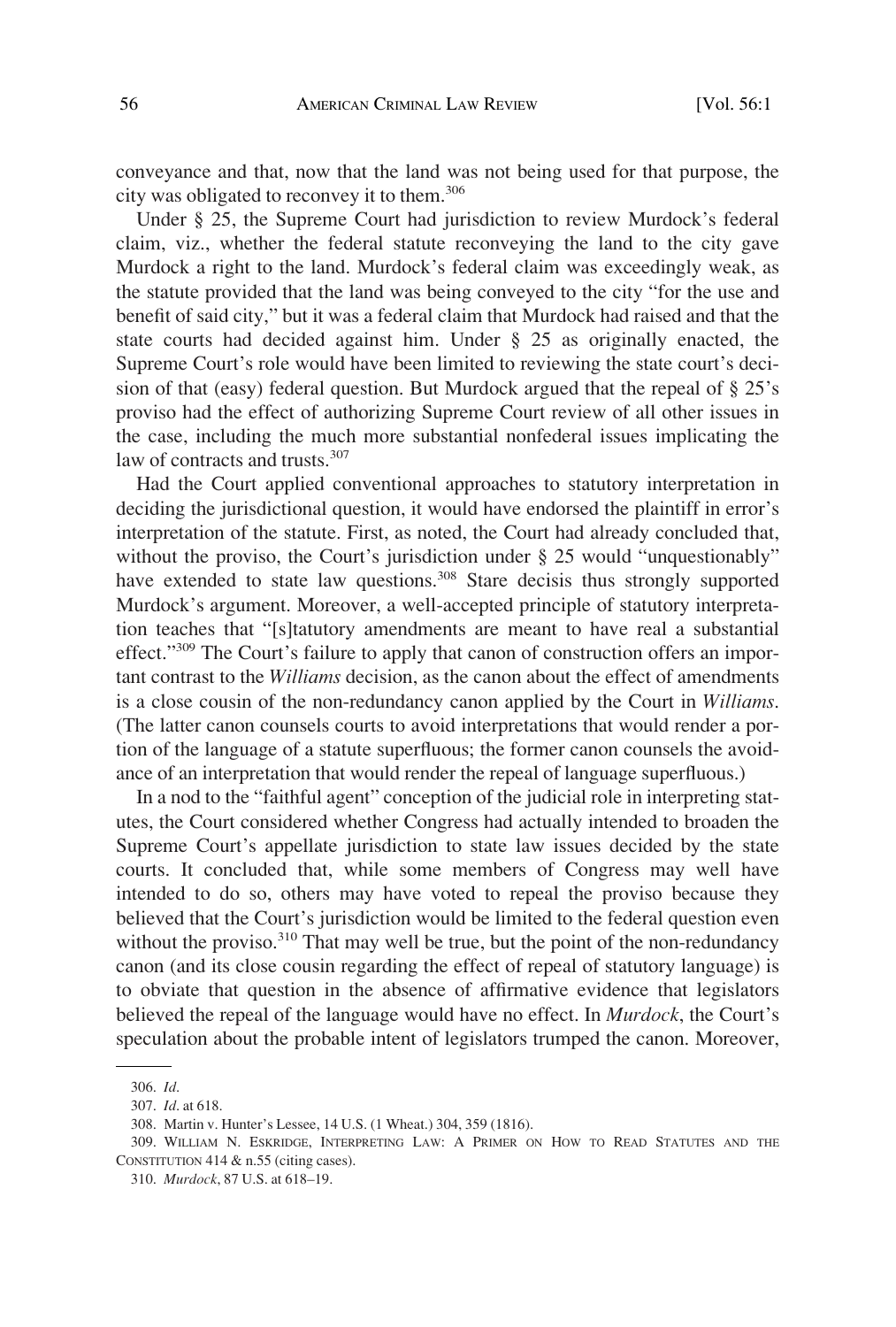scholars who have looked at the question have concluded that the Reconstruction Congress of 1867 likely did intend to extend the Supreme Court's jurisdiction, as Murdock argued.<sup>311</sup>

Far from giving effect to the statutory language, the Court proceeded to "criticize<sup>[]"</sup> it.<sup>312</sup> The Court rejected the interpretation supported by the text and by likely congressional intent, adopting instead an interpretation that accorded with its own view of the (lack of) need for Supreme Court review of state-law questions<sup>313</sup> and, importantly for present purposes, its concerns about the disastrous effect that a literal interpretation would have had on judicial administration. The significant problems that would have been posed for the Court's ability to do its work had the Court adopted a literal interpretation of the statute were, in the words of counsel for Memphis, "too obvious to require to be presented."314 Recall that writ of error review was mandatory, not discretionary. If the presence of a federal issue in the case, even one as frivolous as the one raised by Murdock, were to have the effect of triggering the Supreme Court's jurisdiction to review *every issue in the case*, then the Supreme Court's caseload would have been multiplied several-fold. The Court in *Murdock* wrote at length about this problem:

[I]f when we once get jurisdiction, everything in the case is open to re-examination, it follows that every case tried in any State court, from that of a justice of the peace to the highest court of the State, may be brought to this court for final decision on all the points involved in it. That this is no exaggeration let us look a moment. $315$ 

The Court proceeded to describe at length the "burden" imposed on the Court by the "abuse" of litigants manufacturing frivolous federal questions just to get into federal court.316 It then noted:

If the temptation to do this is so strong under the rule of this court for over eighty years to hear only the Federal question, what are we to expect when, by merely *raising* one of those questions in any case, the party who does it can bring it here for decision on all the matters of law and fact involved in it. It is to be remembered that there is not even a limitation as to the value in controversy in writs to the State courts as there is to the Circuit Courts; and it follows that there is no conceivable case so insignificant in amount or unimportant in principle that a perverse and obstinate man may not bring it to this court by the aid of a sagacious lawyer raising a Federal question in the record—a point

<sup>311.</sup> *See* William M. Wiecek, Murdock v. Memphis*: Section 25 of the Judiciary Act of 1789 and Judicial Federalism*, *in* ORIGINS OF THE FEDERAL JUDICIARY: ESSAYS ON THE JUDICIARY ACT OF 1789 223, 232–33 (Maeva Marcus, ed., 1992) (citing work by Charles Warren, Felix Frankfurter, James Landis, and Martha Field).

<sup>312.</sup> *Murdock*, 87 U.S. at 625.

<sup>313.</sup> *Id*. at 626 ("No . . . reason nor any necessity exists for the decision by this court of [nonfederal] questions . . . .").

<sup>314.</sup> *Id*. at 613.

<sup>315.</sup> *Id*. at 628.

<sup>316.</sup> *Id*. at 629.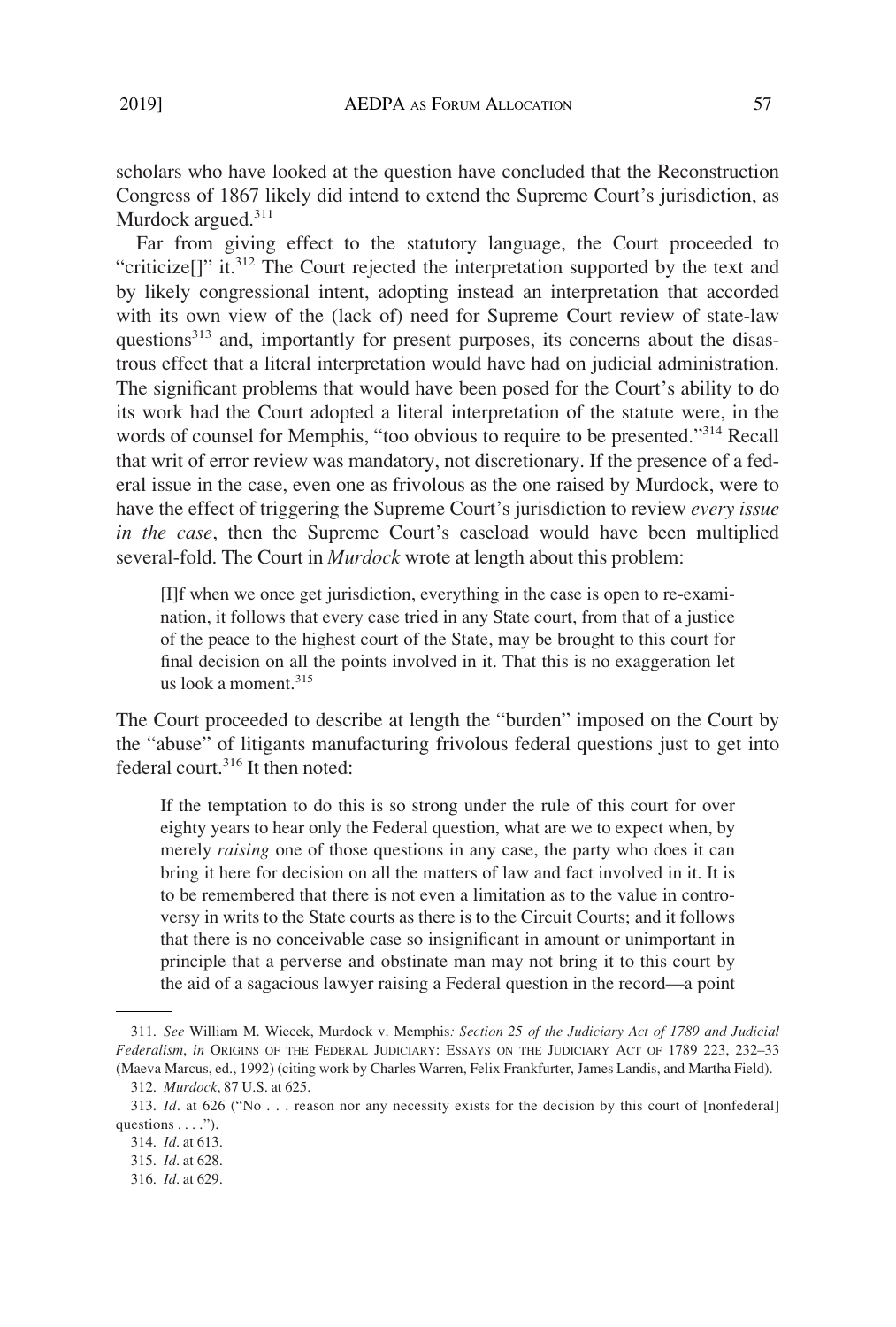which he may be wholly unable to support by the facts, or which he may well know will be decided against him the moment it is stated. But he obtains his object, if this court, when the case is once open to re-examination on account of that question, must decide all the others that are to be found in the record.<sup>317</sup>

The Court's rejection of a literal interpretation of the statute was also based on its concern about the radical alteration it would have caused to the state courts' control over state law:

The State courts are the appropriate tribunals . . . for the decision of questions arising under their local law, whether statutory or otherwise. And it is not lightly to be presumed that Congress acted upon a principle which implies a distrust of their integrity or of their ability to construe those laws correctly.<sup>318</sup>

But the Court was evidently more concerned with the effect the literal interpretation would have had on its own work. As legal historian William Wiecek has written:

If the Court had accepted the jurisdiction potentially proffered by Section 2, it would have been deluged by an appalling increase in cases coming up to it from the state courts. [Justice] Miller's warning about manufactured federal questions was not hyperbole, but sober truth. The Court was already feeling itself overworked, and the justices were leery of taking on new responsibilities, to say nothing of the freshet of appeals that would have descended on it had *Murdock* been decided the other way.<sup>319</sup>

*Murdock* thus provides a clear precedent for the Court's resistance of an interpretation of a statute strongly supported by the canon against superfluities on the ground that the interpretation would produce a highly dysfunctional allocation of federal jurisdiction.

## *B. In Defense of Resistance of Jurisdictional Misallocations*

The foregoing cases show that the Court departs from the faithful agent model of statutory interpretation in interpreting jurisdictional statutes by resisting interpretations that would produce a dysfunctional allocation of judicial power even when such an interpretation is supported by text, read in the light of traditional canons of construction. I am hardly alone in noting that the Court frequently departs from the faithful agent model of statutory interpretation in construing jurisdictional statutes. Some scholars regard such departures as defensible and in any event unavoidable.<sup>320</sup> Other scholars condemn such departures.<sup>321</sup>

<sup>317.</sup> *Id*.

<sup>318.</sup> *Id*. at 626.

<sup>319.</sup> Wiecek, *supra* note 311, at 242–43.

<sup>320.</sup> *See, e.g*., David Shapiro*, Jurisdiction and Discretion*, 60 N.Y.U. L. REV. 543, 545 (1985).

<sup>321.</sup> *See, e.g*., Peter J. Smith, *Textualism and Jurisdiction*, 108 COLUM. L. REV. 1883, 1890–91 (2008).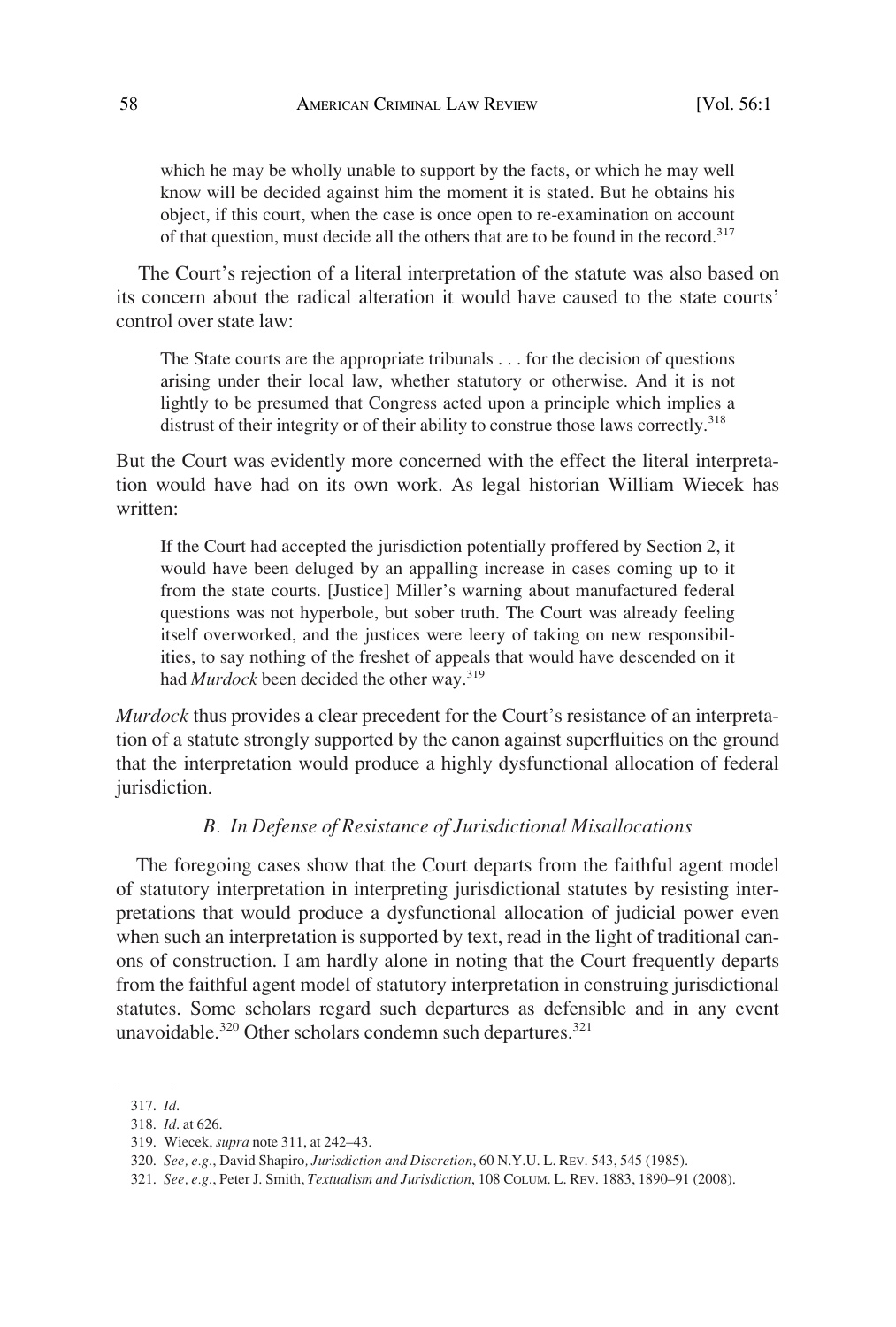This Part argues that such resistance is proper for two reasons. First, the law of federal jurisdiction is notoriously complex and, as a result, it will frequently be the case that Congress did not anticipate, much less intend, the problems that the Court is resisting. Second, in enacting a jurisdictional statute, Congress is regulating the powers of a coordinate branch of government, a branch that is in some respects a check on it. Much has been written about the constitutional limits on Congress's power to regulate the jurisdiction of the federal courts. Whatever those limits may be, the Court is on firm ground in at least insisting on clear evidence of congressional intent before interpreting a statute in a way that undermines its ability to perform its proper constitutional functions. A clear statement rule that accomplishes that goal can therefore be said to have constitutional underpinnings.

## *1. The Complexity of the Law of Federal Jurisdiction*

As is well known, the issues arising in the area of federal jurisdiction can be tremendously complex. Congress lacks the expertise to anticipate and adequately address the complexities that its occasional interventions into this field can produce. Indeed, Congress rarely attempts such interventions. Its legislation in the area is often broadly worded, leaving much to be inferred. As shown by the examples discussed above, such statutes can potentially cause enormous problems if read literally.<sup>322</sup>

When Congress does attempt to micromanage an aspect of federal jurisdiction, its interventions will often raise many difficult issues, again potentially causing substantial problems for judicial administration if interpreted pursuant to conventional methods of statutory interpretation. It is safe to assume that, in most cases, Congress does not anticipate, let alone intend, the problems its statutes produce for the judiciary. For this reason, the Court is justified in insisting on clearer evidence than usual that Congress intended to produce such problematic results.

AEDPA is one of Congress's rare forays into the minutiae of federal jurisdiction and it provides us with numerous examples, quite apart from the issue of deference under  $\S 2254(d)(1)$ , of likely unanticipated problems produced by a literal interpretation.323 The enormously complex problems with AEDPA sometimes result from the plain text of the statute, yet it is unlikely that Congress anticipated the problems, much less that it intended to produce them. By contrast, with respect to the question that is the subject of this article, the problem does not result from a literal interpretation of the words Congress enacted. They result instead from a *failure* to apply the statute as written. The Court's departure from the statute's plain meaning was grounded in a canon of construction that the legislators are very unlikely to have had in mind when they chose the language.<sup>324</sup> Indeed, as discussed in Part II, the pivotal legislators appear to have recognized that the "contrary to" and

<sup>322.</sup> *See supra* Section IV(A)(2).

<sup>323.</sup> For a discussion on just one example, *see* Va´zquez & Vladeck, *supra* note 46, at 954–57.

<sup>324.</sup> *See* Gluck & Bressman, *supra* note 72, at 907.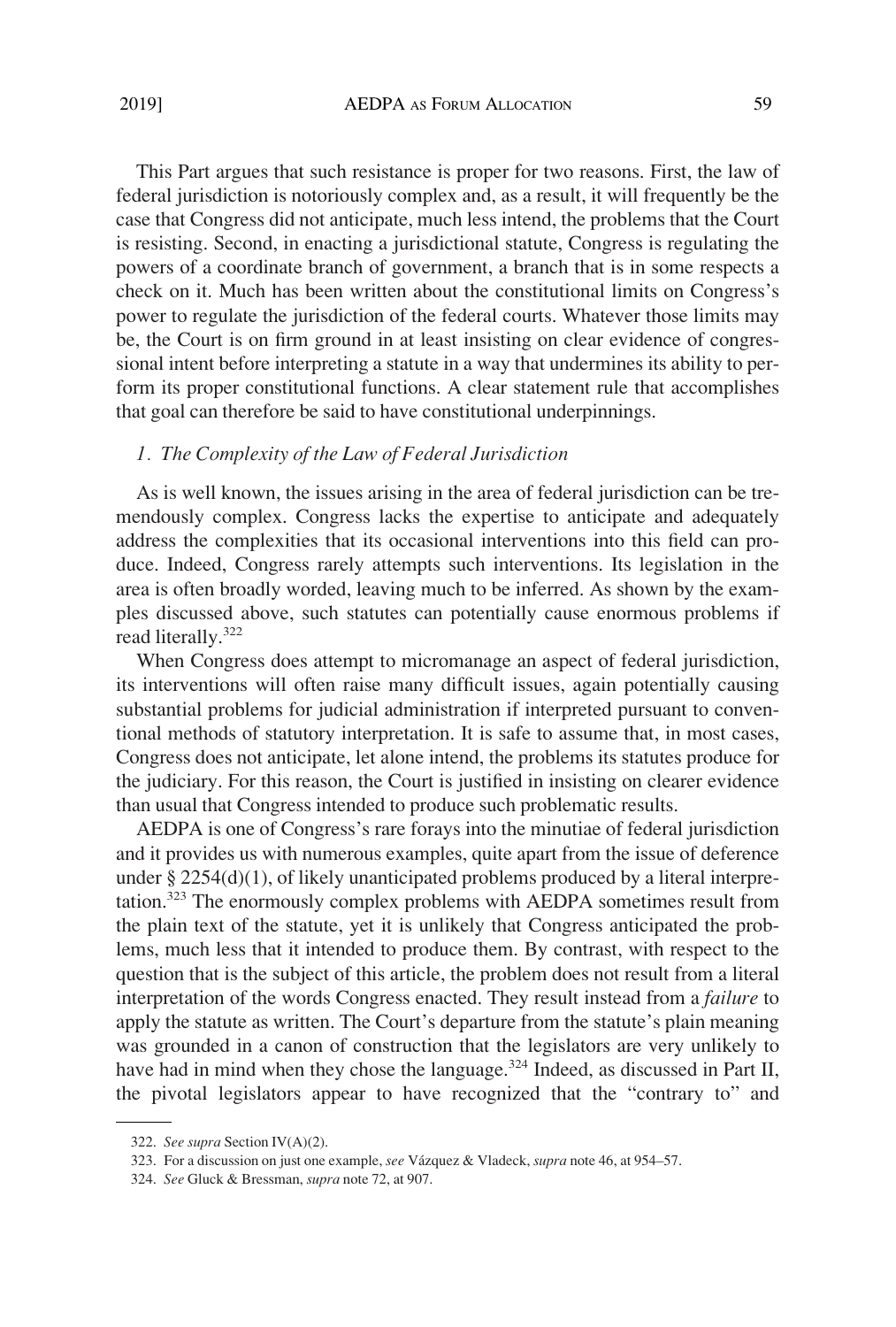"unreasonable application" standards both permit relief for erroneous state court decisions. Resisting the dysfunctional allocation of federal jurisdiction produced by the *Williams* interpretation of § 2254(d)(1) would thus not even have required a departure from the faithful agent model of statutory interpretation. It would at most have required a departure from a canon of construction designed more to guide congressional drafting than to reflect congressional intent.

#### *2. The Propriety of Resistance*

Even when an interpretation of a jurisdictional statute finds stronger support in the text of the statute, the courts are well justified in resisting the interpretation if it would produce a dysfunctional allocation of judicial power. When Congress enacts a jurisdictional statute, it addresses the powers and duties of a coordinate branch of government. Because the judiciary serves in some respects as a check on the legislative branch, the courts act appropriately when they resist interpretations of statutes that would undermine their ability to carry out their proper functions.

The scholarship on the scope of Congress's power to regulate the federal courts is legion. Most of this scholarship has focused on the constitutionality of stripping the federal courts of jurisdiction over certain classes of cases.<sup>325</sup> Far less attention has been paid to the problems that would be created for the federal courts if Congress were to give those courts *too much* jurisdiction of the wrong kind. Overburdening the federal courts with the wrong kinds of cases reduces the amount of time and attention such courts can devote to the right kind of cases, even if the types of cases over which the courts are given jurisdiction fall within the federal judiciary's Article III powers. The examples discussed above of judicial resistance to problematic interpretations of jurisdictional statutes raised problems of this sort.<sup>326</sup> A literal interpretation of the general federal question statute would have overwhelmed the federal courts with cases not raising federal claims or requiring the application or interpretation of federal law. Interpreting the repeal of § 25's proviso to extend the Supreme Court's writ of error jurisdiction to every nonfederal question in the case would have overburdened the court with the decision of questions not implicating any discernable federal interest.<sup>327</sup>

Indeed, at the very beginning of the Court's history, Chief Justice Jay understood that accepting the President's invitation to take on questions of the wrong sort would interfere with the Court's effectiveness in functioning as a check on the other branches.<sup>328</sup> The President had sought the Court's assistance to resolve questions regarding the law of neutrality. Jay politely declined, noting that "the three branches of government" were "in certain respects checks upon each other."<sup>329</sup>

<sup>325.</sup> *See* FALLON ET AL., *supra* note 6, Chapter IV.

<sup>326.</sup> *See supra* Section IV(A)(2).

<sup>327.</sup> *See supra* Section IV(A)(2)(b).

<sup>328.</sup> *See* FALLON ET AL, *supra* note 6, at 52.

<sup>329.</sup> *Id*.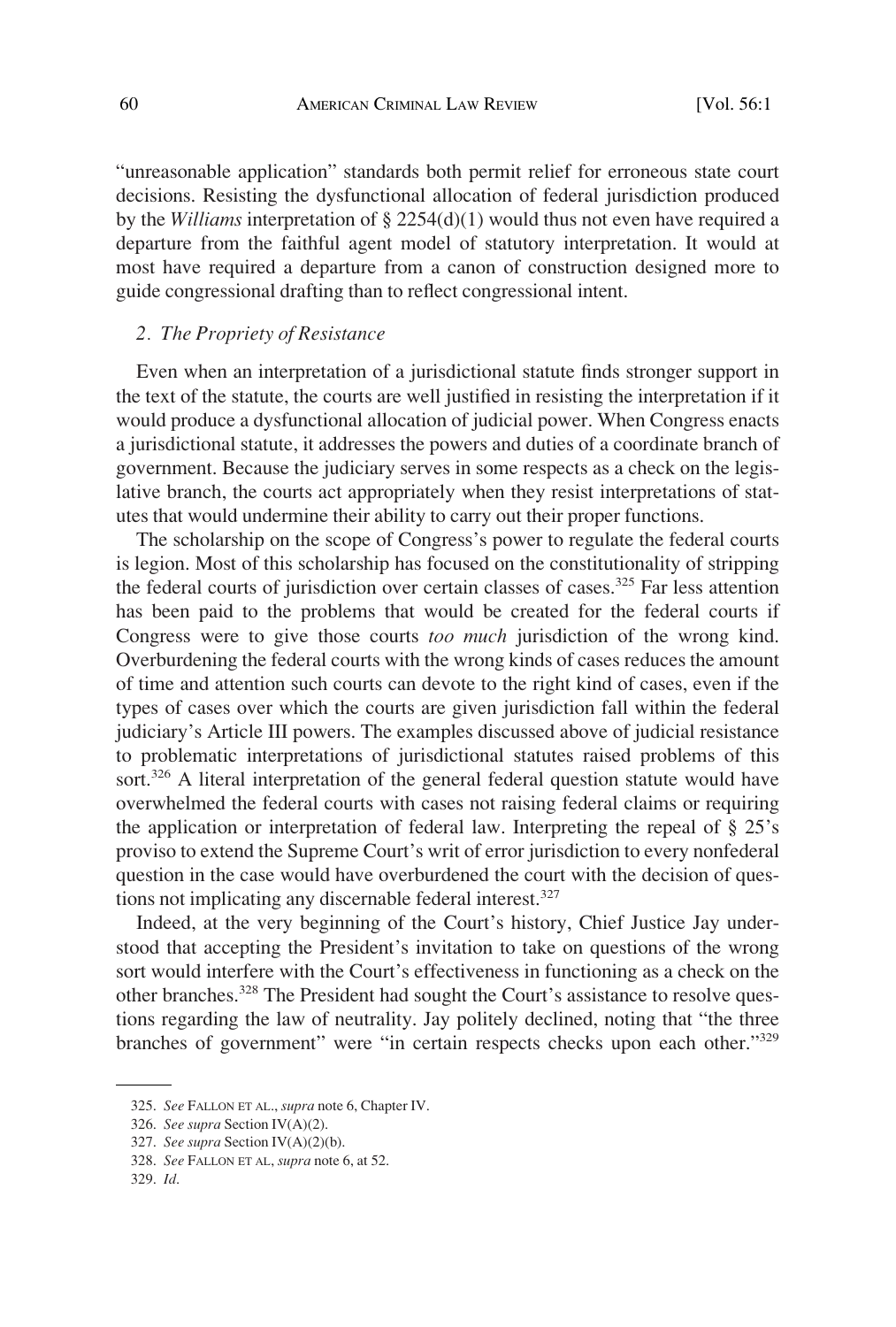Jay's concern was not only, or even primarily, that accepting the President's invitation would distract the Justices from their proper functions. Rather, the episode is an early recognition that the Court's ability to serve as a check on the other branches might be undermined by demanding too much of the courts as well as by giving them too little power.

The rule against advisory opinions is now understood to reflect constitutional limitations. If Congress gives the Court jurisdiction over cases falling outside the judicial power as defined by Article III, the Court can and should resist by finding the statute unconstitutional. If a jurisdictional statute raises potential constitutional difficulties of this sort, the Court can resist by applying the canon of avoidance.<sup>330</sup> If a statute unambiguously gives the federal courts jurisdiction over cases undoubtedly within the federal judicial power under Article III, the Court may have no option but to accept the jurisdiction even if, in the Court's view, doing so would undermine its ability to focus effectively on cases that are more important from the perspective of serving as a check on the other branches. As discussed in Section II,  $\S 2254(d)(1)$  is not unambiguous.

If a statute clearly conferring jurisdiction over a class of cases within the federal judicial power imposes a severe burden from this perspective, the Court may well be justified in declining the jurisdiction on constitutional grounds. But declining jurisdiction on such grounds would be unprecedented and controversial. Insisting on a clear statement before adopting an interpretation that would produce such problems, on the other hand, would not be unprecedented. Both *Mottley* and *Murdock*, I have argued, are examples of such resistance.<sup>331</sup> Indeed, such resistance reflects the Court's assumption that Congress does not mean to interfere inappropriately with the courts' proper role. The Court is accordingly on solid ground when it rejects an interpretation of a jurisdictional statute that would produce a dysfunctional allocation of jurisdiction in the absence of a clear statement from Congress that that was its intent. A clear statement rule of this sort is properly grounded in the constitutional separation of powers.

As detailed in Section III, the *Williams* interpretation of § 2254(d)(1) produces a dysfunctional allocation of judicial power. It shifts from the lower federal courts to the Supreme Court the responsibility of granting relief from wrong but reasonable state court decisions resulting in custody. The alternative of continuing to deny review of such cases would properly be regarded by the Court as unacceptable, both because it results in the continued deprivation of liberty for prisoners whose convictions were erroneous under the Court's own precedents and because it threatens the effectiveness of those precedents. But reviewing such cases burdens the Court with an error-correction function that it is ill-suited to carrying out and

<sup>330.</sup> *See, e.g*., Mesa v. California, 489 U.S. 121, 137 (1989) ("If a construction of the statute is fairly possible by which [a serious doubt of constitutionality] may be avoided, a court should adopt that construction.") (internal citations omitted).

<sup>331.</sup> *See supra* text accompanying note 261 and Section IV(A)(2)(b).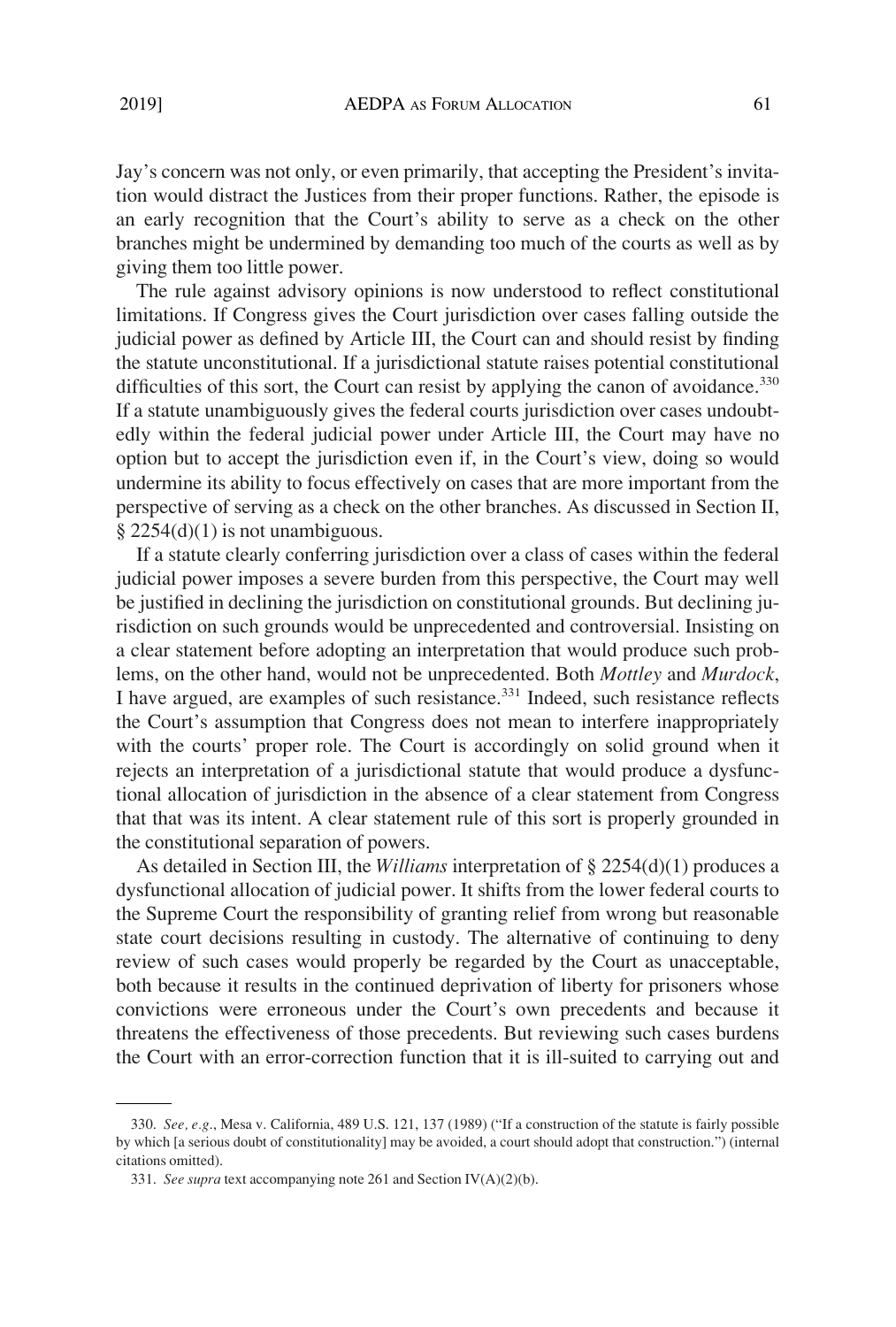would distract it from deciding the questions of broad significance that the Court rightly regards as its far more important function. The Court would accordingly have been on firm ground in resisting such an interpretation even if it had been more strongly supported by the statute's text. A fortiori, the Court should resist such an interpretation when the statute's text provided such weak support for it.

It is not too late to shift course. Although the Court ordinarily adheres to its precedents most rigidly when it has interpreted statutes,<sup>332</sup> the concerns discussed in this section are of a quasi-constitutional nature. With respect to the *Williams*  precedent, moreover, reliance interests do not weigh strongly in favor of retaining the majority's problematic interpretation of § 2254(d). Indeed, the possibility that state courts may come to rely on the *Williams* holding by treating it as a green light to commit reasonable errors of federal law is one of the dangers to be avoided by overruling *Williams*. The Court should revisit its interpretation of 2254(d) and adopt the minority's reading of that statute at its earliest opportunity.

#### **CONCLUSION**

In *Williams v. Taylor*, the Supreme Court departed from the text of § 2254(d)(1) in holding that the provision denies the lower federal courts the power to grant habeas relief to prisoners in custody pursuant to wrong but reasonable state court decisions. The majority relied instead on its perception of a generalized congressional purpose to cut back on habeas relief and on the non-redundancy canon of statutory construction. On both scores, the minority opinion had the better argument. Additionally, both opinions overlooked legislative history strongly supporting the conclusion that the legislature did not intend to change the standard of review that had existed since at least 1953, probably earlier. The case for reading the provision as requiring a departure from the well-established standard of review was thus remarkably weak.

Even if the case had been stronger, however, the Court should have rejected such a reading for an additional reason: under the majority's interpretation, the provision functions as a highly dysfunctional forum-allocation rule. AEDPA (as construed in *Williams*) does not prohibit all federal courts from granting relief to state prisoners convicted pursuant to wrong but reasonable state court decisions. Had it done so, it would have raised serious constitutional issues. Instead, the provision leaves it to the Supreme Court to review state court criminal convictions for wrong but reasonable errors.

This allocation of jurisdiction between the Supreme Court and the lower federal courts is highly dysfunctional. Although the Court performed an error-correction role with respect to state-court decisions during much of our history, today it lacks the resources to fulfill such a role. Precedent and principle support judicial resistance to interpretations of jurisdictional statutes that produce such dysfunctional

<sup>332.</sup> *See, e.g*., Payne v. Tennessee, 501 U.S. 808, 828 (1991).